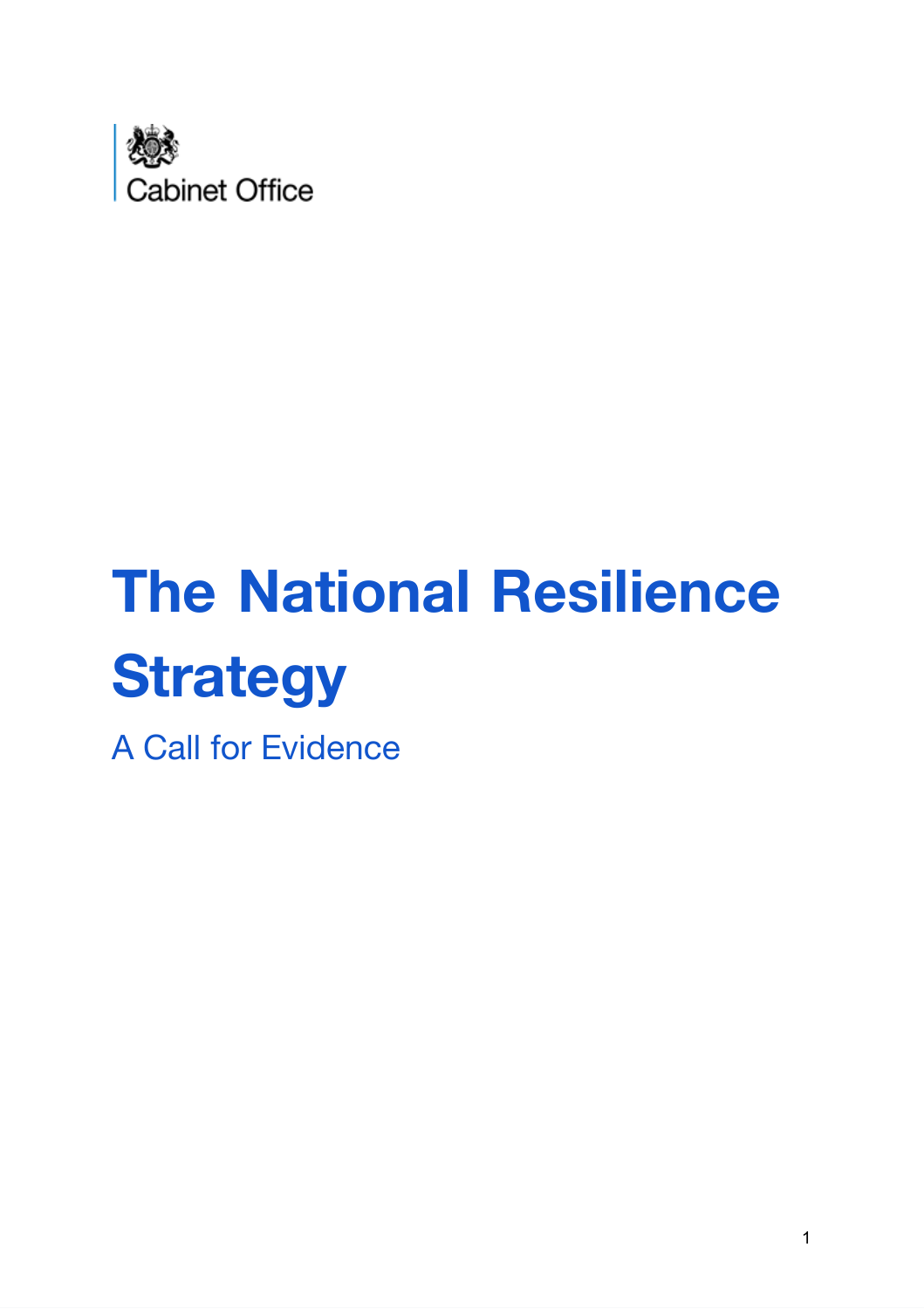© Crown copyright 2021

Produced by Cabinet Office

You may re-use this information (excluding logos) free of charge in any format or medium, under the terms of the Open Government Licence. To view this licence, visit <http://www.nationalarchives.gov.uk/doc/open-government-licence/> or email: psi@nationalarchives.gsi.gov.uk

Where we have identified any third party copyright material you will need to obtain permission from the copyright holders concerned.

Alternative format versions of this document are available on request from resiliencestrategy-cfe@cabinetoffice.gov.uk.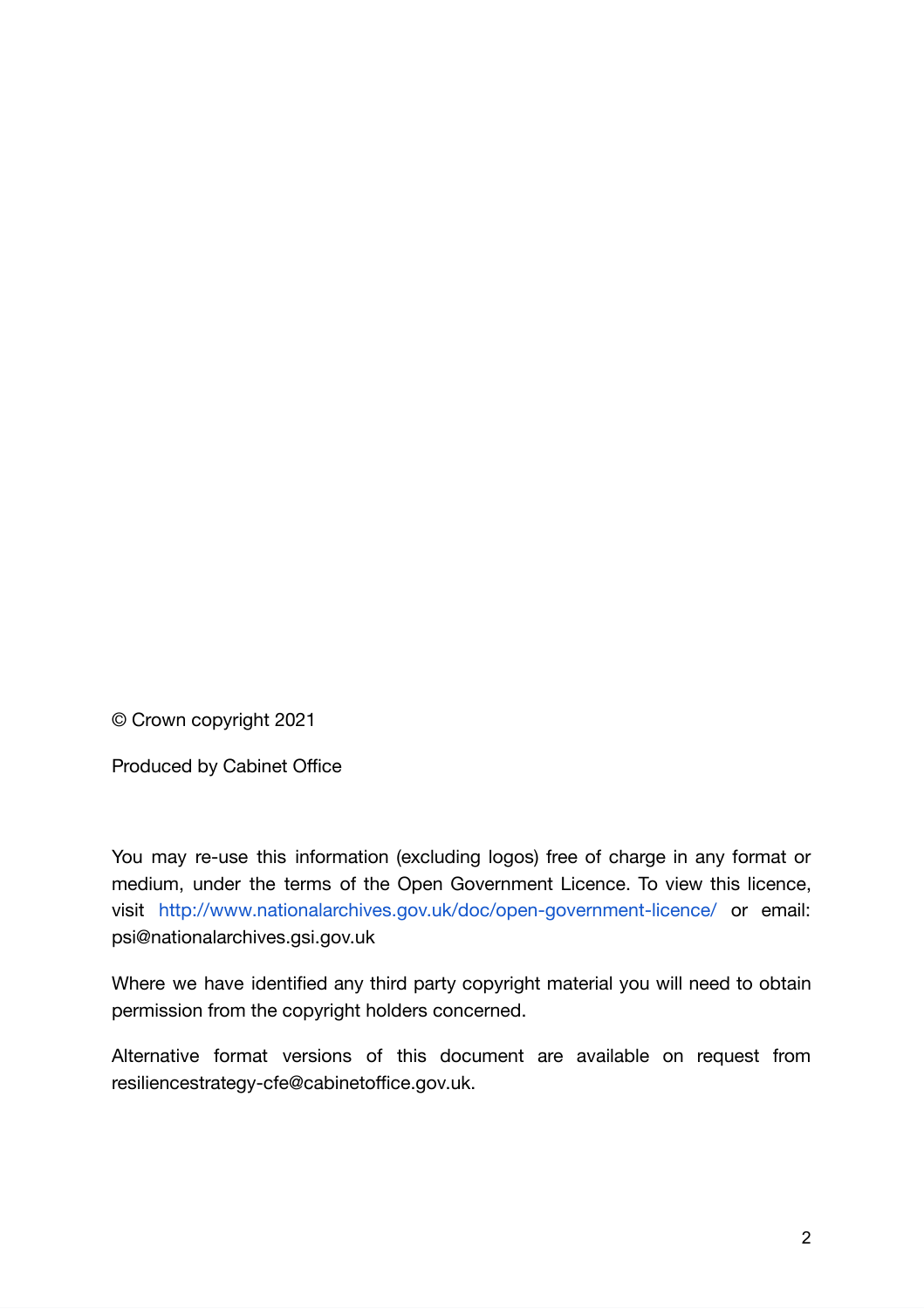# About this call for evidence

| To:                    | The Government invites anyone in the United<br>Kingdom with an interest or views in the subject to<br>engage with this consultation.                                                                                                                                                                                                                                                                                            |
|------------------------|---------------------------------------------------------------------------------------------------------------------------------------------------------------------------------------------------------------------------------------------------------------------------------------------------------------------------------------------------------------------------------------------------------------------------------|
|                        | Where specific questions are deemed suited to a<br>certain audience (e.g. research organisations,<br>business owners and professionals, or Category 1<br>and 2 responders), this is indicated.<br>Respondents are not obliged to answer all<br>questions apart from the About You and Vision and<br>Principles sections and may select which other<br>questions/sections to answer.                                             |
| <b>Duration:</b>       | From 13 July 2021 to 27 September 2021                                                                                                                                                                                                                                                                                                                                                                                          |
| <b>Enquiries to:</b>   | Email: resiliencestrategy-cfe@cabinetoffice.gov.uk                                                                                                                                                                                                                                                                                                                                                                              |
| How to respond:        | To respond to this call for evidence please fill in the<br>online survey on GOV.UK or, by exception, email<br>resiliencestrategy-cfe@cabinetoffice.gov.uk<br>including any supporting documents. The closing<br>date for evidence is 27 September 2021. All<br>responses must be received by the Department<br>before the closing date, otherwise they will not be<br>considered.<br>Postal submissions will not be considered. |
| <b>Response paper:</b> | A response to this consultation is due to be<br>published by 27 December 2021 on the Cabinet<br>Office website.                                                                                                                                                                                                                                                                                                                 |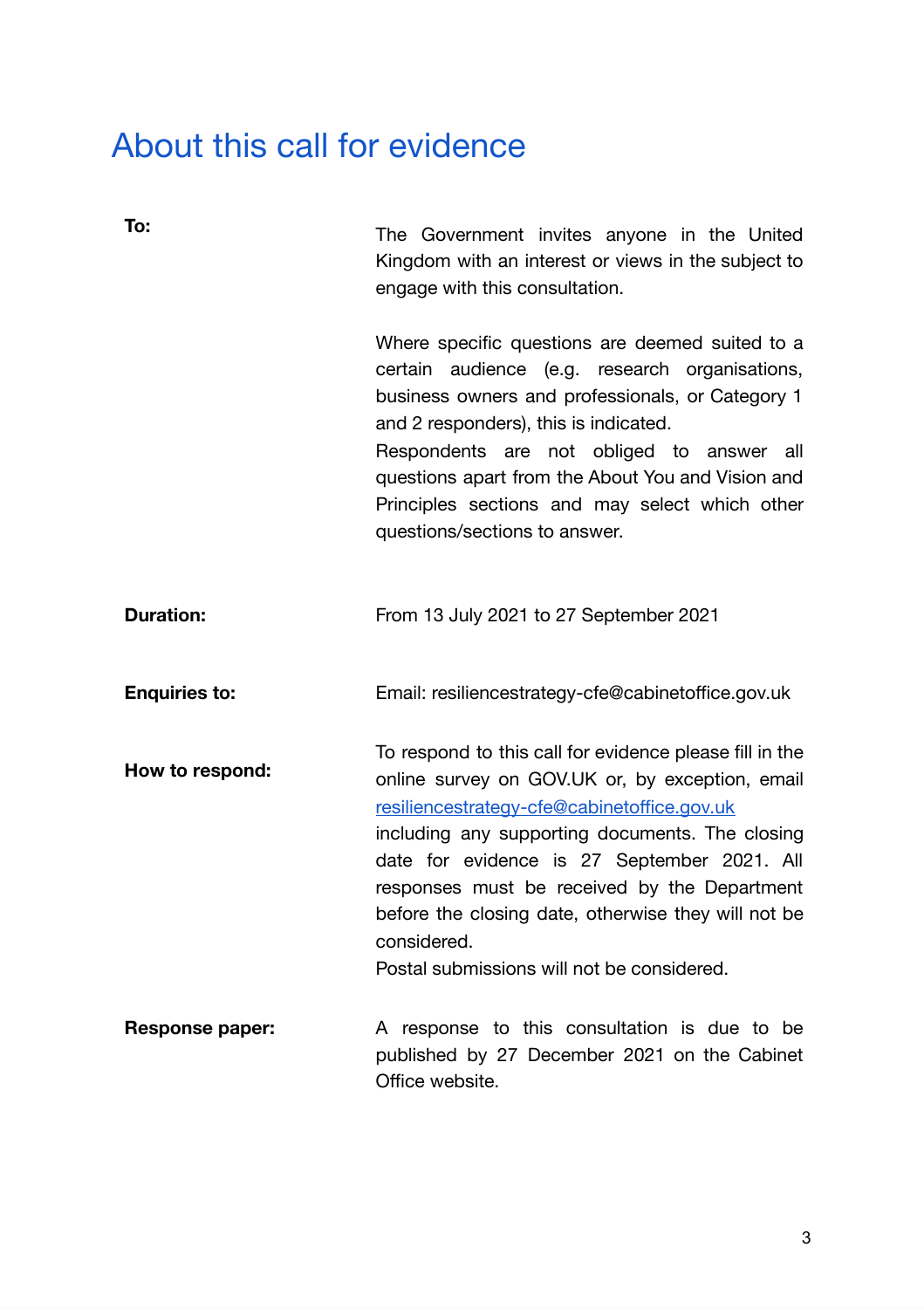# <span id="page-3-0"></span>**Contents**

| About this call for evidence                                    | 3  |
|-----------------------------------------------------------------|----|
| <b>Contents</b>                                                 | 4  |
| <b>Foreword</b>                                                 | 6  |
| <b>Executive Summary</b>                                        | 7  |
| The Resilience Strategy Call for Evidence                       | 8  |
| The Integrated Review                                           | 8  |
| A New National Resilience Strategy                              | 8  |
| <b>Call for Evidence</b>                                        | 9  |
| <b>The Case for Reform</b>                                      | 10 |
| <b>Resilience: definitions</b>                                  | 11 |
| What is resilience?                                             | 11 |
| What is the proposed scope of the National Resilience Strategy? | 11 |
| <b>Vision and Principles</b>                                    | 12 |
| Overarching vision and principles                               | 12 |
| <b>Thematic sections</b>                                        | 14 |
| 1. Risk and Resilience                                          | 15 |
| <b>Risk Assessment</b>                                          | 15 |
| <b>Risk Appetite</b>                                            | 16 |
| Handling catastrophic and complex risks                         | 16 |
| Improving decision making through data and analysis             | 17 |
| 2. Responsibilities and Accountability                          | 18 |
| Risk and Resilience Management in UK Central Government         | 18 |
| <b>The Devolved Administrations</b>                             | 19 |
| <b>Local Partners</b>                                           | 19 |
| The Civil Contingencies Act 2004                                | 19 |
| 3. Partnerships                                                 | 21 |
| <b>Critical National Infrastructure</b>                         | 21 |
| Wider critical sectors and supply chains                        | 21 |
| Research and academia                                           | 22 |
| 4. Community                                                    | 24 |
| The role of the public                                          | 24 |
| Public information and communications                           | 25 |
| 5. Investment                                                   | 27 |
| Public sector funding models                                    | 27 |
| Private sector spending on resilience                           | 28 |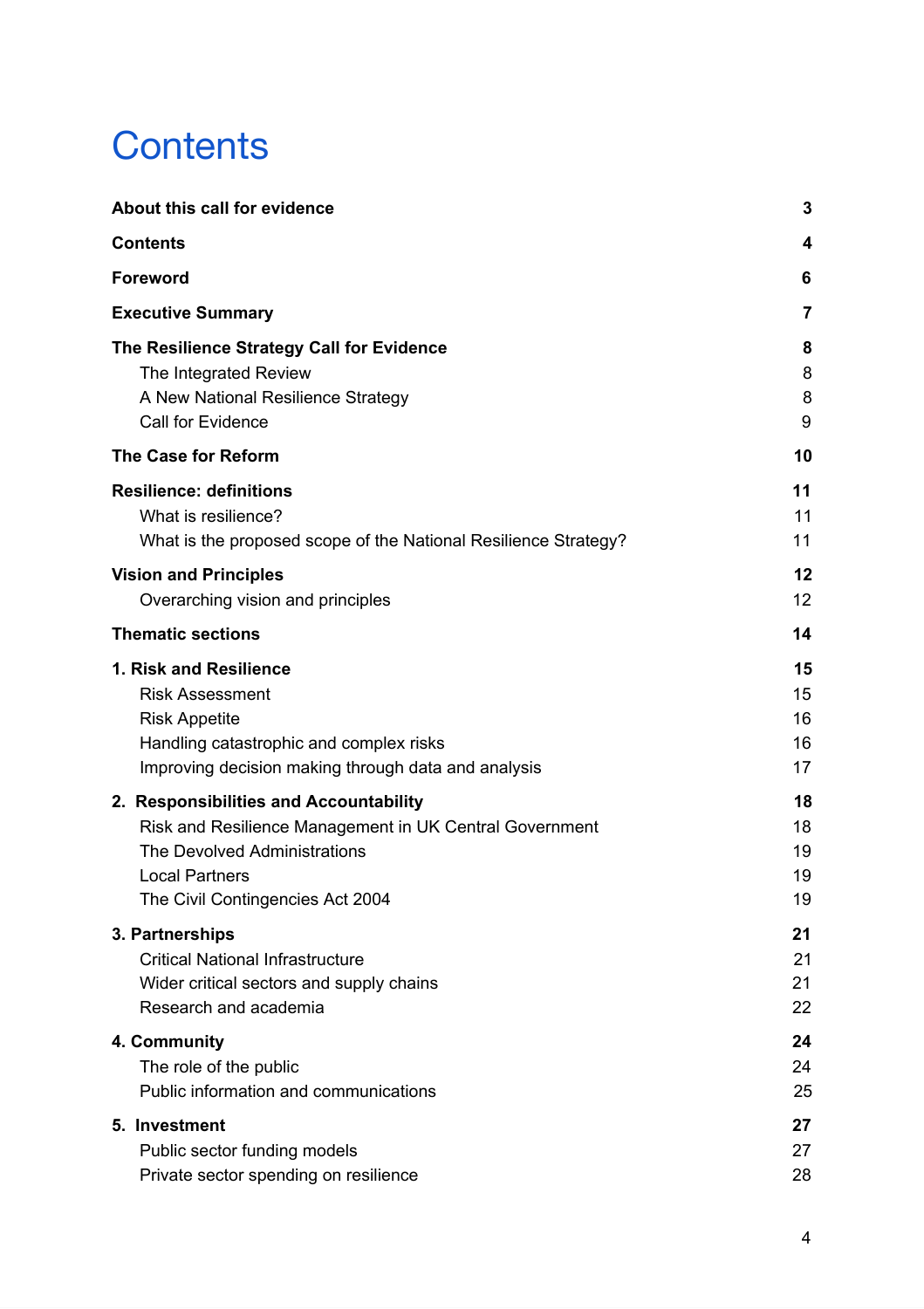| 6. Resilience in an interconnected world                 | 29 |
|----------------------------------------------------------|----|
| International connectivity                               | 29 |
| International partnerships                               | 30 |
| About you                                                | 34 |
| Contact details and how to respond                       | 35 |
| Complaints or comments                                   | 35 |
| Confidentiality and Data Protection                      | 35 |
| <b>Annexes</b>                                           | 36 |
| Annex A: Civil Contingencies Act                         | 36 |
| Annex B: Glossary                                        | 40 |
| Annex C: Privacy Notice for Cabinet Office consultations | 44 |
| Your data                                                | 44 |
| Your Rights                                              | 45 |
| International transfers                                  | 45 |
| <b>Contact details</b>                                   | 46 |
| Complaints                                               | 46 |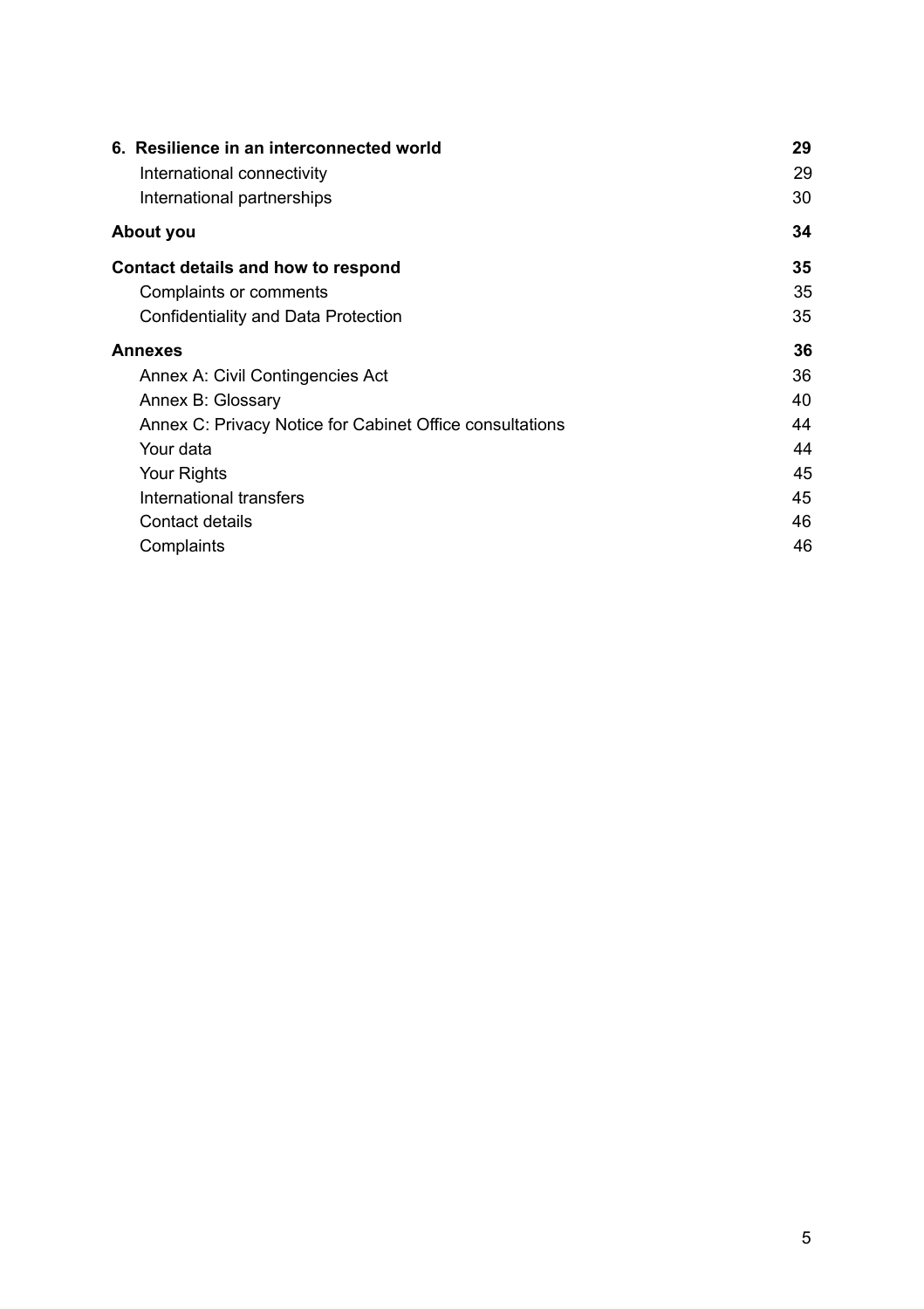# <span id="page-5-0"></span>Foreword by the Paymaster General



*In March, the Government published our vision for the UK's role in the world over the next decade: 'Global Britain in a competitive age: The Integrated Review of Security, Defence, Development and Foreign Policy'. It describes the safety and protection of UK Nationals as the Government's first duty. A crucial part of this is an increased focus on building national resilience.*

*The UK, like all countries, is facing a range of*

*complex and geographically diverse risks. Recently we have experienced the effects of extreme weather, terrorism and pandemics. We have seen cyber attacks on critical systems, geopolitical instability, and accidents. We have also seen just how quickly issues arising overseas can impact us here in the UK.*

*We must prepare for a future in which we could be impacted by all of these risks and more. We need to anticipate the threats posed by rapid technological advances, antimicrobial resistance and biodiversity loss. Our approach needs to be broad: forestalling risks where possible, adapting to uncertainty, mitigating the impacts of risks that we cannot prevent, and recovering quickly so that we are always ready to rise to the next challenge.*

*We have strong foundations on which to build. Our current resilience is based on vital contributions from across society, from world-class emergency services, to the voluntary sector, to our flexible and responsive armed forces. We are safer as citizens because of the dedication of those who work towards our resilience.*

*But the pandemic has challenged us all to consider whether that is enough. Change is required. We need to be better able to deal with 'whole-system' emergencies, and we need to foster a whole of society approach to both preparedness and response. All parts of the UK must work together, with better cooperation between all levels of government. We must work with businesses and industry to strengthen the resilience of our systems and infrastructure. We must energise and empower UK citizens and communities who can make a real contribution to the national resilience effort. We must strengthen international collaboration to address shared global challenges. Everyone has a part to play, and only by working together will we harness our potential.*

*This Call for Evidence is the start of a national conversation on how this can be delivered in practice, and what role we all could and should play. To that end, we want to understand and incorporate as many of your views as possible. Your engagement with the questions in this Call for Evidence will help the Government develop plans to build a safer and more prosperous UK. I encourage you to take the time to consider the issues at stake here, and I thank you in advance for your contribution on this vital piece of our national security.*

#### **The Rt Hon Penny Mordaunt MP**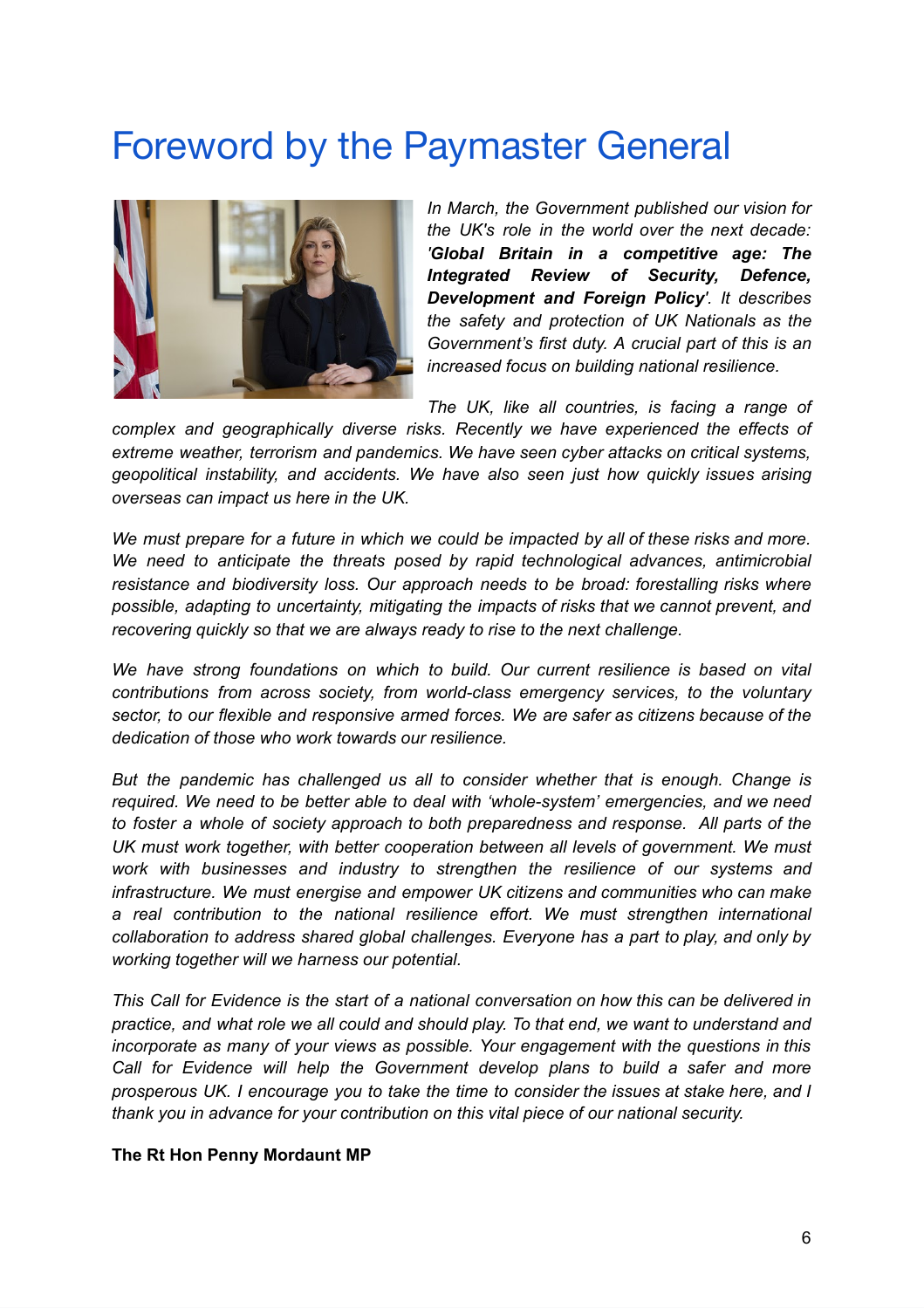# <span id="page-6-0"></span>Executive Summary

- The Covid-19 pandemic and other recent crises have stretched governments around the world. This has demonstrated the importance of a resilient society with well developed plans and capabilities, along with flexible response structures that can adapt and respond to the unexpected. We know there will be more major challenges in the future. We need a National Resilience Strategy to help us prepare for these challenges.
- This Call for Evidence seeks public engagement to help inform the development of a new Strategy that will outline an ambitious new vision for UK National Resilience and set objectives for achieving it.
- Our proposed vision for the National Resilience Strategy is to make the UK the most resilient nation. In delivering this vision, we will be guided by a series of core principles:
	- We should understand the risks we face, including the impacts they could have, and our exposure to them.
	- We should invest in preparation to better prevent, mitigate and recover from risks.
	- We should energise and empower everyone who can make a contribution.
- Our vision for 2030 is that we will have a strengthened ability to assess and understand the risks we face. Our suite of systems, infrastructure and capabilities (including international systems) for managing those risks should become more proactive, adaptable and responsive; and there should be fewer regional inequalities in our resilience. As a result, our local communities, businesses, and the UK as a whole, will be more cohesive, resistant to shocks and stresses, and ultimately more adaptable to future threats and challenges.
- Questions in this Call for Evidence focus on six broad thematic areas:
	- **Risk and Resilience**: Strengthening our ability to manage an evolving risk landscape depends on improving our ability to both predict and adapt to identified and unexpected challenges.
	- **Responsibilities and Accountability**: It is fundamentally important that all those involved in building resilience have a clear understanding of when, where and how to apply tools, processes and relationships effectively.
	- **Partnerships**: Resilience is not solely a government or public sector responsibility. Other parts of society play an essential role in building our collective resilience.
	- **Community**: A whole-of-society approach will be central to strengthening the UK's resilience, with a revived effort to inform and empower all parts of society who can make a contribution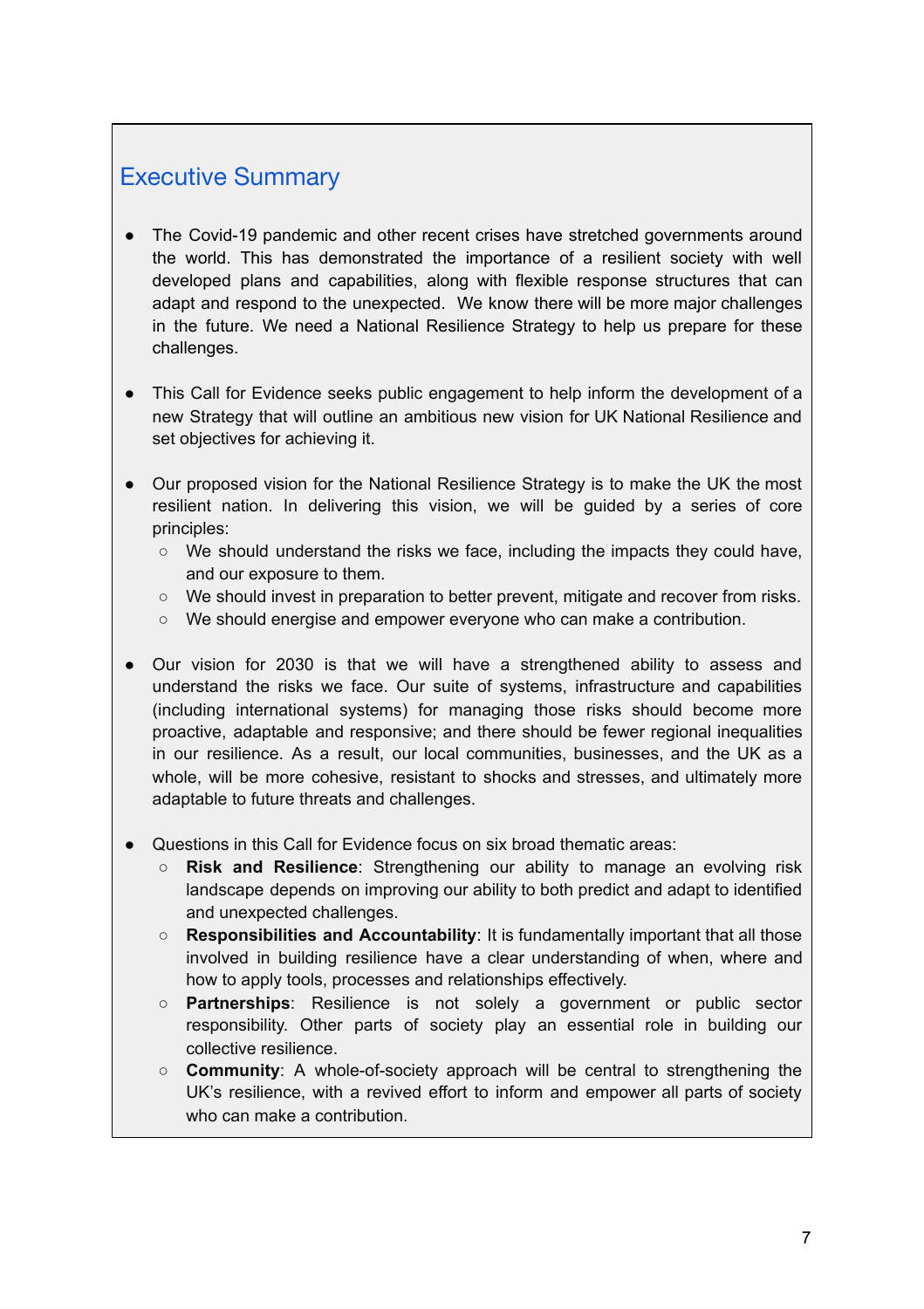- **Investment**: The challenge of where to place investment in the risk cycle is one that affects the public and private sectors alike. As government, individuals and businesses, we face choices around what, and how much, to invest.
- **Resilience in an Interconnected World**: UK resilience is closely entwined with the wider global context. Challenges and opportunities are frequently experienced on a global scale.
- This Call for Evidence seeks to understand current perceptions of risk and resilience, gather evidence on where improvements could be made, and gauge the UK's appetite for change. Views are welcome from anyone with an interest in the subject.
- Included in the Call for Evidence are specific questions on the Civil Contingencies Act. This Act provides a legislative framework for emergency management and response in the UK. Evidence gathered in this section will help to inform the scheduled review of the Act, which is due to be completed by March 2022.
- <span id="page-7-0"></span>● The consultation will run for a period of eleven weeks, and will be complemented by a series of wider engagement events with relevant stakeholders and target groups. To participate in this Call for Evidence, please use [https://www.gov.uk/government/consultations/national-resilience-strategy-call-for-evid](https://www.gov.uk/government/consultations/national-resilience-strategy-call-for-evidence) [ence.](https://www.gov.uk/government/consultations/national-resilience-strategy-call-for-evidence) The consultation will close on 27 Sept 2021.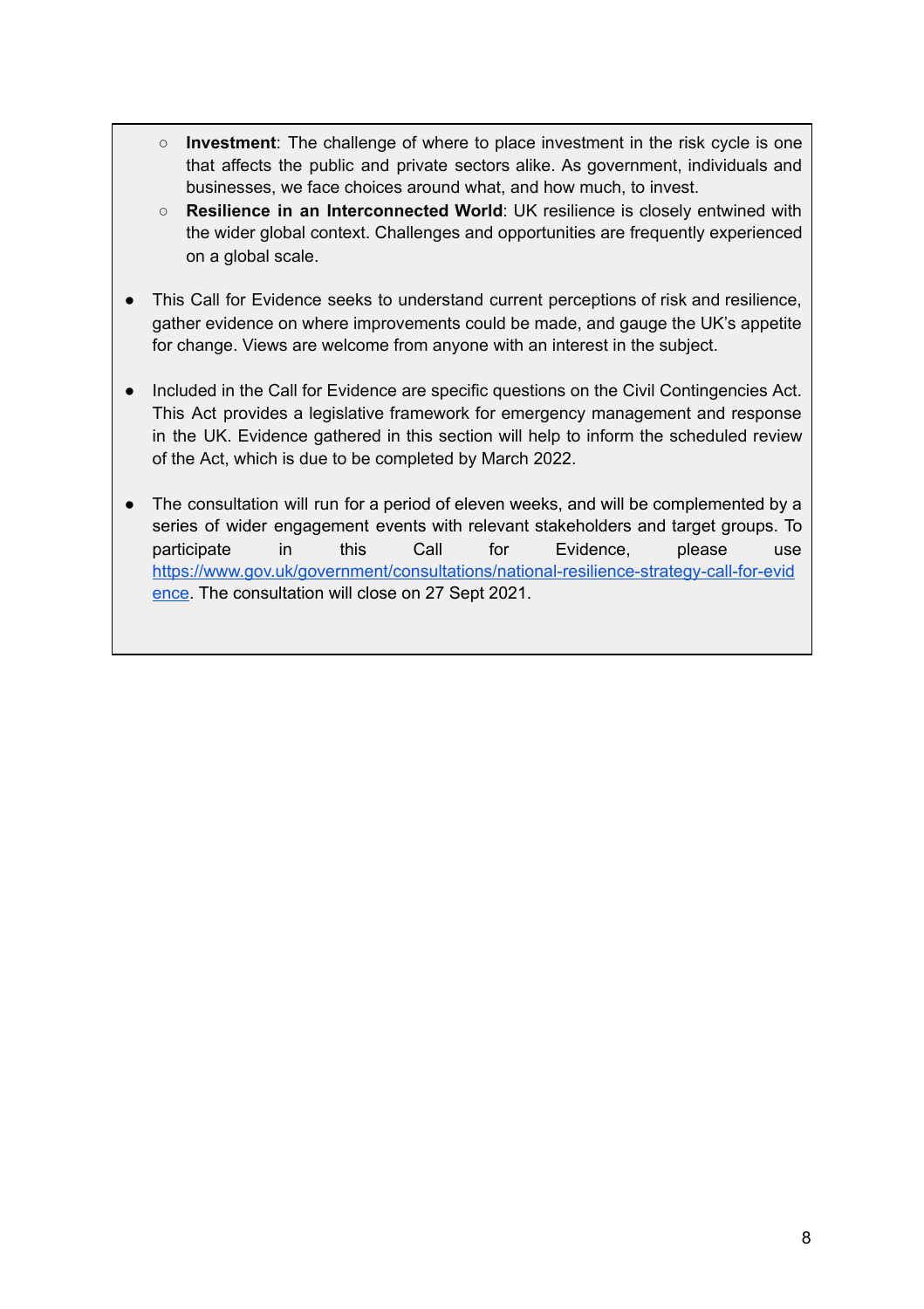# The Resilience Strategy Call for Evidence

- 1. Resilience has long been an integral part of the UK's approach to national security and crisis management. We have well-tested risk assessment, risk management, and response and recovery measures in place to cover a wide range of scenarios.
- 2. However, the Covid-19 pandemic has highlighted that there are elements of our approach to national and local resilience that we need to strengthen. When tested by the wide-ranging and systemic impacts of the pandemic, they did not always deliver and our preparedness was less complete and coherent than it could have been. The pandemic highlighted areas where roles, resources and responsibilities of those involved in response could have been clearer, and areas in our systems where we could consider a different approach or further investment. It highlighted the importance of considering our domestic resilience in a global context.
- 3. Covid-19 also presented opportunities to learn and find new ways to respond. For example, it required us to ask a far wider range of individuals and organisations to take part in the response. We saw military resources deployed, huge numbers of people volunteering to support the NHS, and furloughed workers filling other key roles.
- 4. All of these lessons reflect the ambition outlined in the Integrated Review to increase our national resilience by developing a National Resilience Strategy.

#### <span id="page-8-0"></span>The Integrated Review

5. In March 2021, the UK Government published *Global Britain in a Competitive Age: The Integrated Review of Security, Defence, Development and Foreign Policy*. The Review looks at the threats and opportunities the UK faces and will face over the next decade. It considers the ways that national and international security must adapt and evolve in line with the rapidly changing global environment, and outlines where a global UK should focus aid and diplomacy work to have the greatest life-changing impact in the longer term. The Review sets out the Prime Minister's vision for the UK in 2030 and defines the UK's position in the world. It also asserts a need for greater national resilience to **threats** and **hazards** in the physical and digital worlds, both at home and overseas.

#### <span id="page-8-1"></span>A New National Resilience Strategy

6. A core part of the Integrated Review is an increased focus on building national resilience. The safety and protection of UK Nationals is the Government's first duty, reflected by an increased commitment to strengthening national security, and reducing our **vulnerability** both to natural hazards and to threats from other states, terrorists and organised crime. It also commits the Government to consider strengthening the role and responsibilities of **Local Resilience Forums** (LRFs) in England, the multi-agency partnerships that bring together organisations involved in risk management and response (e.g. emergency services, local authorities etc.).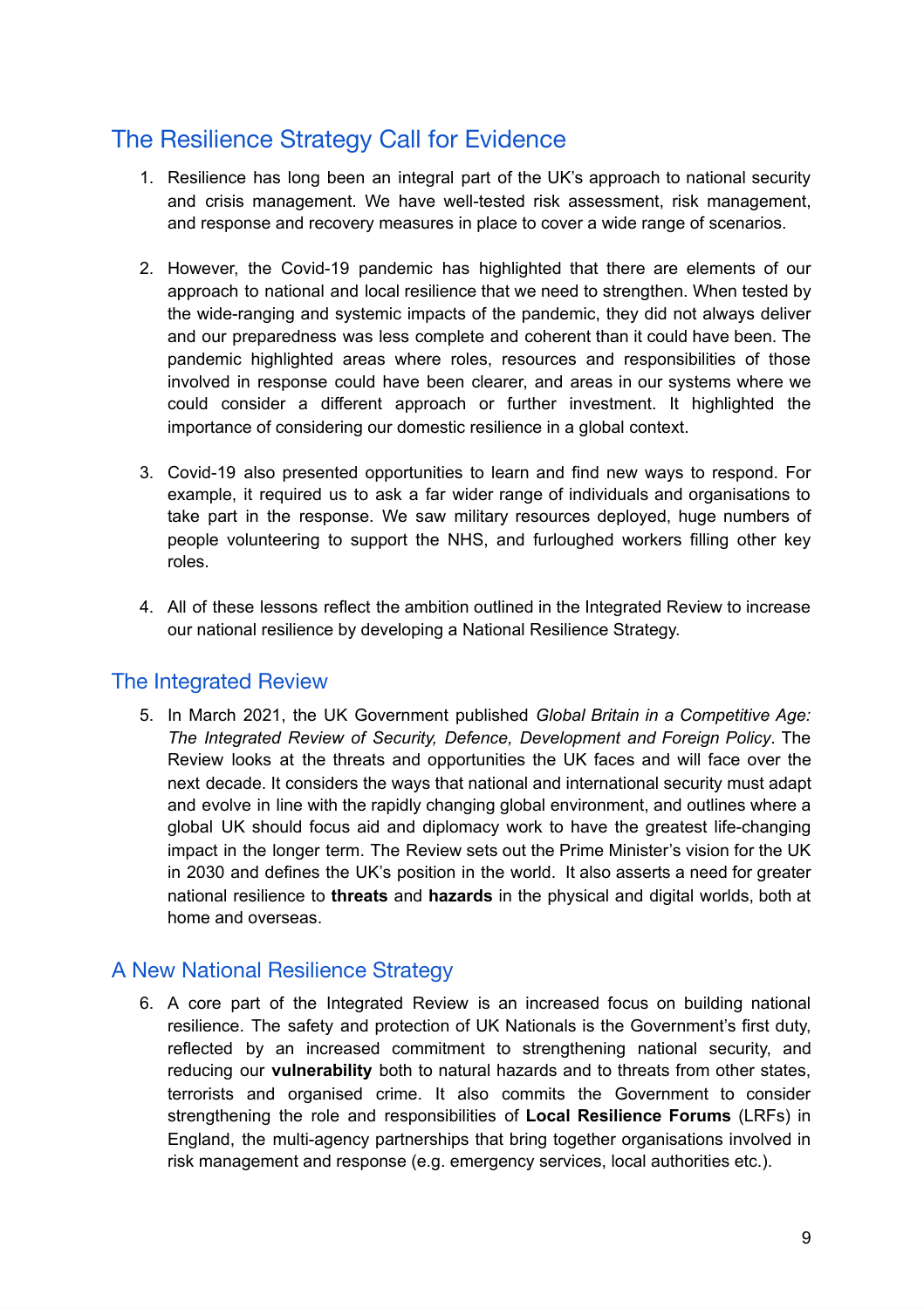- 7. The Review commits the Government to improving our ability to anticipate, prevent, prepare for, respond to and recover from **risks** – as well as that of our allies and partners, recognising the closely interconnected nature of our world. The Review recognises that, in an increasingly interconnected world in which we cannot predict or stop all of the challenges ahead, it is fundamental that we renew our positive, proactive approach to resilience in order to build long-term prosperity.
- 8. To drive this ambition forward, the Integrated Review commits the Government to developing a new National Resilience Strategy, which will outline a vision for UK resilience and lay out fundamental objectives for achieving it. This Call for Evidence sets out our initial vision for UK resilience in 2030 and the principles for achieving it.

#### <span id="page-9-0"></span>Call for Evidence

- 9. Every individual citizen and organisation has a part to play in making the UK more resilient. Building nationwide resilience is a national endeavour. To develop an effective strategy for UK resilience, it is essential that we understand and incorporate a wide range of views and evidence on what our priorities should be, and how we want to approach our future resilience. Your engagement with the questions in this Call for Evidence will provide an invaluable contribution to this work.
- 10. Alongside this Call for Evidence, we will be conducting wider engagement with local resilience partners, businesses, academics and the public. This will help us to reach as many individuals and groups as possible.
- 11. This Call for Evidence also includes some specific questions on the **Civil Contingencies Act 2004 (CCA)**. These have been included to support the scheduled review of the Act, which will be completed by March 2022.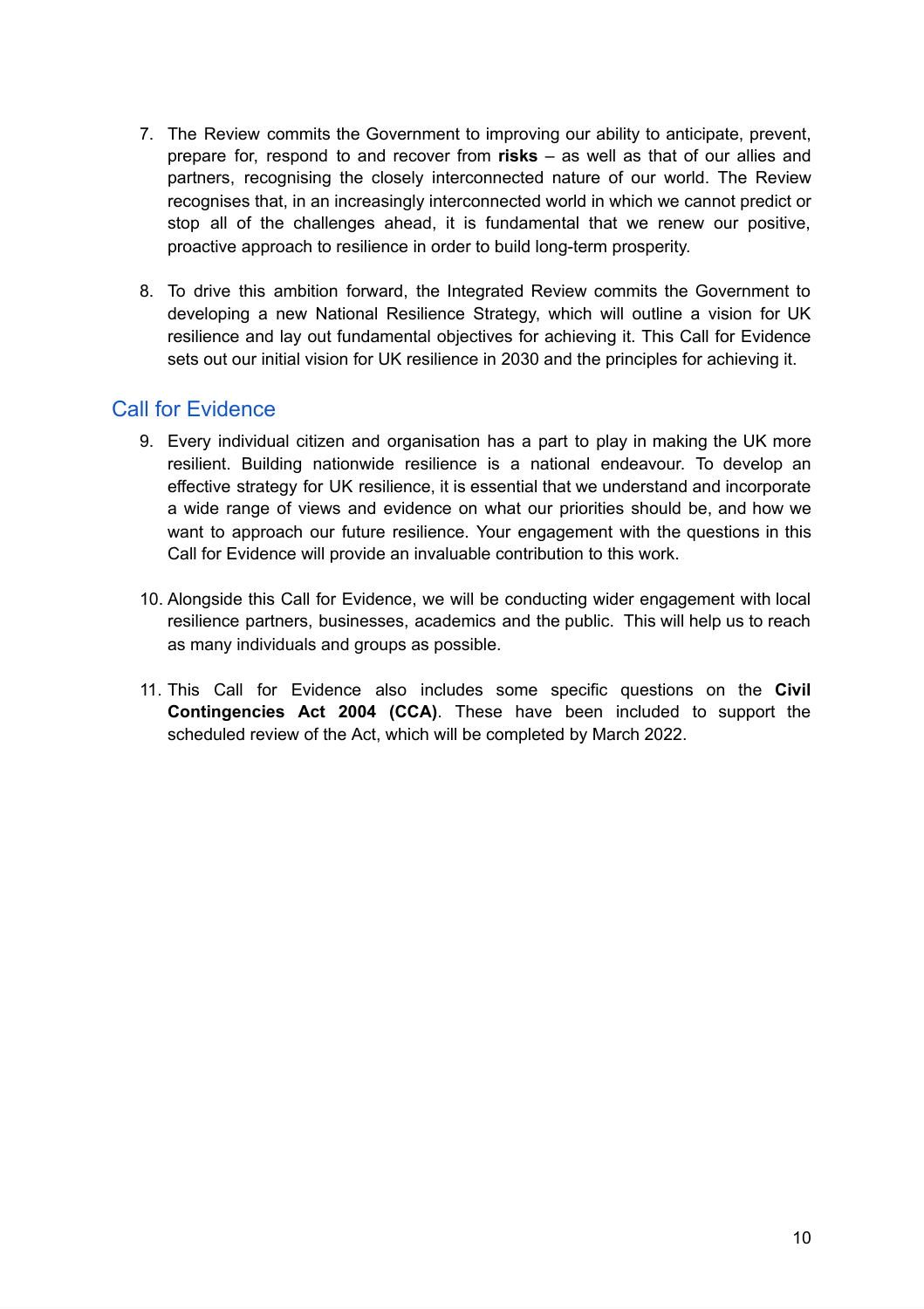# <span id="page-10-0"></span>The Case for Reform

- 12. Both our world and the risks that we face are changing. This makes preparing for the unknown and bolstering our resilience ever-more challenging and we must adapt to face that challenge. We cannot anticipate or stop every disruptor, whether that be a new pandemic, terrorism, cyber threats or severe weather.
- 13. Recent events have illustrated the scale of the challenge. The COVID-19 pandemic has impacted the lives and livelihoods of everyone in some way, disproportionately affecting marginalised and vulnerable communities. It has reaffirmed just how interconnected our world is, both in terms of how quickly issues arising internationally can affect us at home, and also how problems in one sector can have severe and damaging consequences in another. What began as a health crisis triggered cascading impacts across a range of sectors, from education to the economy, transport to manufacturing.
- 14. The UK has been learning lessons and acting on them throughout the pandemic. Detailed analysis of how COVID-19 has affected the UK and where lessons can be carried forward will be the subject of an Independent Inquiry announced by the Prime Minister, which will begin in Spring 2022.
- 15. Building national resilience is not something we are starting from scratch, so we will build on the strengths and capabilities we already have. However, these systems were not always fit to mitigate the effects of the COVID-19 pandemic, and so there is room for improvement and reform in our approach. We should seek to match existing competence with excellence in other areas, through enhanced **capabilities** and appropriate legal powers that equip us to meet rapidly changing threats. We must also reflect upon the unprecedented roles played by local partners throughout the pandemic and consider the case for strengthening these further.
- 16. Building on the Integrated Review, we will seek to use the new National Resilience Strategy to bolster our approach to resilience. We plan to focus on the following six areas: Risk and Resilience; Responsibilities and Accountability; Partnerships; Community; Investment; and Resilience in an Interconnected World. These are covered in more detail in the thematic sections from page 15 onwards.
- 17. As we begin to emerge from the pandemic, we have a window of opportunity for thinking more broadly about the potential risks and emergencies we face, and the steps we could take now to better prepare ourselves. Now is the time to capitalise on the renewed interest across the country in how we can be more resilient and build back stronger and better than we were before.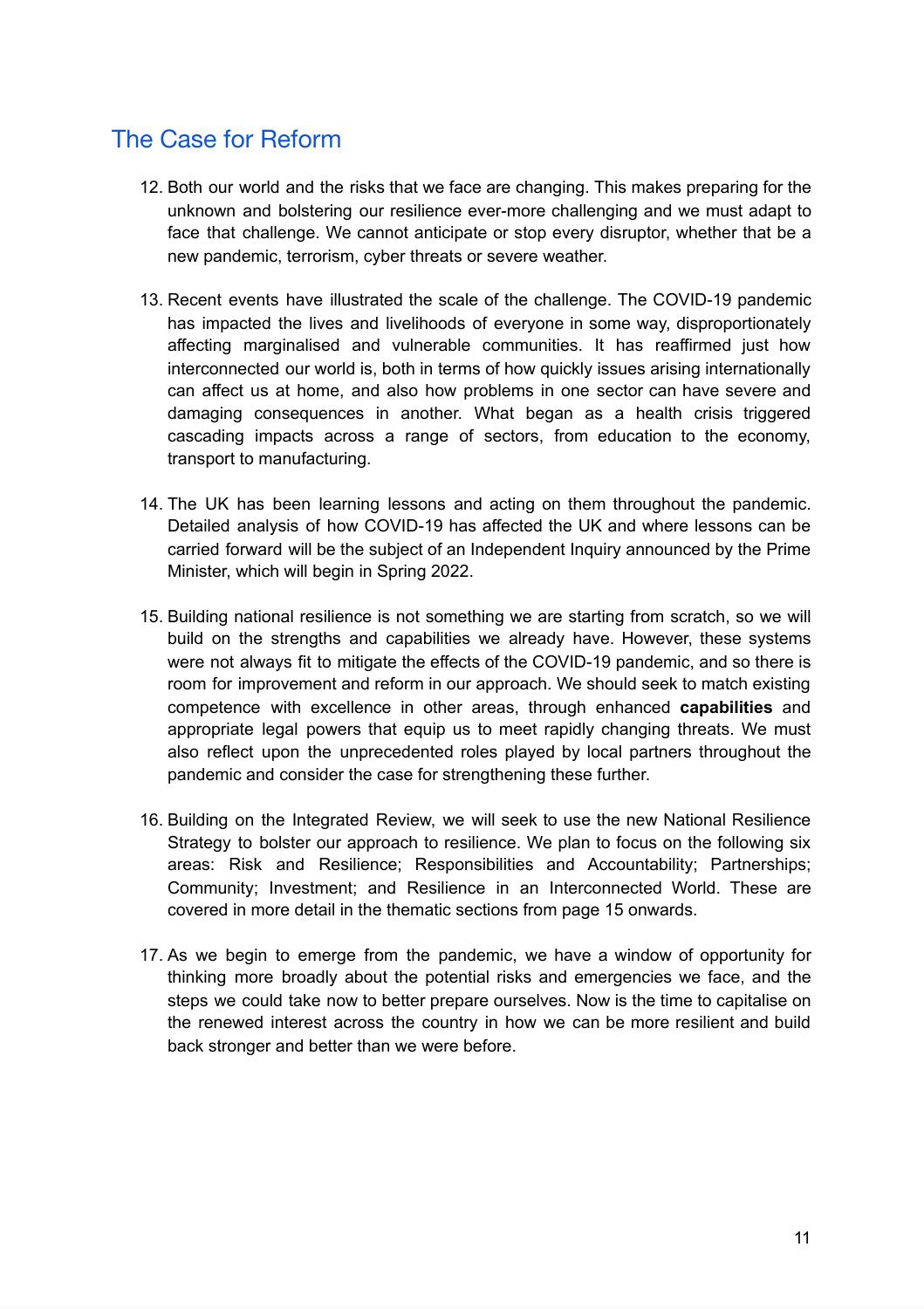# <span id="page-11-0"></span>Resilience: definitions

#### <span id="page-11-1"></span>What is resilience?

- 18. Traditionally, the term 'resilience' refers to an ability to withstand and quickly recover from a difficult situation. This comes hand-in-hand with the idea of 'bouncing back', of returning to 'normal', of picking up where we left off before whatever difficulty or challenge we experienced.
- 19. As a country, we cannot afford to be passive and wait for things to happen to us. We need to understand our vulnerabilities, pre-empt challenges before they arise, ensure we are prepared for them, and mitigate the impacts. Then, when events do occur, we should be ready to withstand and recover.

#### <span id="page-11-2"></span>What is the proposed scope of the National Resilience Strategy?

- 20. We propose that the strategy will focus on the UK's ability to anticipate, assess, prevent, mitigate, respond to, and recover from known, unknown, direct, indirect and emerging risks. This will include all types of risk, including: environmental hazards; human, animal and plant health risks; major accidents; societal risks; and malicious attacks<sup>1</sup>. It will encompass risks that have a domestic source, and those that have their roots overseas (but which would impact the UK). The strategy will also acknowledge that there will be unexpected risks, as well as risks which may emerge beyond the (two year) time horizon of each National Risk Register. These could include emerging risks posed by new technologies or future societal change, wherever they develop or occur.
- 21. Whilst the new National Resilience Strategy will not encompass HMG's approach to all long-term policy challenges, it will focus on the impacts of such challenges and where those might lead to acute crises in the future. Our definition of resilience is broad, but we also need to find a practicable approach to implementation, ensuring that organisations and individuals have clear and realistic objectives. Nevertheless, understanding and addressing long-term trends in risk (including those driven by wider social, economic, technological and environmental change) must be a central feature of our approach to risk.
- 22. A number of existing governmental strategies focus specifically on addressing and building resilience to individual risks. The new National Resilience Strategy will sit alongside and complement these strategies. It will consider the need for continued long-term focus and investment in addressing risks, as well as our capability to address the common causes and impacts of risks, and **systemic vulnerabilities**.

<sup>1</sup> Environmental hazards include flooding, heatwaves, severe space weather, volcanic eruptions, and wildfires; Human and animal health risks include pandemics and antimicrobial resistance; Major accidents include major fires, major transport accidents, and systemic financial crises; Societal risks include Serious and organised crime, bribery and corruption; Malicious attacks include terrorist attacks, cyber attacks, and disinformation.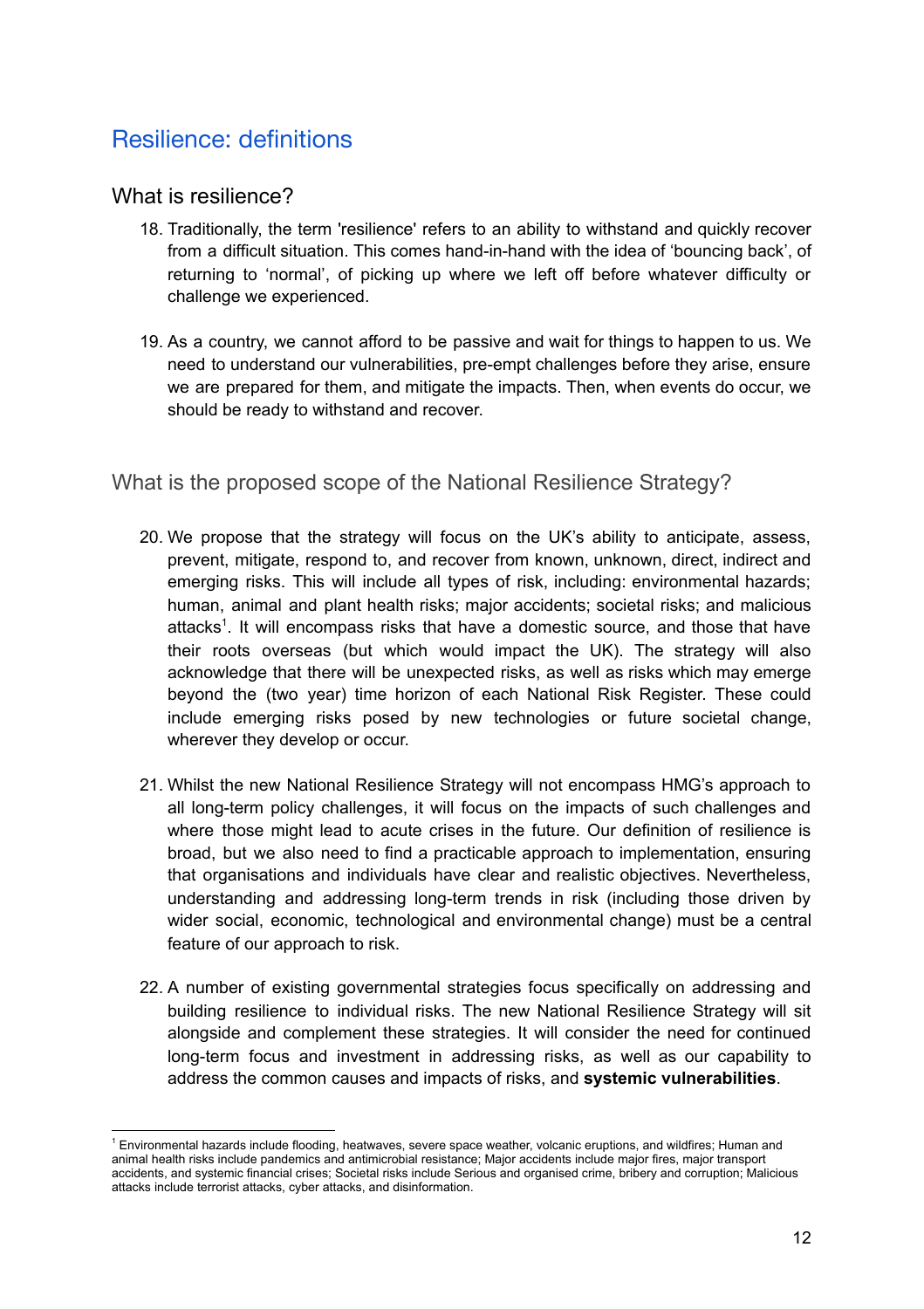# <span id="page-12-0"></span>Vision and Principles

#### <span id="page-12-1"></span>Overarching vision and principles

- 23. The new Strategy is an opportunity to make the changes to our approach that the Covid-19 pandemic has made necessary, and that were highlighted in the *Integrated Review.* In line with this, our proposed vision for the National Resilience Strategy is **to** *make the UK the most resilient nation*. We need to build a more resilient UK together: in the future we will be better able to adapt to uncertainty, to proactively address risks, and to withstand adversity.
- 24. In delivering this vision, we will be guided by a series of core principles:
	- **We should understand the risks we face, including the impacts they could have, and our exposure to them**. To make the right decisions we first need to take a broad view of the risk landscape, across a series of interconnected factors including:
		- pre-existing vulnerabilities and interdependencies;
		- potential risks and how they are likely to evolve;
		- how different risks may intersect (in place or time) presenting more profound or complex challenges;
		- the effectiveness of our risk and vulnerability management capabilities;
		- the range of potential impacts and consequences (including geographic and socio-economic variations);
		- the level of understanding and preparedness by the public, businesses and Government; and,
		- ensuring that the cross-sector systems are in place to take a holistic view about the risks.
	- **We should invest in preparation to better prevent, mitigate and recover from risks**. To manage risks effectively we need to balance investment and effort across the whole lifecycle of risks. Practically, this means:
		- understanding previous challenges and lessons learned;
		- investing in the access to, management of and use of data to support effective, evidence based risk management decisions;
		- sharing standardised and useable data with all partners;
		- developing and maintaining effective capabilities, along with the professional skills to apply and adapt those capabilities to different circumstances;
		- seeking greater efficiency and adaptability by developing generic capabilities which can be used in many different scenarios;
		- investing in bespoke capabilities and specialised expertise, particularly in order to respond to increasingly diverse, complex and less predictable risks; and
		- providing support to the most vulnerable local communities, particularly to enable recovery after an emergency.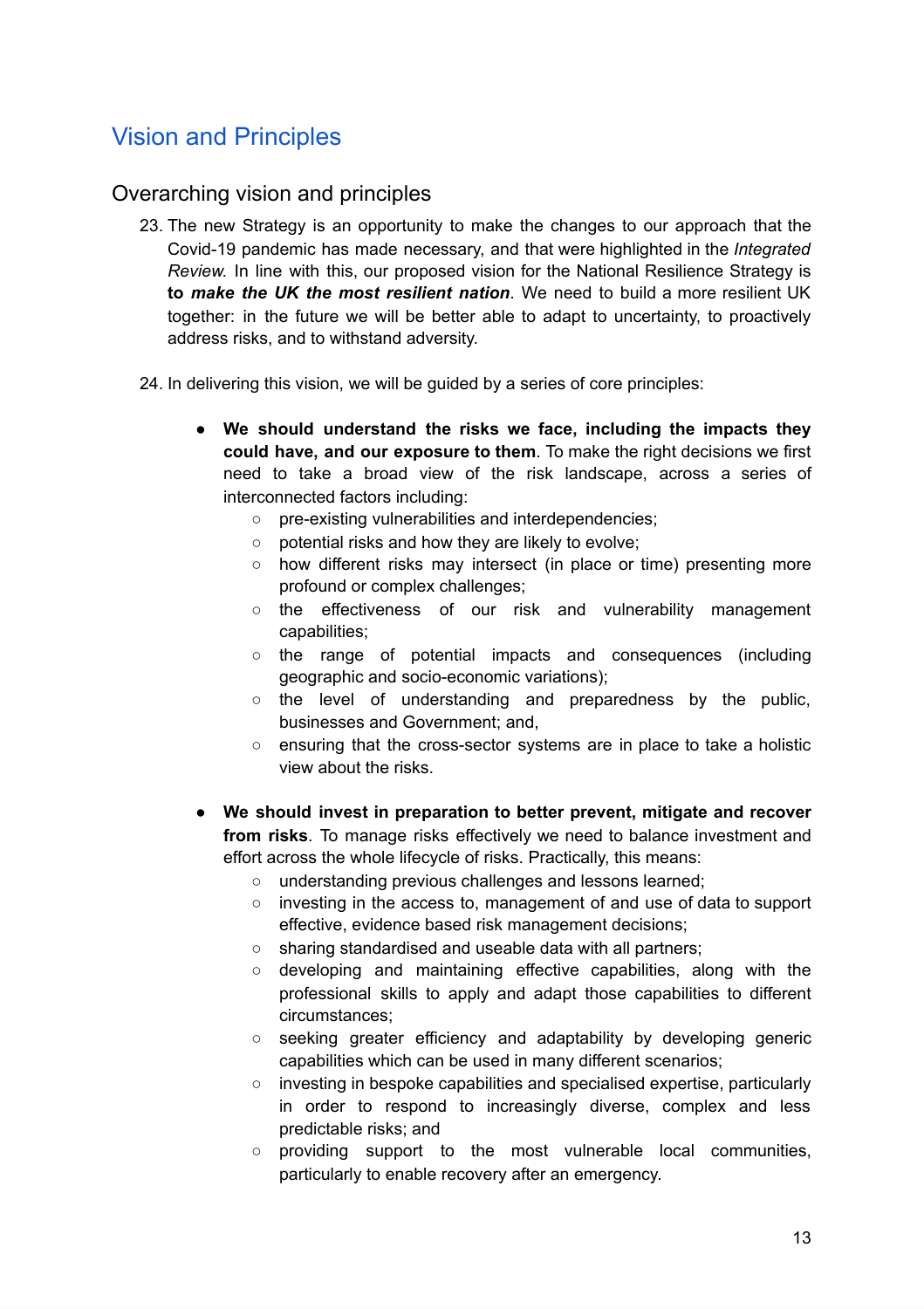- **We should energise and empower everyone who can make a contribution**. To be truly resilient, all parts of society should play a role in building the UK's resilience. Accountability and responsibilities should be clear, and governments, local partners and the voluntary sector need to ensure that each contributor is able to participate through appropriate measures. Partnerships between the Government and all its partners must be strengthened. This may include:
	- enabling proportionate legislation, standards and guidance;
	- providing the necessary tools, skills and knowledge;
	- being more transparent about risks, using strategic communications mechanisms to raise awareness;
	- rigorous and frequent testing and exercising, both to model potential effects and impacts of risks, and to test local, national and international response plans;
	- strengthening the roles and responsibilities of Local Resilience Forums;
	- collaborating with voluntary, charity, faith groups and business sectors to make best use of their capability, capacity and networks, to respond to the localised effect of risk;
	- enabling individuals to volunteer and to contribute specialist skills and support communities during a crisis.
- 25. Building resilience is a long-term endeavour. Though the overall objectives for building UK resilience are likely to remain similar in years to come, the changing landscape will mean that our approach will need to adapt. The new National Resilience Strategy will set out a vision for UK resilience in 2030, but the endeavour of improving national resilience will stretch far beyond this timeframe.
- 26. Our vision for 2030 is that we will have a strengthened ability to assess and understand the risks we face. Our suite of systems, infrastructure and capabilities (including international systems) for managing those risks should become more proactive, adaptable and responsive; and there should be fewer regional inequalities in our resilience. As a result, our local communities, businesses, and the UK as a whole, will be more cohesive, resistant to shocks and stresses, and ultimately more adaptable to future threats and challenges.

Questions on Vision and Principles:

- 1. Do you agree with the proposed **vision** of the Resilience Strategy? Is there anything you would add, amend, or remove?
- 2. Do you agree with the **principles** laid out for the strategy? Is there anything you would add, amend, or remove?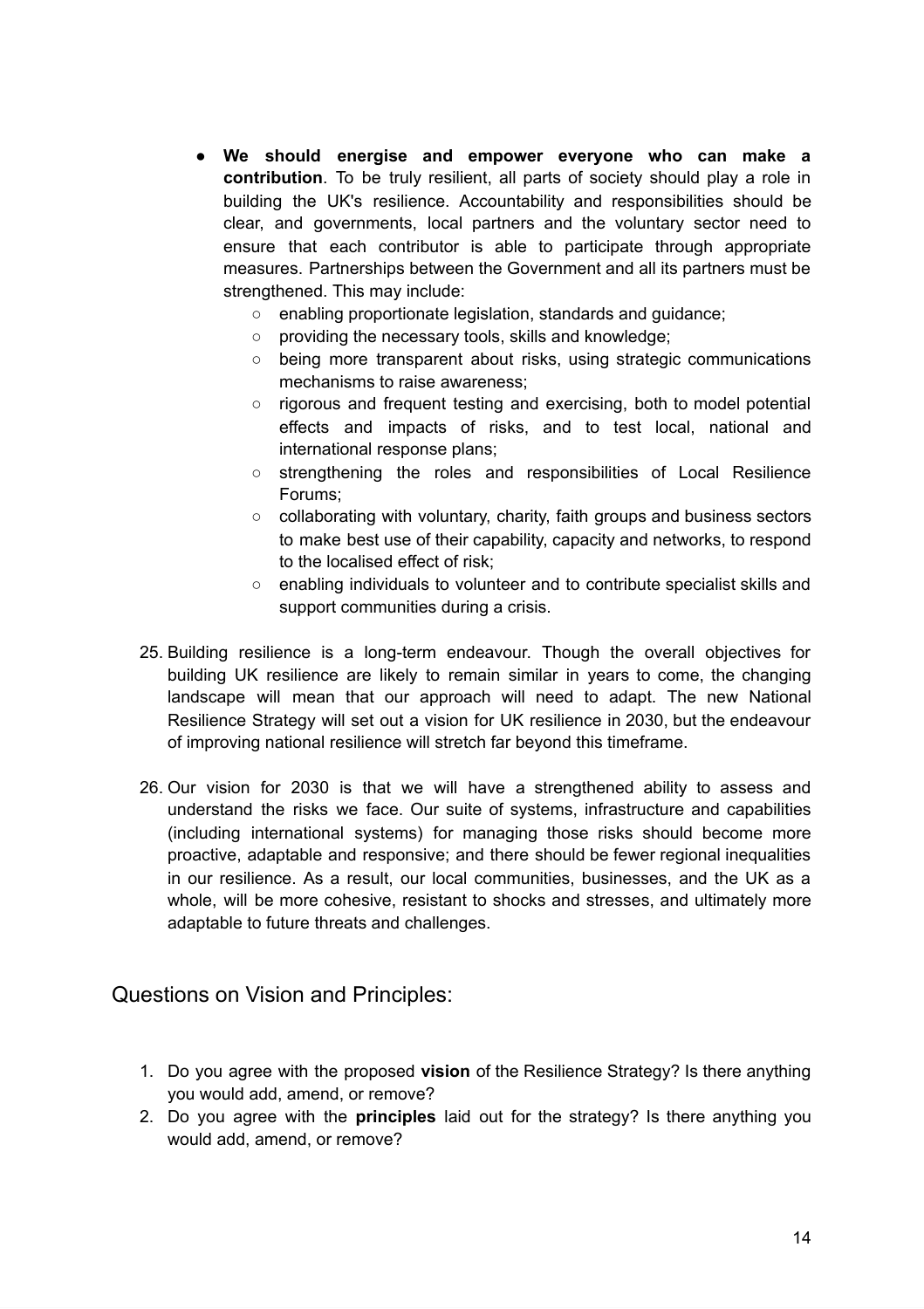# <span id="page-14-0"></span>Thematic sections

- 27. Our vision for resilience in 2030 is reflected in the six thematic sections of this Call for Evidence: Risk and Resilience; Responsibilities and Accountability; Partnerships; Community; Investment; and Resilience in an Interconnected World.
- 28. Each section covers a different aspect of resilience building, setting out some background context before seeking input from respondents on themed questions. The cross-cutting nature of resilience means many of the issues raised will be relevant to more than one thematic area.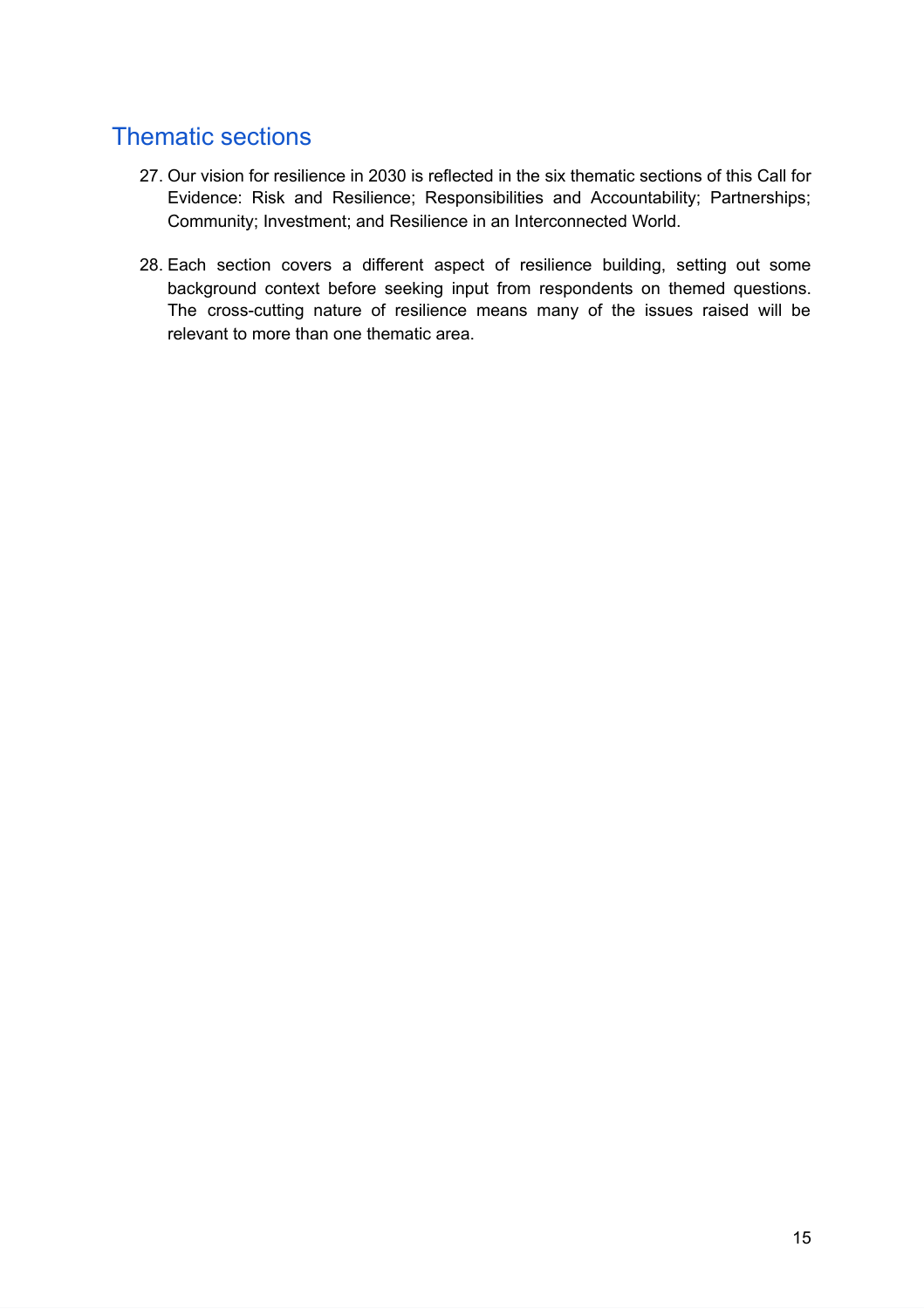# <span id="page-15-0"></span>1. Risk and Resilience

- 29. Strengthening our ability to manage an evolving risk landscape depends on strengthening our ability to both predict and adapt to identified and unexpected challenges. The future global risk landscape is challenging to predict and, even when we can predict a risk, it may unfold in unexpected ways, as COVID-19 has demonstrated.
- 30. As a country, including local communities and individuals, we face a broad range of risks. It can often be challenging to understand what risks we are exposed to, how concerned we need to be about them and what we need to do to protect ourselves. The way we think about risk and the level of action we take to prepare ourselves ahead of time will often depend on a number of factors including how likely we are to be affected; how vulnerable we might be to any negative impacts; how much disruption the risk would cause to our lives; and what level of action we would need to take to protect ourselves. These priorities will be different for individuals, businesses, local resilience partners and Government.

#### <span id="page-15-1"></span>Risk Assessment

- 31. Risk assessment allows us to better understand the risks we are facing, how likely they are to affect us and how significant their impact will be. Risk assessments help Government, businesses and local partners to plan proportionately, assessing and building the capabilities needed to handle the risk, and putting in place measures to mitigate the impacts where possible.
- 32. A part of the Government's responsibility for ensuring UK resilience is developing, maintaining and continually improving risk assessment. The UK Government produces and develops national-level risk assessments, and provides support to other partners responsible for producing risk assessments at the local level. These are also supplemented by risk assessments made by the devolved administrations.
- 33. At a national level, the Government shares its latest understanding of the most significant risks to the UK (for the next two years) through the public [National](https://assets.publishing.service.gov.uk/government/uploads/system/uploads/attachment_data/file/952959/6.6920_CO_CCS_s_National_Risk_Register_2020_11-1-21-FINAL.pdf) Risk [Register](https://assets.publishing.service.gov.uk/government/uploads/system/uploads/attachment_data/file/952959/6.6920_CO_CCS_s_National_Risk_Register_2020_11-1-21-FINAL.pdf) (NRR). This explains what steps the Government and its partners are taking to mitigate these challenges, and outlines the actions we can all take to help prepare for and respond to them. The NRR is the public-facing version of the Government's classified National Security Risk Assessment (NSRA). The NSRA assesses the impact and likelihood of risks according to a 'reasonable worst case scenario' (the worst plausible manifestation of the risk) and enables partners to plan effectively. The NSRA and NRR are used by local partners to produce, maintain and publish Community Risk Registers, which are tailored more specifically to the risks facing local areas.
- 34. Neither the NRR nor the NSRA are prediction tools. No risk assessment will ever be able to identify and assess every possible risk. Unforeseen risks can materialise and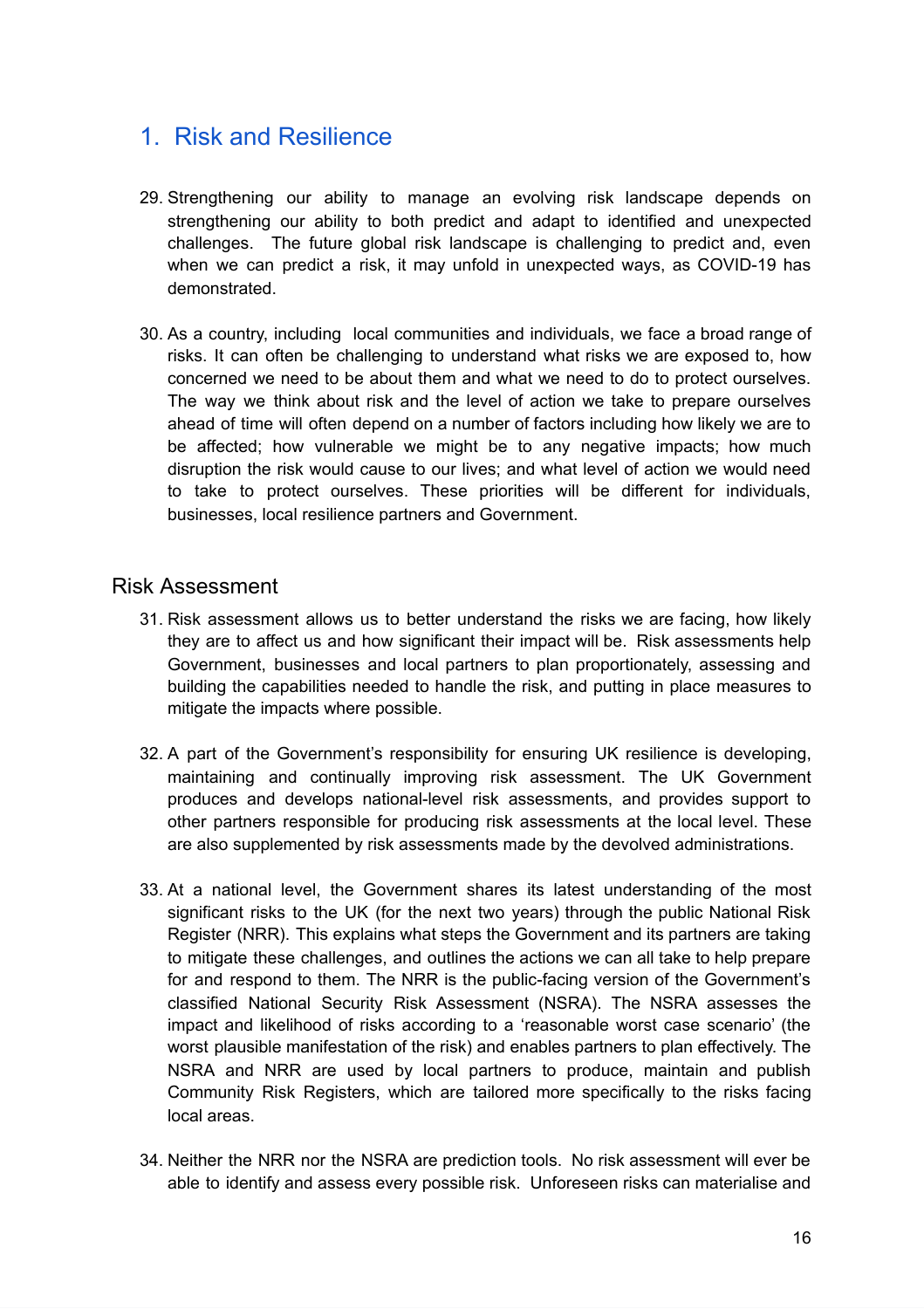evolve in novel and surprising ways. We need to further strengthen our overall ability to deal with both known and unknown challenges by continuing to update and improve our foundational risk assessments, and ensuring that these are well communicated and understood by the relevant audiences.

35. As part of the regular cycle of updating the NSRA and NRR, the Government is reviewing aspects of the methodology that it uses to assess risk (working in partnership with the Royal Academy of Engineering and other organisations). This includes: reviewing how we account for interdependencies between different risks; the best time horizons over which to measure risks; and how we better use external inputs in our assessment. This review will ensure that the latest academic thinking and best practice is being used to assess and understand risks, so that we can be well prepared for future risks that the UK faces and communicate these to necessary audiences. The review will address all aspects of the current NSRA methodology, including how we account for cascading risks and compound risks.

#### <span id="page-16-0"></span>Risk Appetite

36. The risk assessment process will bring about choices about how we respond to risks and, on occasion, we will have to make trade-offs. There may be some risks we choose to live with and others that we collectively judge to be intolerable. Arriving at these decisions may involve difficult choices. We should be prepared, both as Government and as a society, to have more open and honest conversations about the risks we are willing to accept, the risks that we choose to mitigate, our risk trade-offs, and the risks that we should seek to prevent above all else.

#### <span id="page-16-1"></span>Handling catastrophic and complex risks

- 37. Some risks are very unlikely to happen, but would have impacts or knock-on consequences that would be so widely felt that they require bespoke planning measures. Examples of this type of **catastrophic risk** might include: chemical, biological, radiological and nuclear (CBRN) risks; Artificial Intelligence risks; or widespread power outages. Learning the lessons from COVID-19, we need to build a more effective system for handling these complex risks. This should include assessing the whole range of potential impacts ahead of time, and ensuring we have sufficient oversight structures in place to assure adequate planning in place.
- 38. When multiple risks occur simultaneously or one after another, we face **compound and cascading risks**. These also have the potential to cause catastrophic impacts. Seemingly low impact risks can lead to more devastating effects, when they occur at the same time or affect people, infrastructure or systems that have already been hit by another risk. Globally, anticipating, preparing for, responding to and recovering from cascading and compound risks still presents a significant challenge.
- 39. Some other more **existential risks** (such as a large meteor strike on our planet) are statistically so unlikely that it may not be practicable for the Government to plan for them. There is nevertheless an important role for others to play in monitoring these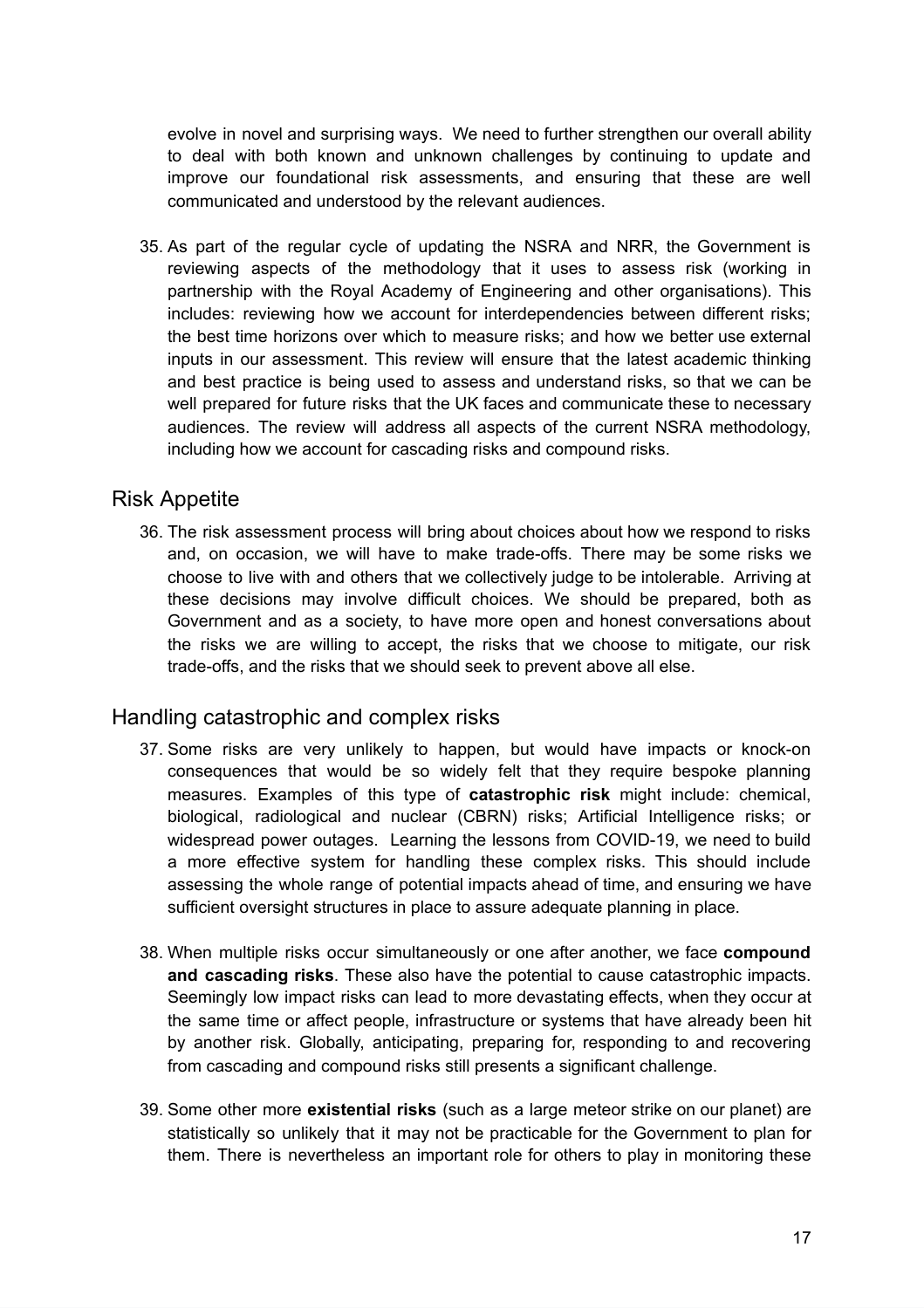risks and indicating any changes in their likelihood. Such organisations include the Centre for Existential Risk and the Future of Humanity Institute.

#### <span id="page-17-0"></span>Improving decision making through data and analysis

- 40. Development of new data capabilities gives us greater opportunities to understand, evaluate and manage risk.
- 41. We need to build further on the progress Government and partners have already made in this field, to ensure we are always equipped with the right data at the right time and that the quality of information is shared with (and accessible to) the relevant people, at both the national and local level.
- 42. The Government is therefore investing in a new National Situation Centre (SitCen), as a core part of the UK's crisis management framework. Working in partnership across Government and beyond, the SitCen will improve the situational awareness we need to strengthen our resilience; combining data and expertise to unlock timely insights for a safe, secure and prosperous UK. The SitCen's role will be to cover all risks, from **civil contingencies** to national security. It will add particular value where different risks intersect, and will play a vital role in bringing together what would otherwise be separate data sets, from across the Government and beyond. The SitCen will be an evolving capability, which will continue to improve over time in line with developments in data, analytics and technology.

#### Questions on Risk and Resilience:

- 1. Is there more that the Government can do to assess risk at the national and local levels? If so, what?
- 2. Is there more that the Government can do to communicate about risk and risk appetite with organisations and individuals? If so, what?
- 3. How could the Government make risk assessment and data more accessible by frontline personnel in an emergency?
- 4. How does your organisation assess risks around unlikely or extreme events, when there is limited or no data?
- <span id="page-17-1"></span>5. How could the current local risk assessment process, managed through Local Resilience Forums, be strengthened to help local partners?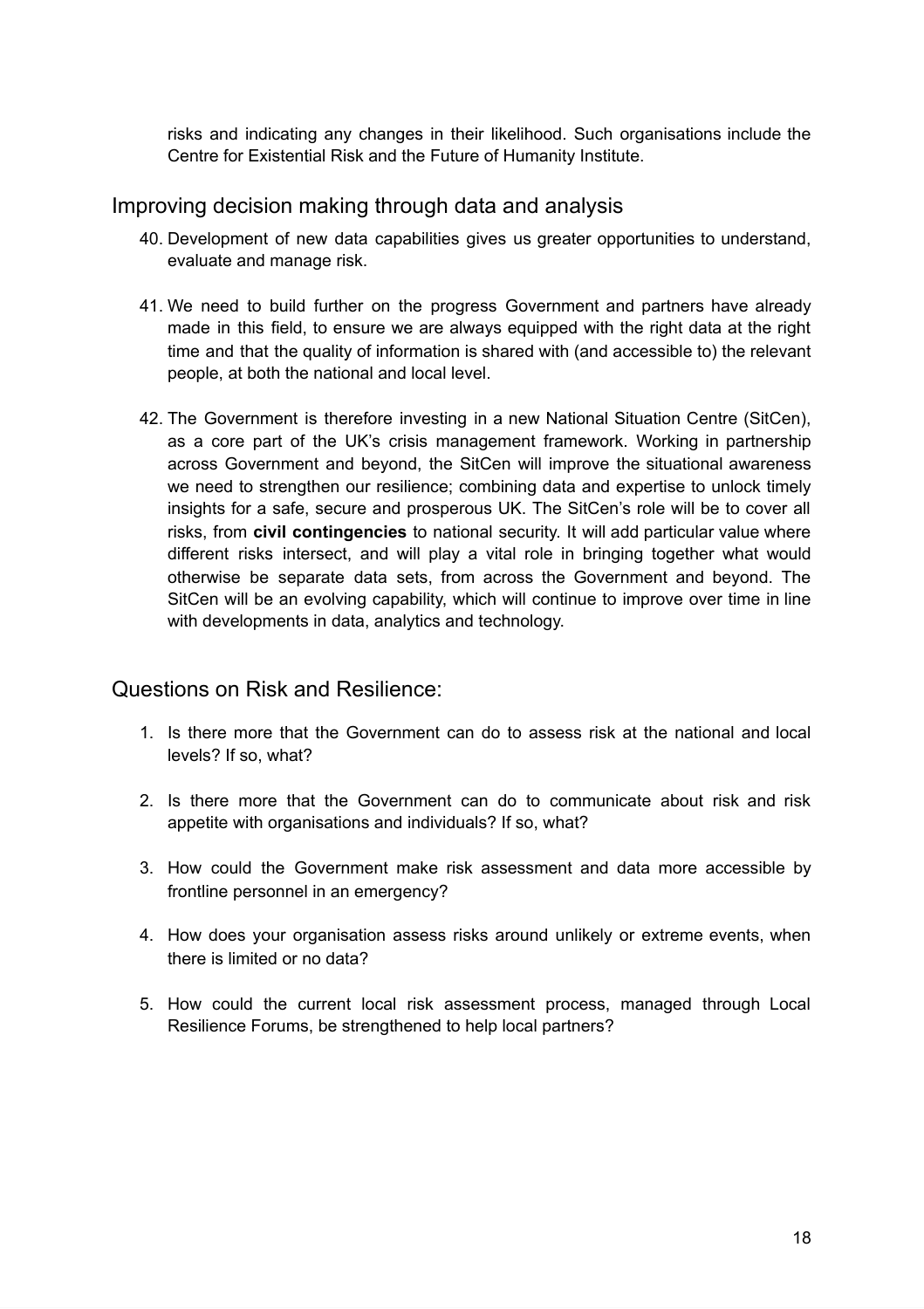# 2. Responsibilities and Accountability

- 43. The UK's resilience model is based on the principle of **subsidiarity**. This means that, wherever possible, decisions, planning for and responsibilities before, during and after an emergency lie at the lowest appropriate level (e.g. communities, local authorities, emergency responders), with coordination and collaboration at the highest necessary level (e.g. UK Government). In order to support this, we need to ensure clarity on roles and responsibilities at each tier, and better information flows between each tier.
- 44. In addition to clear responsibilities, it is fundamental that different levels involved in resilience building have the tools, processes and relationships in place to work together effectively. This means ensuring that work is not done in isolation, but rather through collaboration and knowledge sharing. It also means that information and data is communicated across different levels efficiently, transparently and effectively.
- 45. This section covers roles, responsibilities and accountability in the context of resilience and emergency management and recovery. It relates primarily to all tiers of Government - UK national, devolved and local (including businesses) - as well as **Category 1 and 2 responders** as defined in the Civil Contingencies Act (CCA), and those with academic interest.

#### <span id="page-18-0"></span>Risk and Resilience Management in UK Central Government

- 46. Effective leadership of resilience is vital in the planning, response and recovery phases of emergencies. Notwithstanding the principle of subsidiarity, this means it must also remain a high priority at the centre of the UK Government.
- 47. The Cabinet Office will continue to create the frameworks, standards and structures for our resilience, both in terms of direction-setting (working closely with No.10) and organising the structures for central decision-making. This includes: overseeing the collaboration and information sharing between central Government and LRFs, partners and others; developing and maintaining the doctrine and plans for risk management across the risk lifecycle; activating and supporting the smooth running of the Cabinet Office Briefing Rooms (COBR) to drive the collective Government response in times of emergency; and delivering and hosting the UK's new Situation Centre (SitCen), to provide the best available modelling and analysis to support decision-making. The Cabinet Office will also continue to develop new national capabilities to support our resilience, such as the work to develop the new emergency text alert system which will provide warnings directly to individuals in the event of a risk to life in the local area.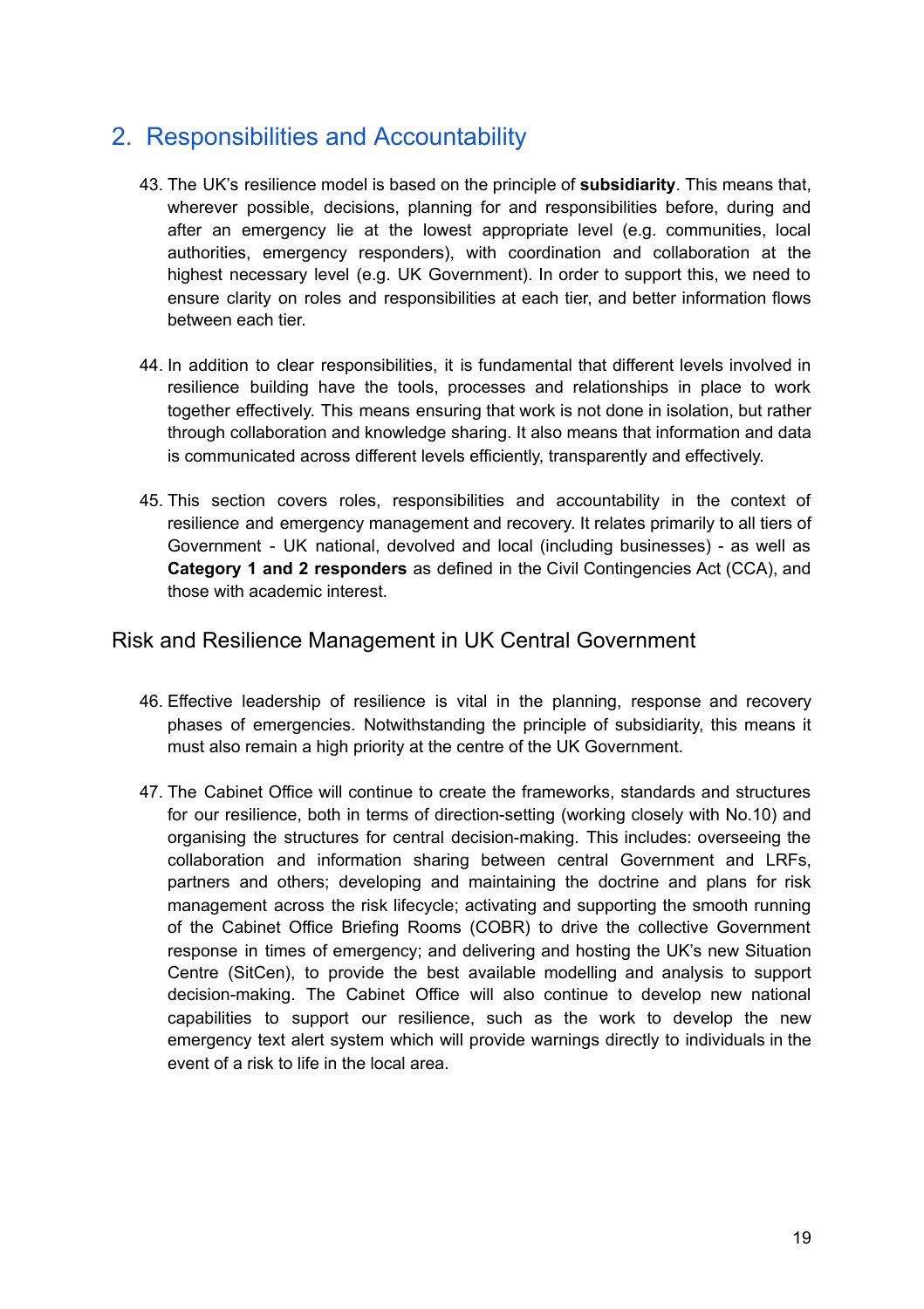### <span id="page-19-0"></span>The Devolved Administrations

- 48. The partnership between the UK Government and the Devolved Administrations, reflecting the devolution settlements, is a vital part of the UK's resilience as many risks cut across geopolitical boundaries. Governments in all four nations of the UK have responsibility for providing public services and for supporting aspects of our individual and collective resilience. This includes areas such as policing, justice, health, education and transport in particular, according to the relevant devolved powers.
- 49. The new National Resilience Strategy will encompass an all-risks approach, from matters of national security in which powers are reserved to the UK central Government, through to all aspects of civil contingencies which affect communities within and between all parts of the UK. This can only be achieved through close partnership between the UK Government and the Devolved Administrations, including sharing and learning from best practice across each part of the country.

#### <span id="page-19-1"></span>Local Partners

- 50. Local authorities and responder agencies play an integral part in the planning for, response to, and recovery from any emergency, whatever the scale. The local tier must continue to be the fundamental building block for UK resilience.
- 51. Our strength as a country in preparing for, responding to and recovering from crises is heavily reliant on the skill and efforts of the numerous local-level organisations who work on the front line of crises. These organisations come together in multi-agency partnerships<sup>2</sup> called a Local Resilience Forum (LRF) in England and Wales. In Northern Ireland, these are referred to as Emergency Preparedness Groups, while Scotland has Regional Resilience Partnerships supported by Local Resilience Partnerships. Elected Members (local mayors, MPs, Council leaders, police and crime commissioners), civic leaders, as well as the courts, prisons and probation services, also have a role to play in supporting resilience, including the discharge of their various powers and budgets, communicating with the public and supporting recovery efforts. These local partners have played a critical role in our pandemic response and many will play key roles in the recovery. We have therefore committed to consider strengthening the roles and responsibilities of LRFs.

### <span id="page-19-2"></span>The Civil Contingencies Act 2004

52. It is important that we also consider the legislative framework as part of our wider national resilience strategy. **The Civil Contingencies Act** 2004 (CCA) is the primary legislation which provides the framework for preparing for and responding to emergencies, informing the UK Government Concept of Operations (CONOPs) for

 $2$  These partnerships are not legal entities but have a collective responsibility mandated in the Civil Contingencies Act (CCA) to ensure joined-up emergency management in their respective areas.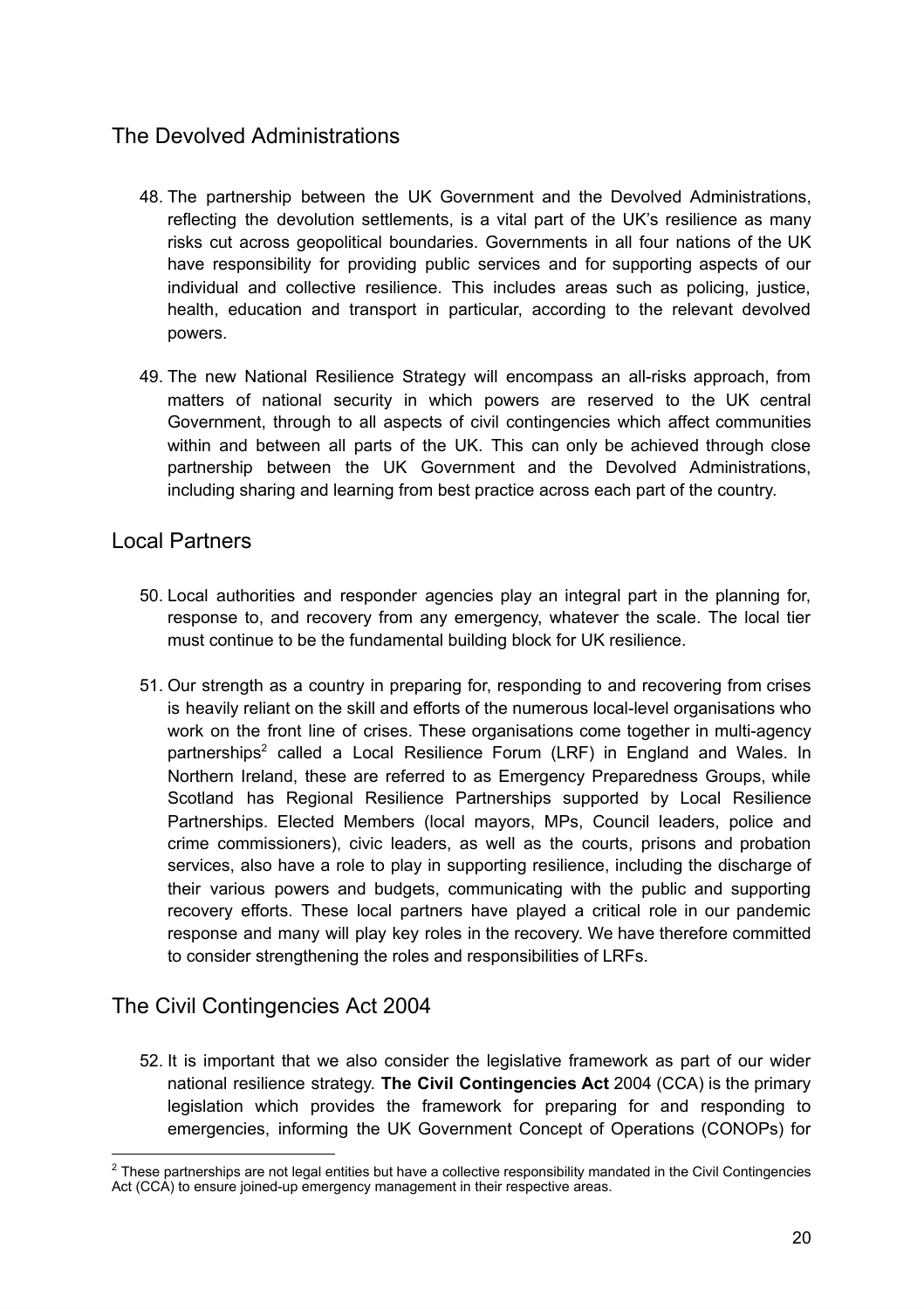emergency response. It is also the mechanism for making emergency regulations (as set out in part 2 of the Act). The CCA therefore has a central role in how we deliver greater resilience across the whole of the UK.

- 53. Part 1 of the CCA sets out the framework for civil protection at the local level. By dividing responders into categories (1 and 2), the CCA places specific duties upon them, and creates a basis for LRFs to organise how they plan, prepare and respond to a civil emergency.
- 54. A review of the CCA is scheduled for March 2022. In considering this statutory underpinning of our resilience, we need better to understand the effectiveness of the current roles and responsibilities set out in the CCA and where improvements can be made. This includes the legal status and categorisation of local responders; the 'Triple Lock' test for use of the CCA's emergency powers; the appointment of regional coordinators; and the potential addition of legal responsibilities around recovery to the Act.
- 55. Detailed questions on the CCA can be found in Annex A.

Questions on Responsibilities and Accountability:

- 1. Do you think that the current division of resilience responsibilities between Central Government, the Devolved Administrations, local government and local responders is correct? If not, why?
- 2. How can the UK Central Government, DAs, local and regional forms of government and local responders better collaborate on resilience?
- 3. What role, if any, should the UK Central government have in assuring that local areas are effectively carrying out their resilience responsibilities, whilst also respecting local responsibilities?

The primary legislative basis for emergency management is the Civil Contingencies Act 2004 (CCA). Specific questions on the CCA are covered in Annex A. There is also legislation covering specific risk areas including, for example, the Terrorism Act 2000 and the Climate Change Act 2008, amongst others.

4. What do you consider the advantages and disadvantages of the current legislative basis for resilience?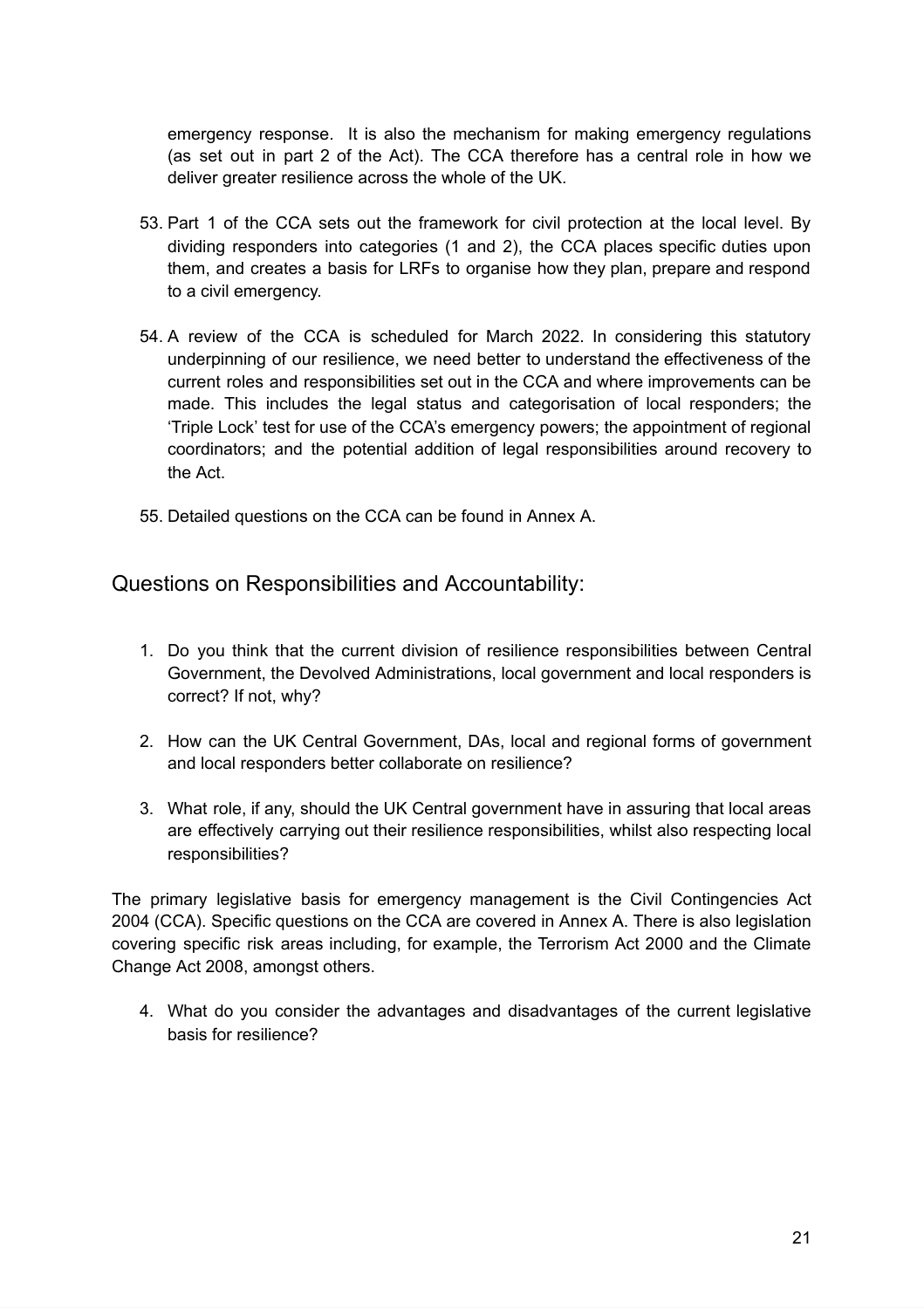# <span id="page-21-0"></span>3. Partnerships

- 56. Resilience is not solely a government or public sector responsibility. Other parts of society play an essential role in ensuring our collective resilience. The COVID-19 pandemic has highlighted more than ever the importance of public-private sector partnerships and collaborative working between Government, businesses, business organisations and the research community to achieve shared goals. For example, many manufacturers adapted their production processes to make vital supplies like hand sanitiser and face masks. The pandemic also highlighted just how quickly the operation of businesses can be disrupted in the event of an emergency. It is crucial that we empower and enable all businesses to put in place arrangements to ensure that critical parts of business can continue during periods of disruption..
- 57. We also depend on a range of local partnerships, including LRFs, Community Safety Partnerships, Counter Terrorism Boards and Event Safety groups, amongst many others. Further strengthening these partnerships and drawing on innovative resilience approaches outside Government will increase our overall resilience. To achieve effective partnerships, all parties must feel empowered to play a role in resilience building, and have the means, tools and knowledge to do so. We must ensure that our efforts are complementary, and there is a clear communication and a shared understanding of what it means to be resilient.
- 58. This section includes the role of the Critical National Infrastructure (CNI) sectors, wider critical sectors and of academia in building resilience. Questions related to local response arrangements, including the role and responsibilities of LRFs, are included in the Civil Contingencies Act questions in Annex A.

#### <span id="page-21-1"></span>Critical National Infrastructure

- 59. **Critical National Infrastructure** 3 (CNI) refers to those assets which are crucial for keeping the UK running, and providing the essential services upon which we rely every day. It also includes infrastructure which, if disrupted, could have a significant impact on our national security and/or defence. Disruptions to CNI services can have major and wide-ranging impacts. For example, national infrastructure could be targeted by cyber criminals or terrorists for financial gain or to cause disruption. CNI may also be affected by hazards such as flooding or storms, which could, for example, lead to power outages or water supply disruption.
- 60. The resilience of our CNI, therefore, is vital. It is fundamental that CNI sectors have robust business continuity plans in place ahead of time to ensure that where disruption does occur, the provision of these critical services can continue. There is also more that can be done to ensure consistency across all CNI sectors, and to ensure that all sectors and their operators are reaching the same set of high standards. We need to ensure our expectations of, and offer to CNI businesses, is

<sup>&</sup>lt;sup>3</sup> There are 13 Critical National Infrastructure sectors: Chemicals, Civil Nuclear, Communications, Defence, Emergency Services, Energy, Finance, Food, Government, Health, Space, Transport and Water.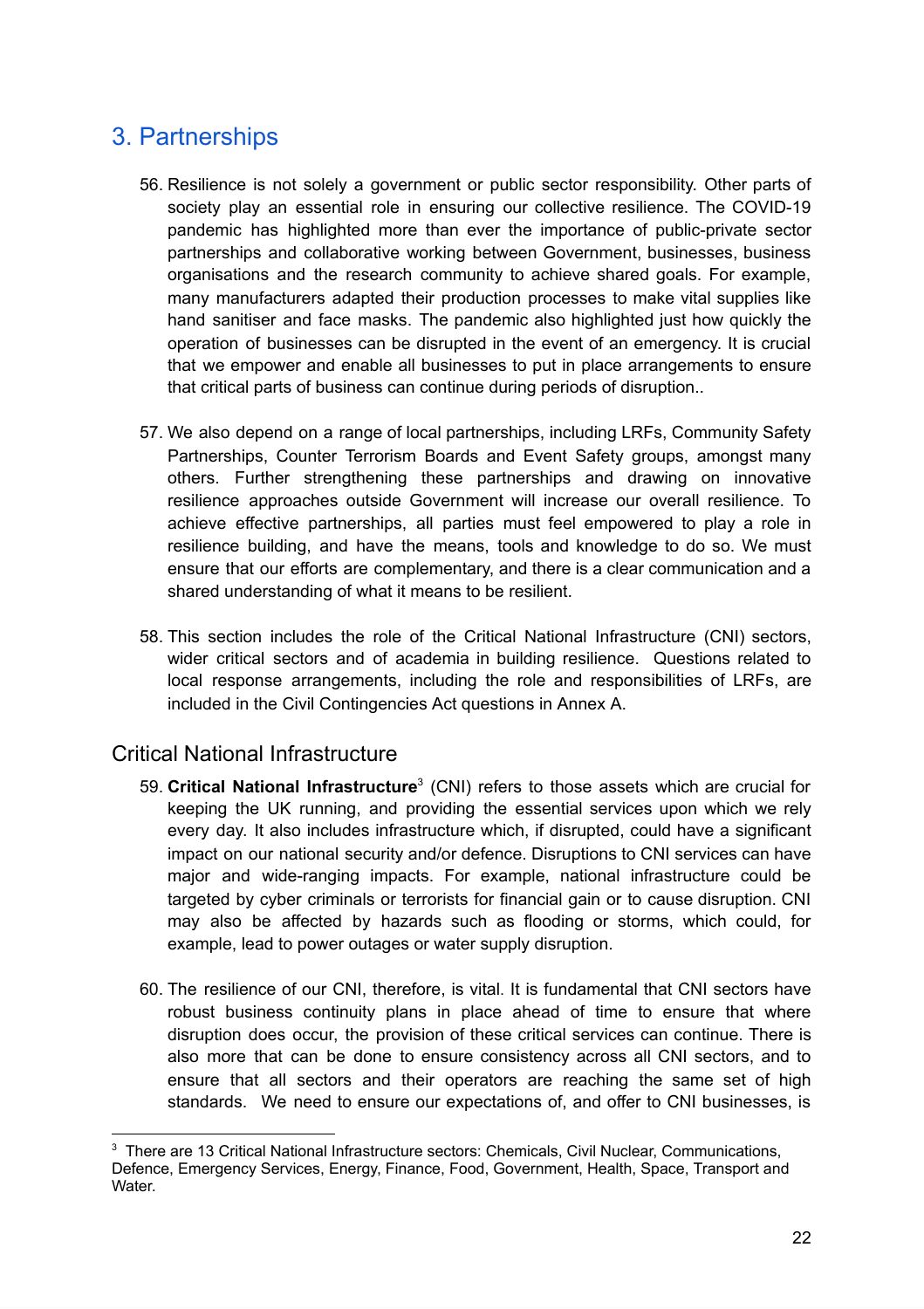clear and robust, as emphasised in the 2020 Resilience Review by the National Infrastructure Commission.

#### <span id="page-22-0"></span>Wider critical sectors and supply chains

- 61. As the UK has become progressively globalised, and more dependent on the internet and its technologies, our understanding of critical sectors has shifted and expanded to encompass a much wider range of sectors as well as supply chains. Other critical categories include (but are not limited) to: incident-critical infrastructure; sensitive technologies; and critical supply chains. Data and internet infrastructure now also play a vital underpinning role across many sectors. These types of critical businesses play a uniquely valuable role and the Government needs to consider whether a different kind of partnership with them is needed.
- 62. The Government itself also has important partnerships with a range of contractors**,** where the security and resilience of these companies and their supply chains is essential to the smooth running of central and local government. We need to make sure existing partnerships are as effective as possible, and identify how best to form new partnerships in these sectors.
- 63. The Government has already begun to further strengthen its partnership with sectors involved in a range of critical sectors and key supply chains. This includes ongoing work through the Finance Sector Cyber Collaboration Centre and on supply chains through the National Security and Investment Act. It also includes partnerships such as the Security and Resilience Industry and Suppliers Community (RISC) and legislation such as the Climate Adaptation Reporting power, which invites CNI providers to report on the action they are taking to adapt to a changing climate. Options are also being considered for a new College for National Security and for a Civilian Reserve of trained experts which can be called on to support national and local resilience work in times of need. Both of these would support partnerships between the Government and businesses, as well as with academia.

#### Business Continuity

64. Emergencies can impact businesses and organisations in a number of ways, whether that be due to the unavailability of a building, staff shortages, or disruption to supply chains or equipment. The UK's dependence on a wide range of sectors, services and supply chains means that any disruption can lead to significant and far-reaching impacts for businesses themselves, their suppliers, and UK citizens. It is therefore fundamental that all critical businesses and industries put in place arrangements to ensure the continuity of their services during emergencies. Advance business continuity planning will enable the continued provision of key services, thereby reducing impacts and allowing businesses to return to normal as quickly as possible.

#### <span id="page-22-1"></span>Research and academia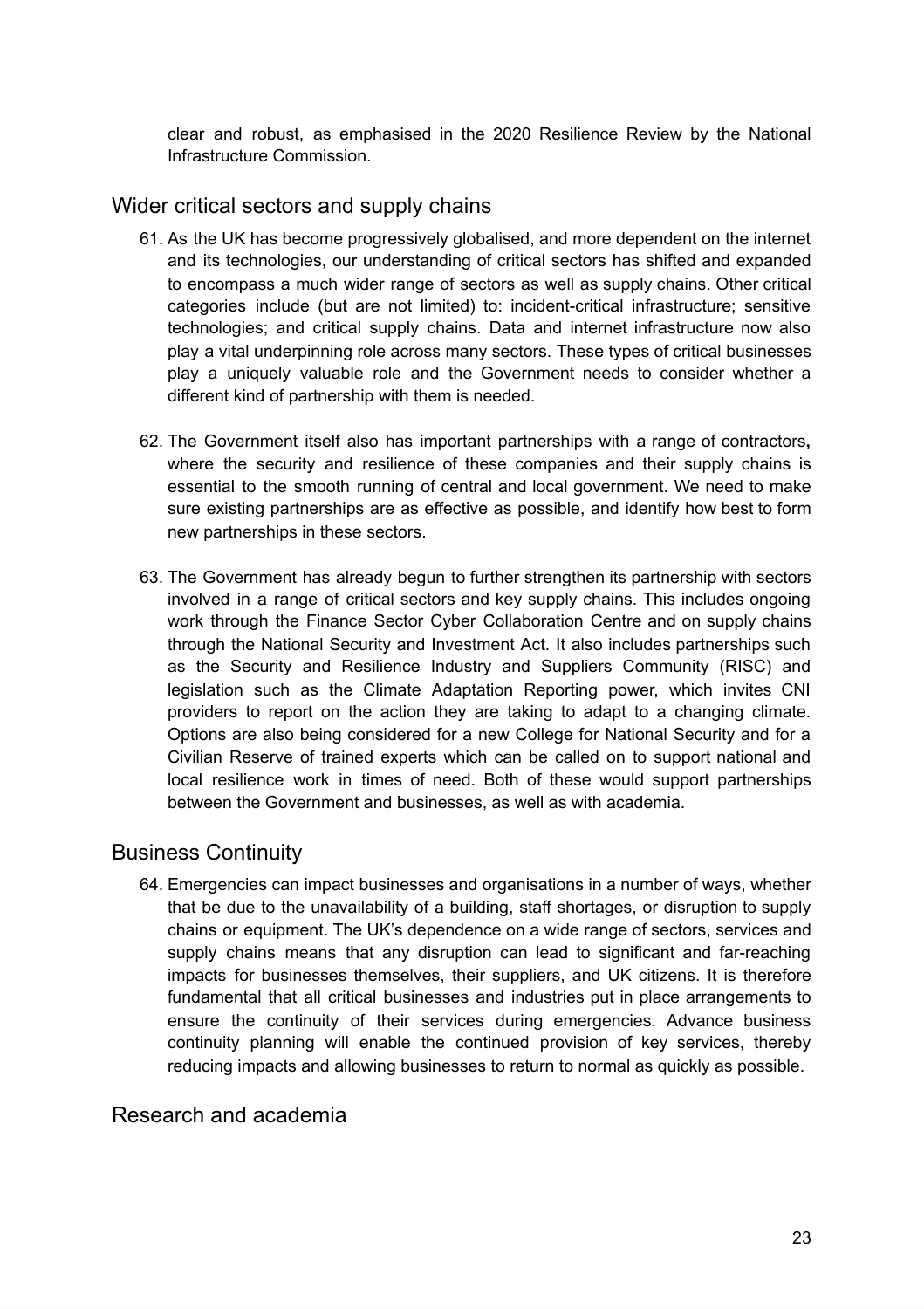- 65. Academia and research organisations play an important role in shaping the Government's understanding of resilience, working with Government departments to assess and identify short term priorities and longer term strategic issues. This includes scientific collaboration, in particular. For example, the Health Protection Research Unit at King's College London provided vital independent advice during the COVID-19 pandemic; the Government is improving partnerships with academia on security and resilience through the Joint Security and Resilience Centre; and UK Research and Innovation are jointly leading the UK Climate Resilience Programme with the Met Office.
- 66. However, there is more we can do in this area to ensure that academia and research organisations - from the public, private and tertiary sectors - have increasingly open and productive conversations with Government about resilience, and to encourage the prioritisation of resilience research, and increased collaboration.

#### Questions on Partnerships:

#### **Critical National Infrastructure (CNI) owners and operators:**

- 1. Do you think that the resilience of CNI can be further improved? If so, how?
- 2. Do you think the introduction of appropriate statutory resilience standards would improve the security and resilience of CNI operators? Why?
	- a. How would such standards define the necessary levels of service provision?
	- b. Are there any risks associated with implementing such standards?
- 3. What do you think is the most effective way to test and assure the resilience of CNI?
	- a. To what extent do you think regulators should play a role in testing the resilience of CNI systems and operators?
- 4. During an emergency, what do you think should be the role of the operators of CNI in ensuring continued provision of essential services (e.g. water, electricity, public transport)?
	- a. How can the Government support CNI owners or operators during an emergency?

#### **Wider critical sectors**

- 5. What role, if any, does your business or sector play in national resilience?
- 6. What are the risks that your business is most concerned about?
- 7. What information, tools or guidance could the Government provide to help your business better assess or prepare for these types of risk?
- 8. What is your business' approach to building resilience in any key supply chains that your business is part of?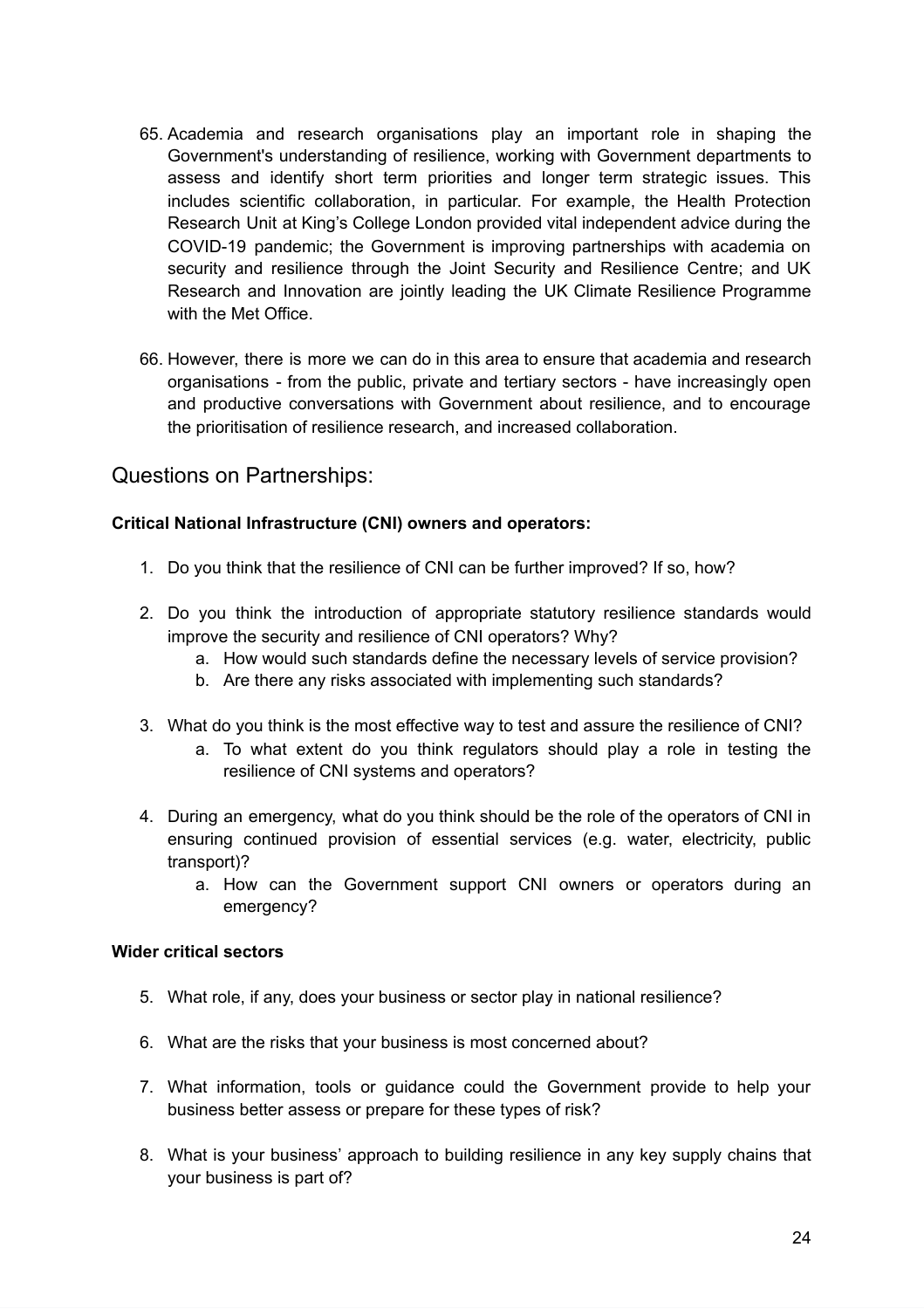6. How useful have vehicles such as Local Enterprise Partnerships, Growth Hubs and other local business support services been strengthening your organisations' resilience? Why?

#### **Academic and research organisations**

- 7. What can the Government do to make collaboration between academic and research organisations more effective?
- 8. Are there areas where the role of research in building national resilience can be expanded?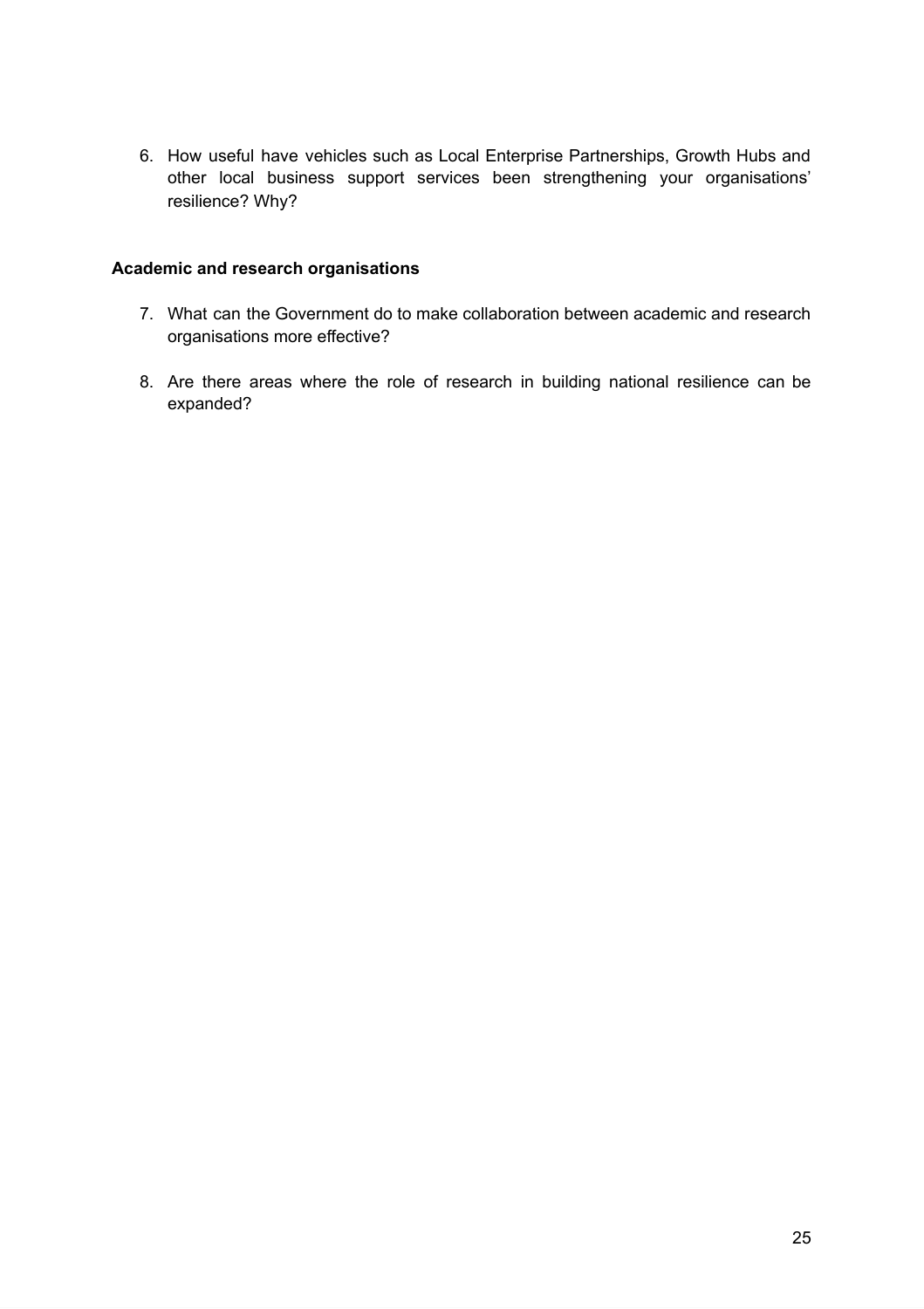# <span id="page-25-0"></span>4. Community

- 67. In this section, 'communities' refers to *individuals* (e.g. members of the public and households), *individual organisations* (e.g. businesses or voluntary, community and social enterprise groups), *individual community groups* (e.g. local neighbourhood groups), and *associations and networks* (e.g. local community, faith or business networks).
- 68. The Integrated Review set out that a **whole-of-society** approach will be central to renewing the UK's resilience, with a revived effort to inform and empower all of society and support greater community responsibility and resilience. This approach recognises that, although some emergencies require a national response, most emergencies occur locally and are dealt with first and foremost by local emergency responders and communities.
- 69. Emergency services and volunteers train and prepare to respond to an emergency, but other members of the community can also be involved. Responding to any emergency is complex and it is important that everyone works together to achieve the best outcomes - and whether an emergency is national or local, everyone has a role to play to help themselves and their communities.
- 70. The questions in this section seek to understand: what communities understand about local emergencies; and what more could be done to inform communities about emergencies, to help everyone be better prepared.

#### <span id="page-25-1"></span>The role of the public

- 71. Local emergency responders such as the police, fire, ambulance, and local authorities have a duty to plan for emergencies and respond to them when they happen. But responsibility for being prepared for emergencies goes wider than that and everyone should take some self-responsibility. Communities have a vital role to play, and there are clear benefits when communities are able to respond and recover effectively and use their skills and resources to support themselves.
- 72. The capacity of communities to support each other has been seen throughout the COVID-19 pandemic, as well as during other emergencies such as severe weather and flooding events, when people and organisations across the UK volunteered their time and resources to help the most affected in their communities.

#### <span id="page-25-2"></span>Public information and communications

73. Most of us worry about immediate risks to the safety of our family and friends. Some risks and the steps we can take to prevent them are clear; individuals understand the impact they could have and feel well-equipped to take protective action (examples might include domestic fires, or severe weather events such as heavy snow). But it is more difficult for individuals to recognise and prepare for other types of risk which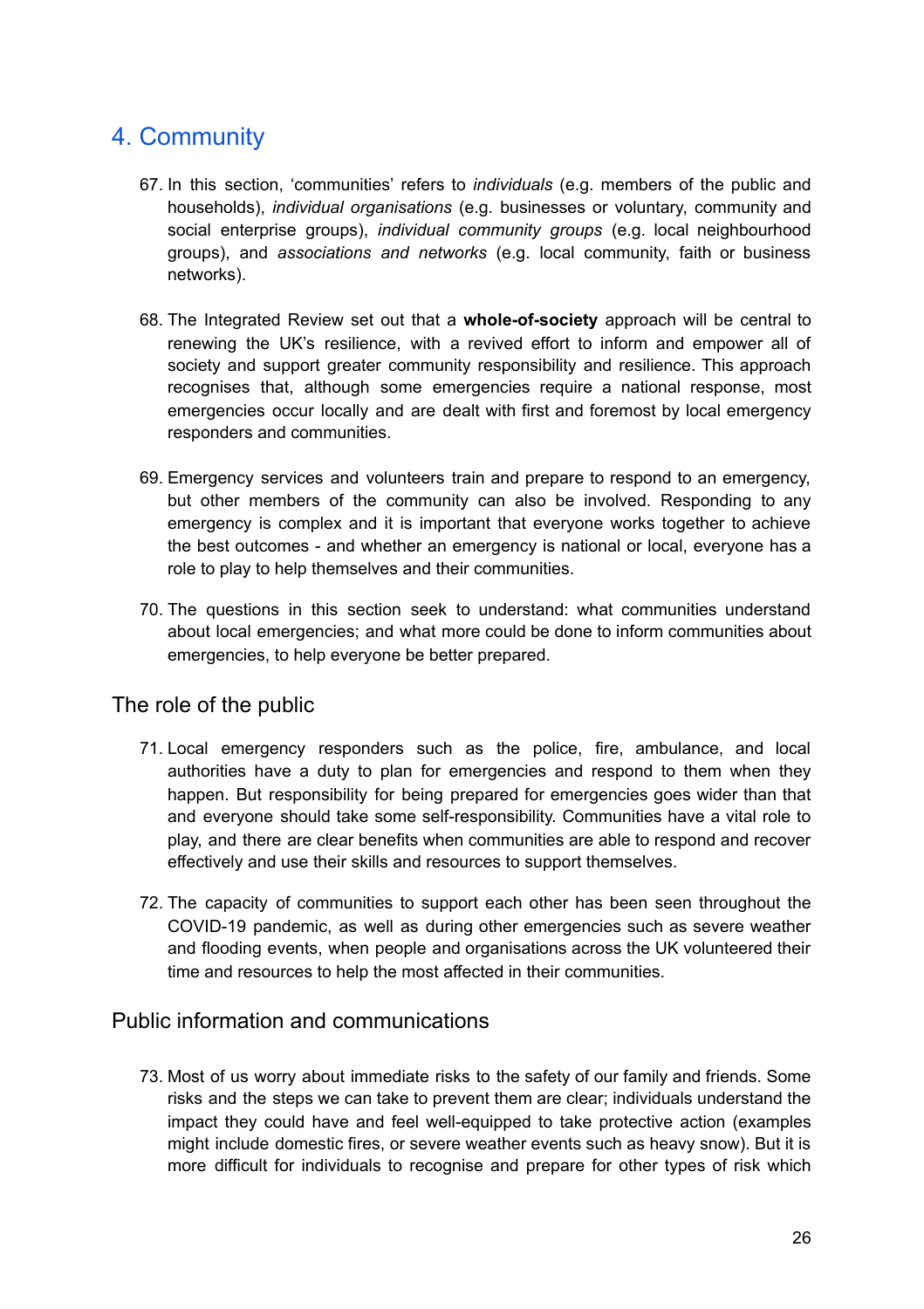may cause wider harm. This could include infrequent events with considerable impacts, such as pandemics or major floods, or more malicious threats such as terror attacks.

- 74. Regardless of the nature or scale of the risk, some communities and individuals are more vulnerable. Some might be more likely to be affected by a particular risk or have greater difficulty responding to or recovering from an emergency. Everyone has a role to play in ensuring resources are focused on those most in need.
- 75. Providing clear and timely information to the public can help raise awareness and inform communities about the types of emergencies that are likely to affect them and the actions they can take to better prepare and respond.
- 76. National governments communicate with the public about risk in a number of ways. For example, public information campaigns give tailored advice on things like: actions to take during a health pandemic; preparing for severe weather; or how passengers can report suspicious behaviour on public transport. Government websites also provide wide-ranging advice for the public about how to prepare for different risks. At the local level, emergency responders provide advice and information in a variety of ways. For example, Community Risk Registers hosted on local government websites provide advice on local risks, as well as social media posts, blogs and local campaigns (where door knocking is often used as a direct means of communicating with the public). Community groups and organisations also help raise awareness of local risks and can help responders identify vulnerable people in their communities and help them to access support.
- 77. Individual volunteers, community groups and organisations, and the voluntary, community and social enterprise (VCSE) sector already play a strong role in communities. Local volunteers and VCSE organisations can provide support to emergency responders during an emergency and can bring an understanding of those who are vulnerable or may be in need of help. Hundreds of thousands of volunteers across the UK offered their time during the COVID-19 response, undertaking simple local tasks right through to delivering the national vaccination programme. However, it is not just structured volunteering that can make a huge difference. Everyone can play a part in supporting emergency responses by being prepared, supporting their neighbours and communities to be more resilient.

#### Questions on Community and local resilience:

- 1. Do you agree that everyone has a part to play in improving the UK's resilience? If not, why not?
- 2. Do you understand the types of emergencies that might impact you and other members of your community?
	- a. What would help you better understand the risks that could affect your community?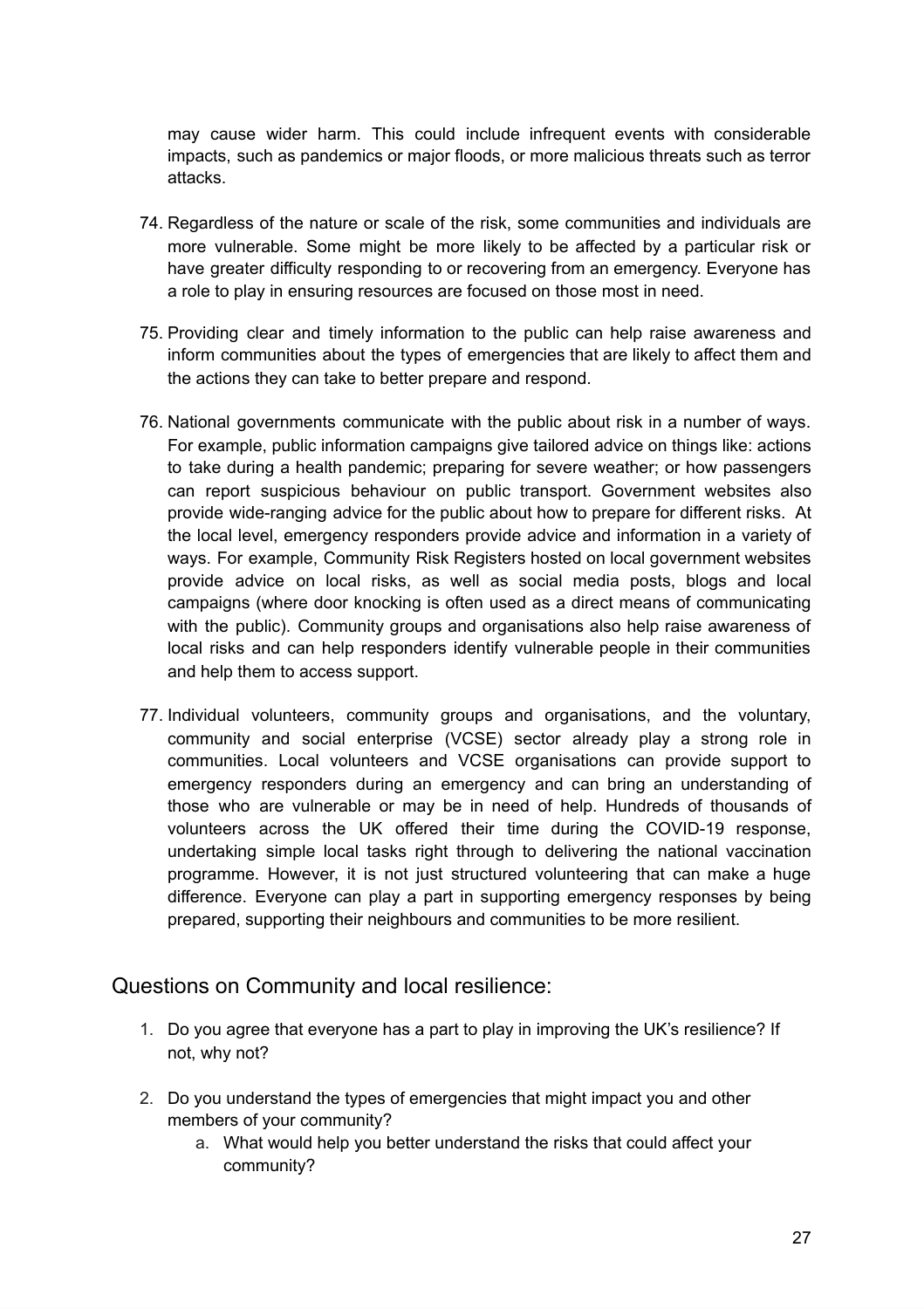- b. Do you know where to access information about emergencies that could affect you?
- 3. Have you considered the actions you might take to prepare for or during an emergency?
	- a. What has motivated you to plan or make preparations?
	- b. What has stopped you from planning or making preparations?
	- c. What would help you to be able to make a plan or prepare?
- 4. Have recent emergencies (e.g. COVID-19 pandemic, flooding, terrorist attacks) made you think differently about risks or changed the way you prepare for emergencies?
- 5. Are there any barriers in accessing local volunteering schemes or finding community groups that discuss local emergency planning? If so, what are the barriers?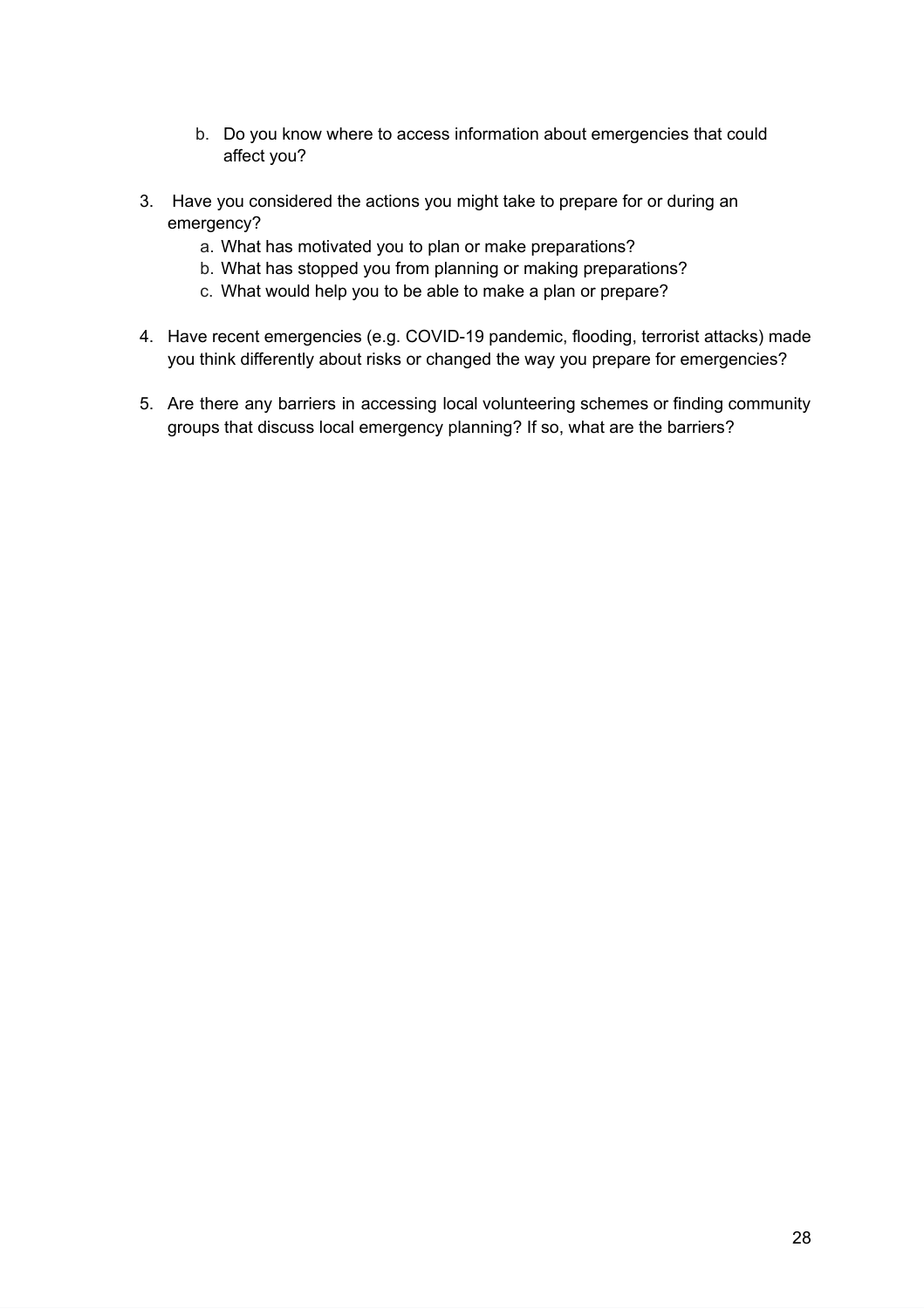# <span id="page-28-0"></span>5. Investment

- 78. Events over the last decade have demonstrated that the cost of responding to and recovering from disasters can be significant, often outweighing the cost of preparing for or preventing such events. Greater targeted investment upfront in preparing for risks would help us in the longer term, not only to make financial savings, but also to reduce the impacts on people's lives and shorten recovery times.
- 79. The challenge of where to place investment in the risk cycle is one that affects the public and private sectors alike. As individuals and businesses, we face choices around what, and how much, to insure. By recognising the risks that we are directly vulnerable to, we can better tailor our investment and ensure that our efforts are directed at the activity that is most likely to increase resilience. As part of this, we should examine public sector funding models and how we can ensure that the tools and skills that we invest in are adaptable for managing the widest possible range of risks.
- 80. Questions in this section are intended to help the Government understand current levels of investment in resilience (by businesses in particular) and what investment opportunities could be considered going forward.

#### <span id="page-28-1"></span>Public sector funding models

- 81. The ownership of risks and their impacts is spread across government, local authorities and the wider public sector. This has been demonstrated very clearly by COVID-19, with significant financial impacts across health and social care, education and transport amongst many others. Whilst the overall model of public sector funding being allocated to individual government departments will not change, there may be a case for a more holistic view of funding for resilience and the management of risk by the public sector. This could include, for example, flexible funding models which could be used by government departments to manage emerging or previously unidentified risks.
- 82. Decisions about costs and benefits might also benefit from clearer frameworks for assessing the 'insurance' effects of investment, or the case for focusing spend on prevention, or the effects of efficiency on the resilience that comes from spare capacity within systems.
- 83. We should also maximise our ability to respond by prioritising investment in adaptable capabilities that allow us to manage the widest possible range of risks, whilst ensuring that we maintain sufficient specialist capabilities that may be needed to respond to specific challenges as well. Examples of adaptable **capabilities** include: contingency planning and regular exercises involving the Government, the emergency services, other local responders and industry; and making use of military personnel in supporting domestic national security priorities. Examples of specialist capabilities would include: the Defence Science and Technology Laboratory (DSTL);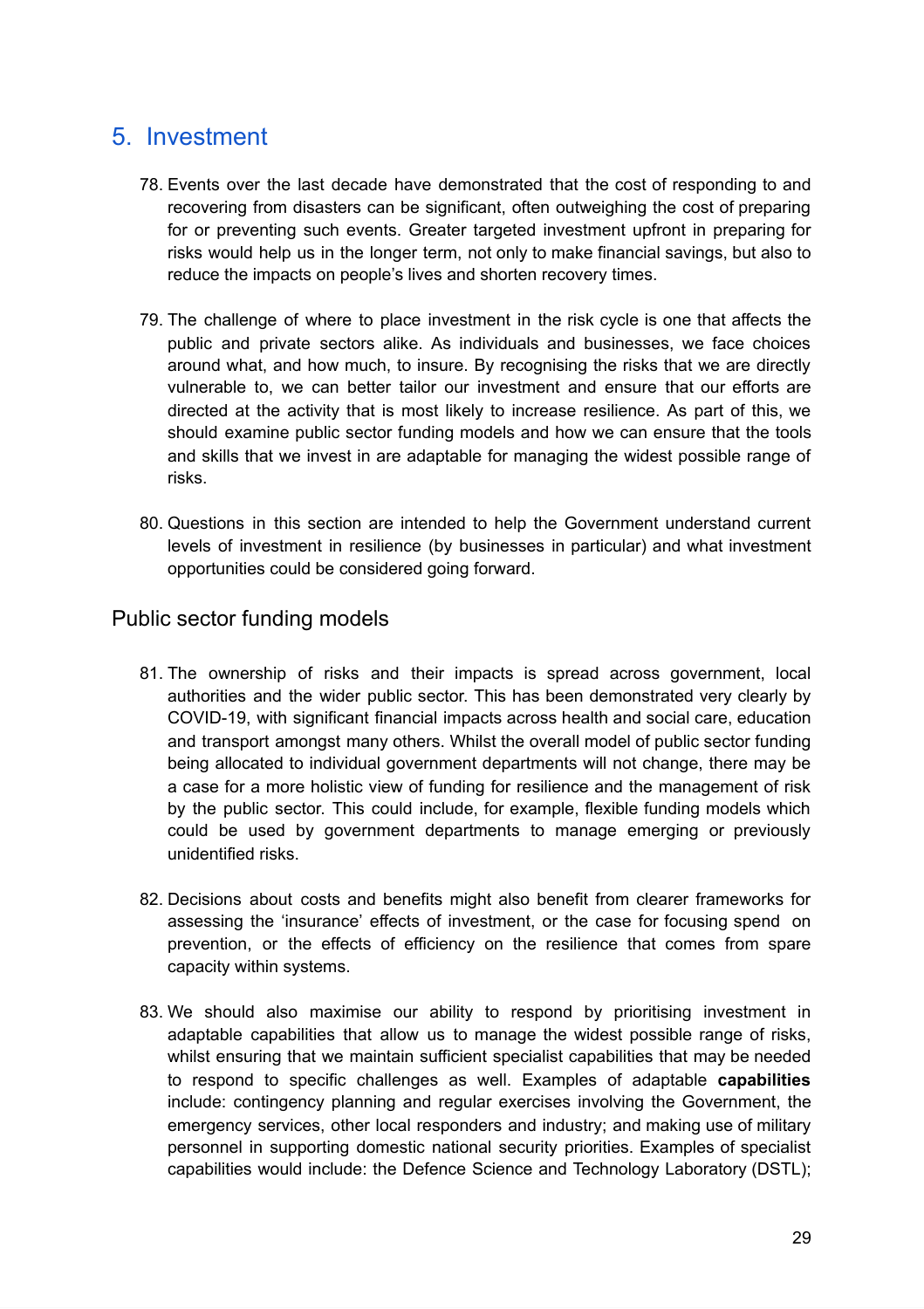and those that have supported the incredible progress in vaccine development over the last year.

- 84. In recent years the Government has provided some 'exceptional' funding to LRFs in England to help local responders collectively prepare for and respond to challenges posed by COVID19 and EU Exit preparations. Following the commitment in the Integrated Review to "consider strengthening the role and responsibilities of LRFs in England" the Government has launched an LRF funding pilot for the financial year 2021-22, the findings of which will inform both the National Resilience Strategy and the CCA review.
- 85. Investment in resilience does not only refer to physical security, but also to cyber and digital security too. The Integrated Review commits us to building a resilient and prosperous digital UK. We must capitalise on advances in digital capabilities, data and information which enable us to reap further efficiencies.

#### <span id="page-29-0"></span>Private sector spending on resilience

86. The private sector shares responsibility for building resilience. In common with the public sector, businesses do not have infinite time, resources or money to invest particularly following the economic damage caused by COVID-19. Some businesses, particularly those in CNI sectors, invest significantly in the resilience of their organisation, assets and services, but others do not (or may not be able to). There is a question around how far all businesses (and most particularly those considered CNI or in critical sectors) should take an "insurance approach" and seek to invest more to mitigate and manage systemic risks which could directly affect them and the customers and society they support.

#### Questions on Investment:

- 1. How does your organisation invest in your approach to the risks outlined in this document? Is your investment focussed on particular stages of the risk lifecycle (for example, on prevention)?
- 2. Has the COVID-19 pandemic impacted the way your organisation is investing, or will invest, in preparing for these risks? If so, how?
- 3. Are there models of successful resilience investment? If so, to what extent could they be adopted in the UK?
- 4. Are there examples of where investment (whether by the Government, by businesses or by individuals) has driven improvements in resilience?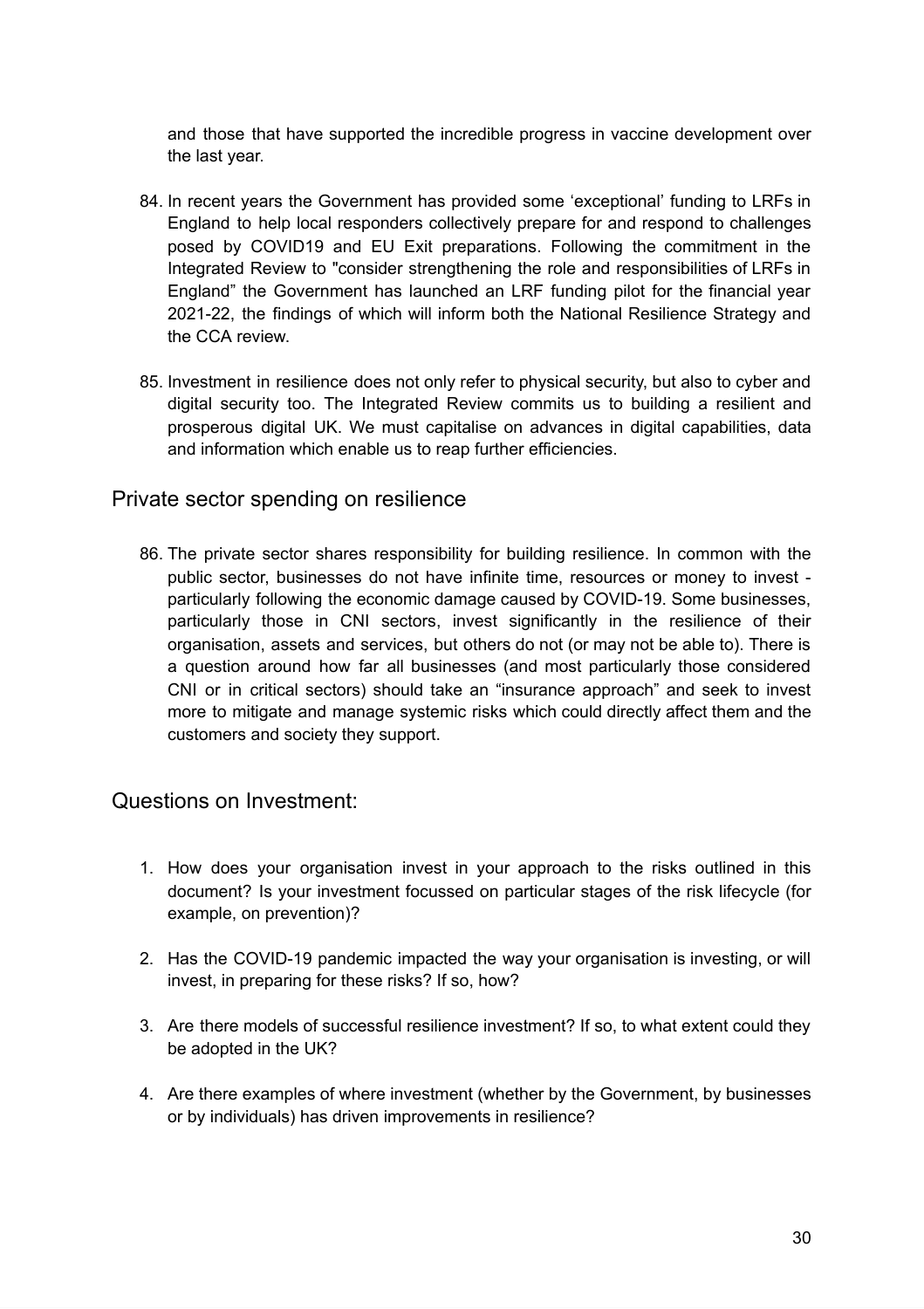# <span id="page-30-0"></span>6. Resilience in an interconnected world

- 87. We cannot consider our national resilience in isolation from the rest of the world. This interconnectedness means that both challenges and opportunities are more frequently experienced on either a transnational or global scale. These challenges cannot be managed by the UK in isolation, but rely on concerted international collaboration.
- 88. The Integrated Review sets out an ambition for the UK to be at the forefront of global leadership on security and resilience, strengthening our science and technology power, remaining a world leader in climate change and biodiversity, and continuing our work in international diplomacy and development. This section seeks views on how and where we might further leverage and strengthen international capabilities to support our collective resilience and that of our citizens at home.

#### Global risks

- 89. Global interconnectedness places us within a flourishing network of open societies and economies worldwide, which in turn strengthens our own national economy and society. At the same time, it connects us with societies and economies which are not so open, but which benefit us economically. However, as we have seen from the COVID-19 pandemic, population mobility and the increasingly interdependent and interconnected nature of the world's economy means that impacts from challenges emerging in one country can very quickly spread globally.
- 90. Climate change, conflict which creates conditions where trans-national serious and organised crime can flourish, terrorism, mass displacement of people driven by humanitarian crises, and global health all have direct impacts on our domestic resilience. We need partnerships and international systems that can anticipate and tackle these transnational risks.

#### <span id="page-30-1"></span>International connectivity

- 91. Across much of the world, the COVID-19 pandemic and its fallout led to border and export restrictions, a reduction in manufacturing outputs, and demand spikes in certain goods. The combination of these impacts led to some significant challenges in the global supply chains which the UK relies upon for critical goods.
- 92. The Government's starting position when building resilience in critical supply chains is to take a market-first approach. We prosper from an open economy, and openness itself confers resilience. The respective roles the Government and the private sector play in building resilience vary by supply chain and will depend in part on whether the critical supply chain is directly procured by the Government.
- 93. There are four areas where we can strengthen the resilience of global supply chains. Firstly, a focus on diversification of supply through international trade would enable a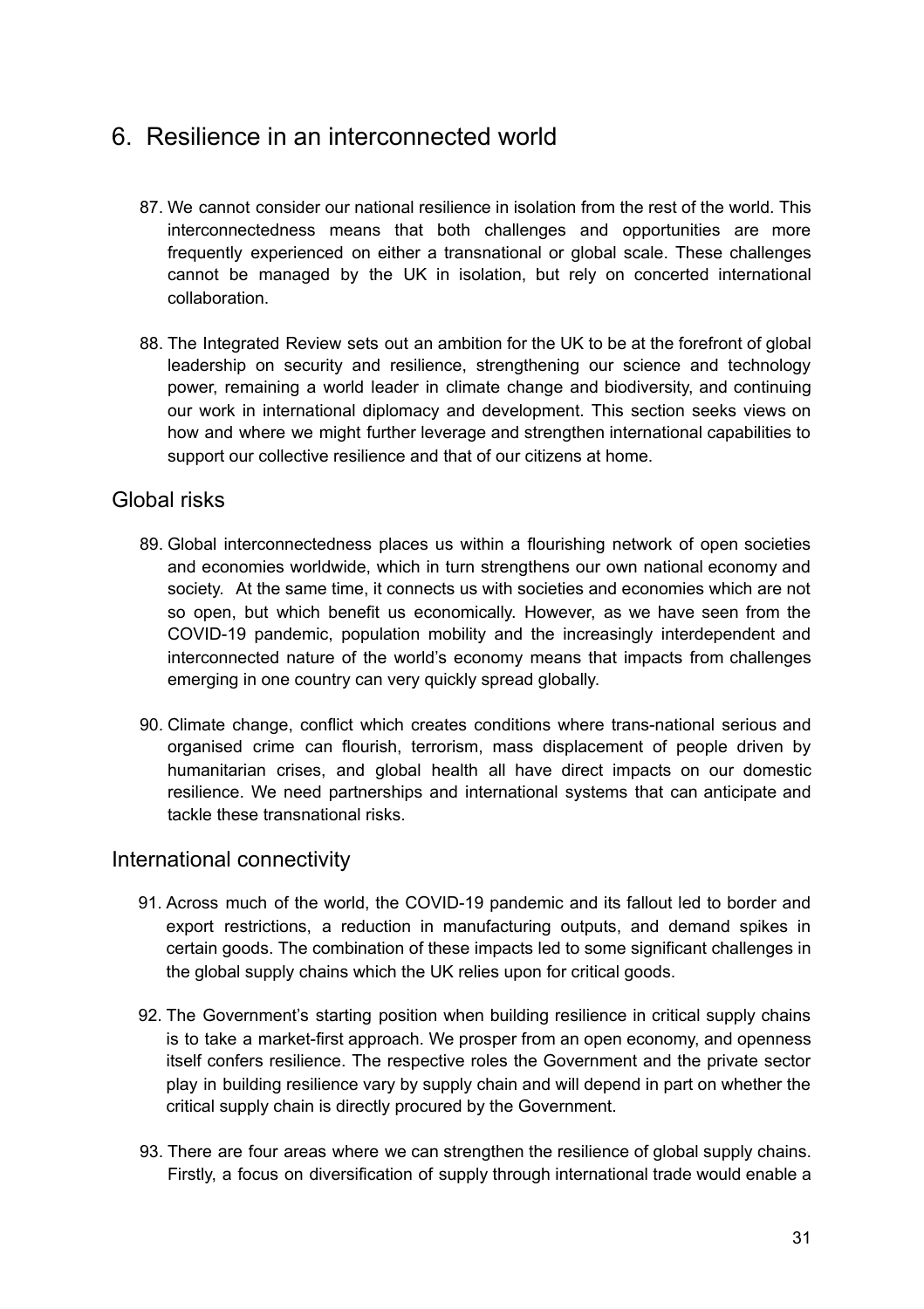balanced supply base for critical goods and creating protection against local shocks. Secondly, we can use partnerships and collaboration with international partners to promote a rules-based free and fair global trading system and mitigate against protectionism, trade barriers, bribery and corruption. Thirdly, the creation of strategic reserves of critical goods, supporting infrastructure, and pre-agreed sourcing frameworks would contribute to overall resilience of supply chains. And finally, expanding UK production for certain critical commodities would also make a substantial contribution to the resilience of critical supplies..

94. In addition to our physical interconnectedness with the rest of the world, we need to manage risks to our digital connectivity. An accessible and interoperable global internet is critically important to the UK economy. The Government's forthcoming National Cyber Strategy will continue to protect the right for all to share information and communicate freely and safely. And we will also need to protect the physical infrastructure which supports our increasingly data-driven society and economy.

#### <span id="page-31-0"></span>International partnerships

- 95. Greater resilience is essential to thriving open societies and economies. The UK already has strong global relationships, bilaterally and through multilateral institutions. We should continue to build on these relationships, learning from the successful approaches taken by other countries to strengthen resilience and sharing knowledge and learning. We should also continue to enhance our international presence and partnerships in ways that can support a global community that is more resilient overall.
- 96. Our own resilience is dependent on our international alliances and action. For example, building on our domestic commitment to reach net zero by 2050, the Government will work through alliances and partnerships to accelerate the transition to a zero-carbon global economy, protect and restore biodiversity, and support adaptation and resilience – particularly for the most vulnerable worldwide.
- 97. The UK's commitment to resilience internationally through development and humanitarian investments allows us to leverage our international networks, identify risks, prepare effectively and act early to protect global and UK resilience. This supports UK crisis response efforts and enables strategic partnerships to build global stability. It also helps us to support communities and societies to recover from successive climate and conflict-fuelled humanitarian crises and address the drivers of vulnerability, as a way of preventing future conflict and displacement, which in turn impacts stability in the UK. The roles of International Financial Institutions and the UN are crucial for providing an international system that protects our collective resilience.
- 98. The Government is also committed to building health resilience at home and at the international level, recognising the interconnected nature of our global health system. In particular, the Government will bolster efforts to improve pandemic preparedness – taking a One Health approach – and to reform the WHO, applying the lessons of COVID-19. One Health also includes animal and plant health - and how they interact.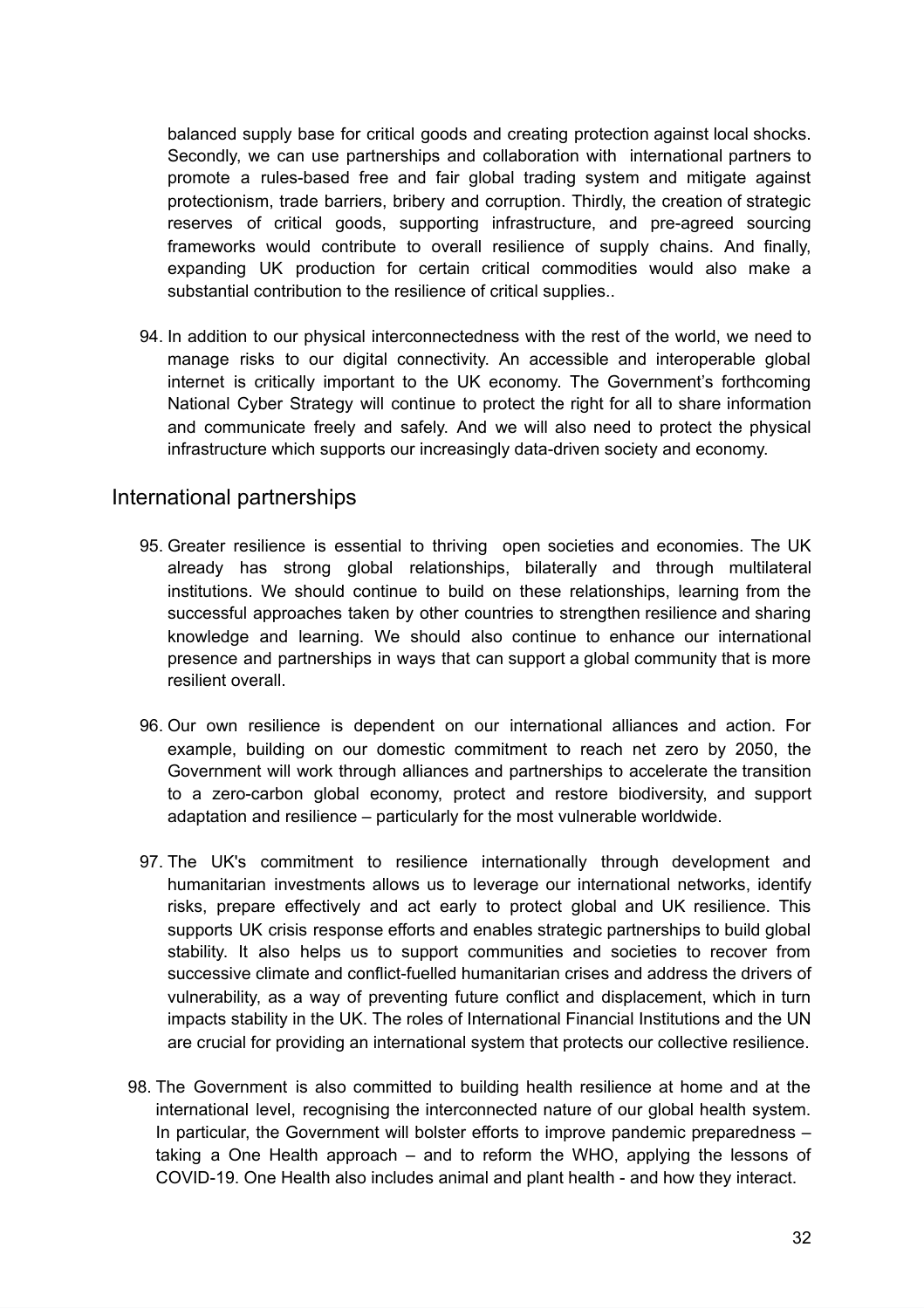#### Questions on Resilience in an Interconnected World:

- 1. Where do you see the UK's resilience strengths?
- 2. Are there any approaches taken by other countries to resilience that you think the UK could learn from?
- 3. Which of the UK's international relationships and programmes do you think are most important to the UK's resilience?
- 4. What international risks have the greatest impact on UK resilience?
- <span id="page-32-0"></span>5. How can the UK encourage international partners to build resilience to global risks?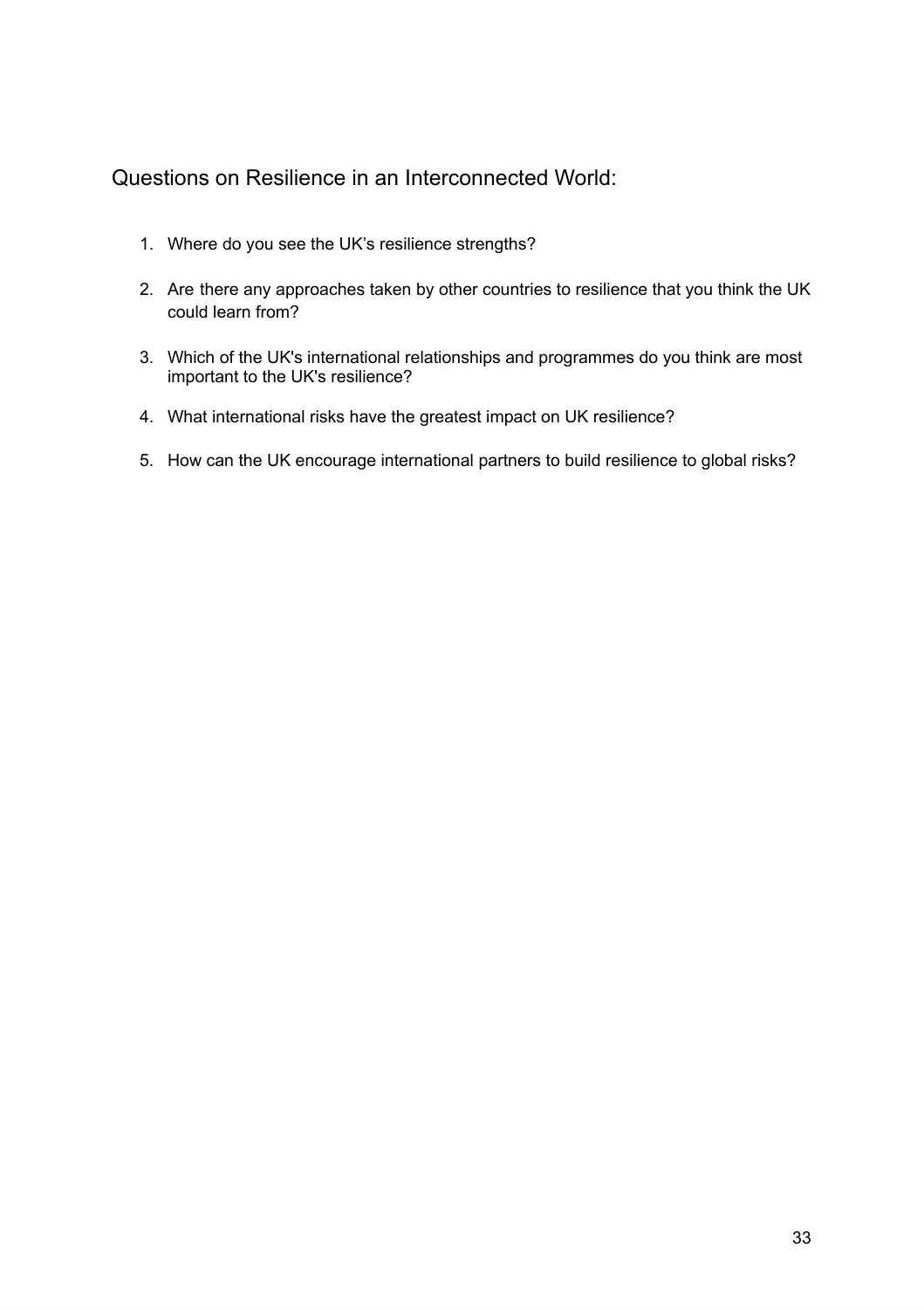# About you

This section is mandatory for anyone responding to this call for evidence. Questions seek to gather some basic personal information about the respondent. Please see Privacy Notice at Annex B for information on how your personal data will be handled.

- **1. Name**
- **2. Email address**
- **3. In what context are you responding (please select all that apply):**
	- a. As an individual (and acting in a personal capacity)
		- i. What is your occupation?
	- b. As an employee or volunteer involved in emergency preparedness or resilience work
		- i. Do you work for an organisation defined as a Category 1 or 2 emergency responder (as set out in the CCA)?
		- ii. In your role, do you primarily operate at the Strategic, Tactical or Operational level?
		- iii. Please give the name of the organisation you are involved with
	- c. As a representative of a business, firm or trade body
		- i. Please give an indication of the size of the organisation (approximate no. of employees)
		- ii. With which sector is the organisation most closely related?
		- iii. Please give the name of the business, firm or trade body
	- d. As a representative of an academic or research organisation
		- i. Please give the name of this organisation
	- e. Other (please specify)
- **2. Which of the following most closely describes your level of knowledge of risk and resilience related issues? (please select one of the following):**
	- a. Expert understanding of resilience or risk management
		- *E.g. Category 1 or 2 responder; COMAH site operator; Academic focussing on resilience; Risk manager, insurer, risk modeller.*
	- b. Good insight into some aspects of resilience or risk management *E.g. Business owner with experience of risk assessment.*
	- c. General interest *E.g. Member of the public*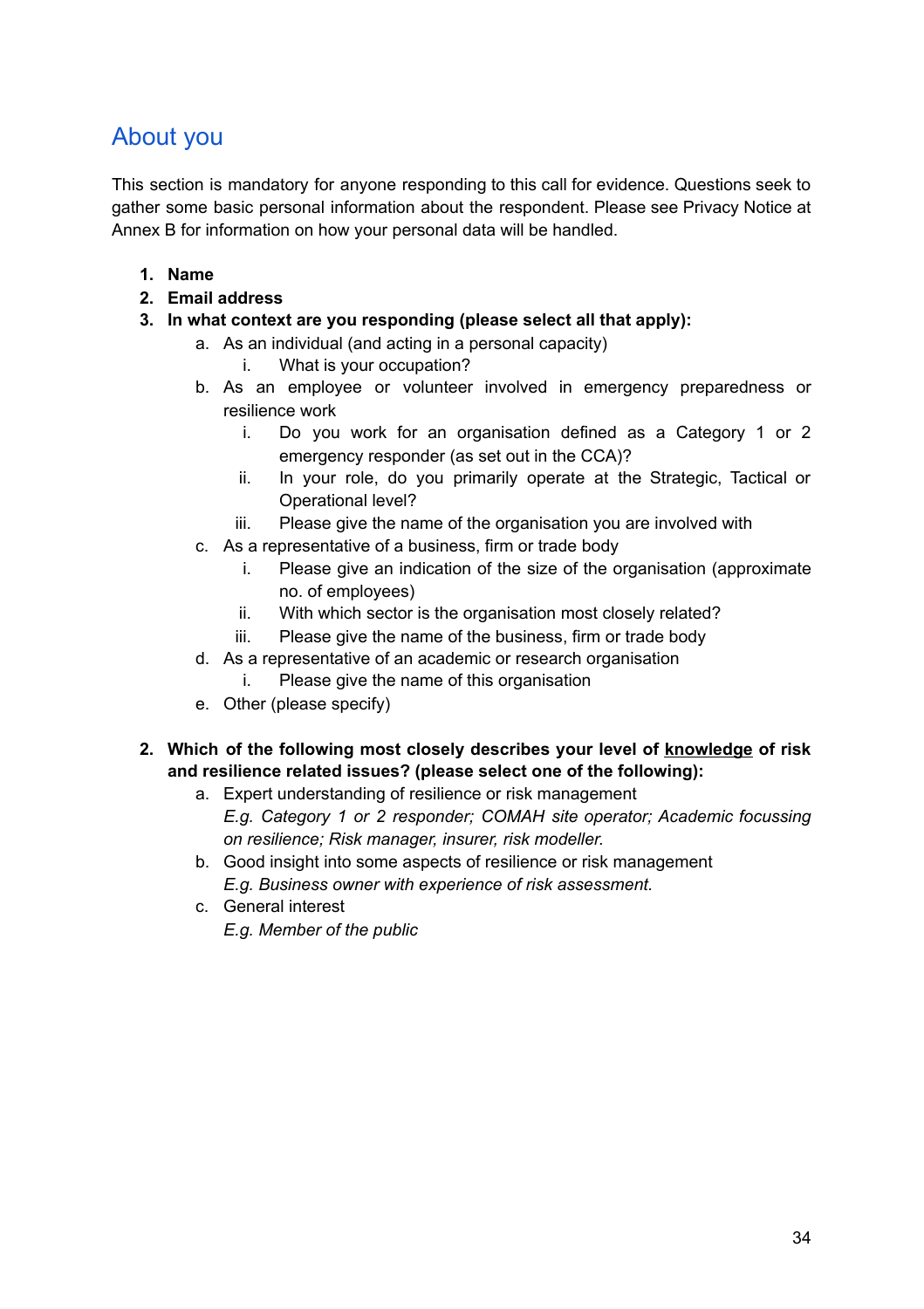# <span id="page-34-0"></span>Contact details and how to respond

For information about how we treat your personal data when you respond to the questions in this consultation, please see the Privacy Notice at Annex C.

Responses should be submitted by 27 September 2021 to:

Email: resiliencestrategy-cfe@cabinetoffice.gov.uk

#### <span id="page-34-1"></span>Complaints or comments

If you have any complaints or comments about the consultation process you should contact the Cabinet Office at the above address.

#### <span id="page-34-2"></span>Confidentiality and Data Protection

If you want the information that you provide to be treated as confidential, please explain to us why you regard the information you have provided as confidential. We will take full account of your explanation, but we cannot give an assurance that confidentiality can be maintained in all circumstances. An automatic confidentiality disclaimer generated by your IT system will not, of itself, be regarded as binding on the Cabinet Office.

For information on how we treat your personal information when you respond to this call for evidence, please see the Privacy Notice at Annex C.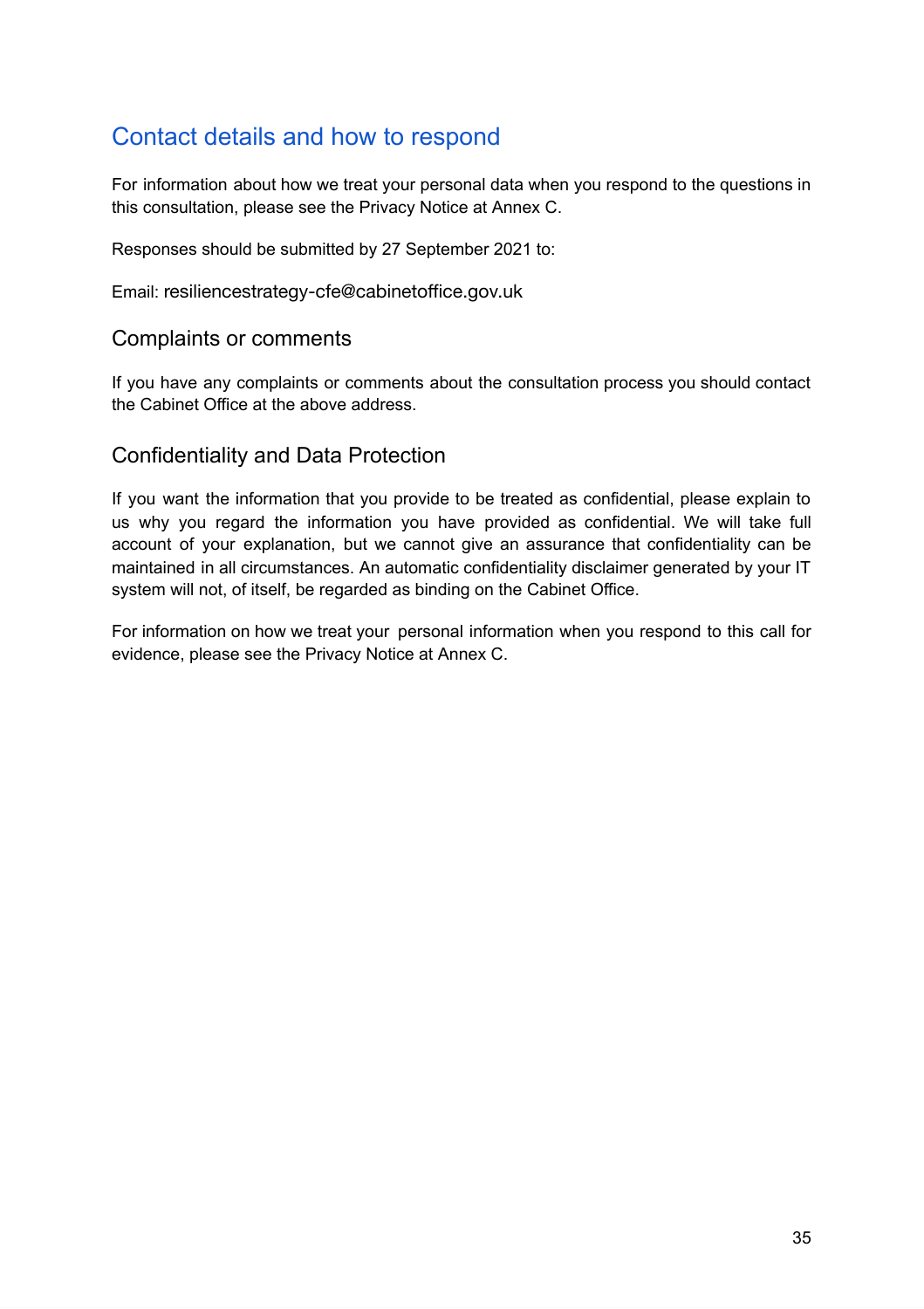# <span id="page-35-0"></span>Annexes

#### <span id="page-35-1"></span>Annex A: Civil Contingencies Act

#### Summary:

The Civil Contingencies Act 2004 ('CCA') was passed to set out a regulatory framework for preparedness and response to civil emergencies particularly at the local level (Part 1) and to provide for emergency regulations to be deployed in specific circumstances (Part 2). More detailed requirements for local preparedness under Part 1 are contained in the Civil Contingencies Act 2004 (Contingency Planning) Regulations 2005. The Government is legally obligated to review these Regulations every five years. However, in accordance with previous practice, we are using this opportunity to review the operation of the CCA as a whole. The last review, undertaken in 2017, found the CCA to be fit for purpose.The current review will be completed in 2022 and will take into account subsequent changes to the risk landscape such as the COVID-19 response and EU exit preparations. This call for evidence will inform the current review.

Part 1 of the CCA sets out the arrangements for civil protection at the local level. By dividing responders into categories (1 and 2), the CCA places specific duties upon them, and creates a basis for local resilience forums ('LRFs') to coordinate how they plan, prepare and respond to a civil emergency.

Part 2 of the CCA provides for the making of temporary special legislation ('emergency regulations') and the conditions under which they may be used (sometimes known as the 'triple lock'). Emergency regulations have never been used, but remain available as a last resort. The 'triple lock' provides a safeguard on the use of these powers, determining that they may only be used under three conditions:

- An emergency has occurred, is occurring or is about to occur;
- It is necessary to make provision for the purpose of preventing, controlling or mitigating an aspect or effect of the emergency;
- The need for provision referred to in point 2 is urgent.

The emergency regulations must also be an appropriate and proportionate response to the emergency. Where possible, the Government's policy is always to pass legislation through the standard Parliamentary process and to incorporate emergency powers into relevant sector legislation.

The Government considers that the CCA is a robust piece of legislation that has led to the development of local resilience structures and provided an overall basis for UK emergency planning and resilience. As such, any changes to it would need to be supported by clear reasoning, evidence and analysis of the costs of benefits (and would need an Act of Parliament to implement). It is however worth noting that since the introduction of the CCA, there have been significant changes to the risk landscape in the UK. In answering these questions you should therefore consider whether it continues to provide the Government (both local and national), local responders and other stakeholders with the tools they need to prepare for, respond to and recover from civil emergencies.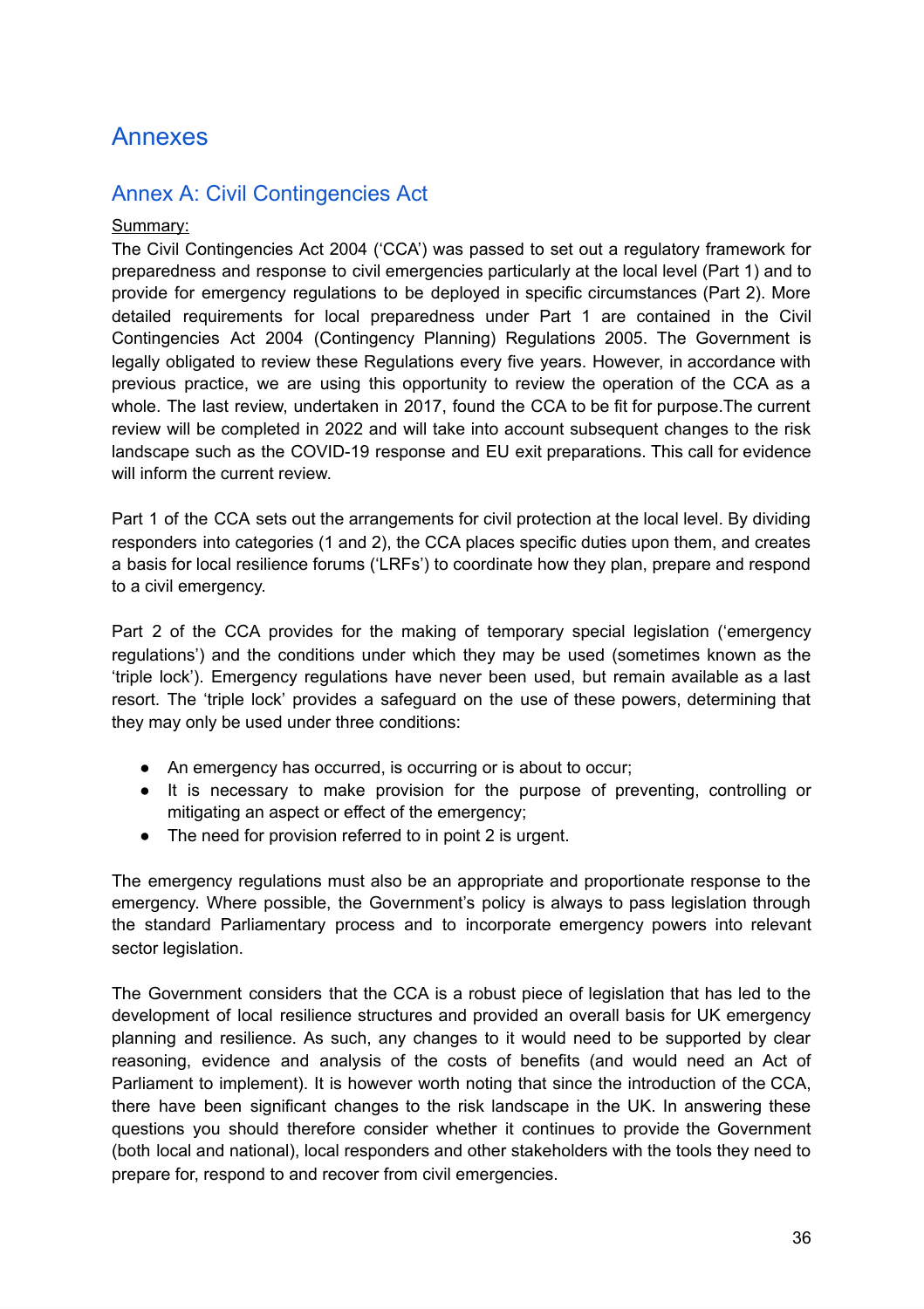The legislation is available to view here : <https://www.legislation.gov.uk/ukpga/2004/36/contents>

Guidance for completing the questions:

- You are not obliged to answer all the questions below. If you do not wish to answer or comment on a particular question please skip to the next question you wish to answer.
- When filling out an answer using free text, please only address the relevant question(s).
- Where you are proposing to change existing definitions or provisions within the Act please provide clear evidence as to why the change should be considered.
- Please note that not all of the questions below are applicable to Scotland, Wales and Northern Ireland. There is a dedicated section for comment on how the CCA specifically affects each devolved administration.

#### **Questions Part 1 of the CCA:**

This section covers Part 1 of the CCA, which provides the statutory framework for civil protection at a local level. We particularly invite responses from Category 1 responders, Category 2 responders, and those involved in emergency planning, response and recovery at the national, regional and local levels.

#### **Definition:**

The CCA (section 1) defines an emergency as:

- (a) an event or situation which threatens serious damage to human welfare in a place in the United Kingdom,
- (b) an event or situation which threatens serious damage to the environment of a place in the United Kingdom, or
- (c) war, or terrorism, which threatens serious damage to the security of the United Kingdom.
	- 1. Does the above definition reflect your understanding of an emergency, and if not how does the definition need to be expanded within the CCA? Y/N + Free text

#### **Included parties:**

2. Is the current designation of Category 1 and 2 responders appropriate? If not, what would be the merits of changing the identities and/or status of responders within the CCA?

Y/N + Free text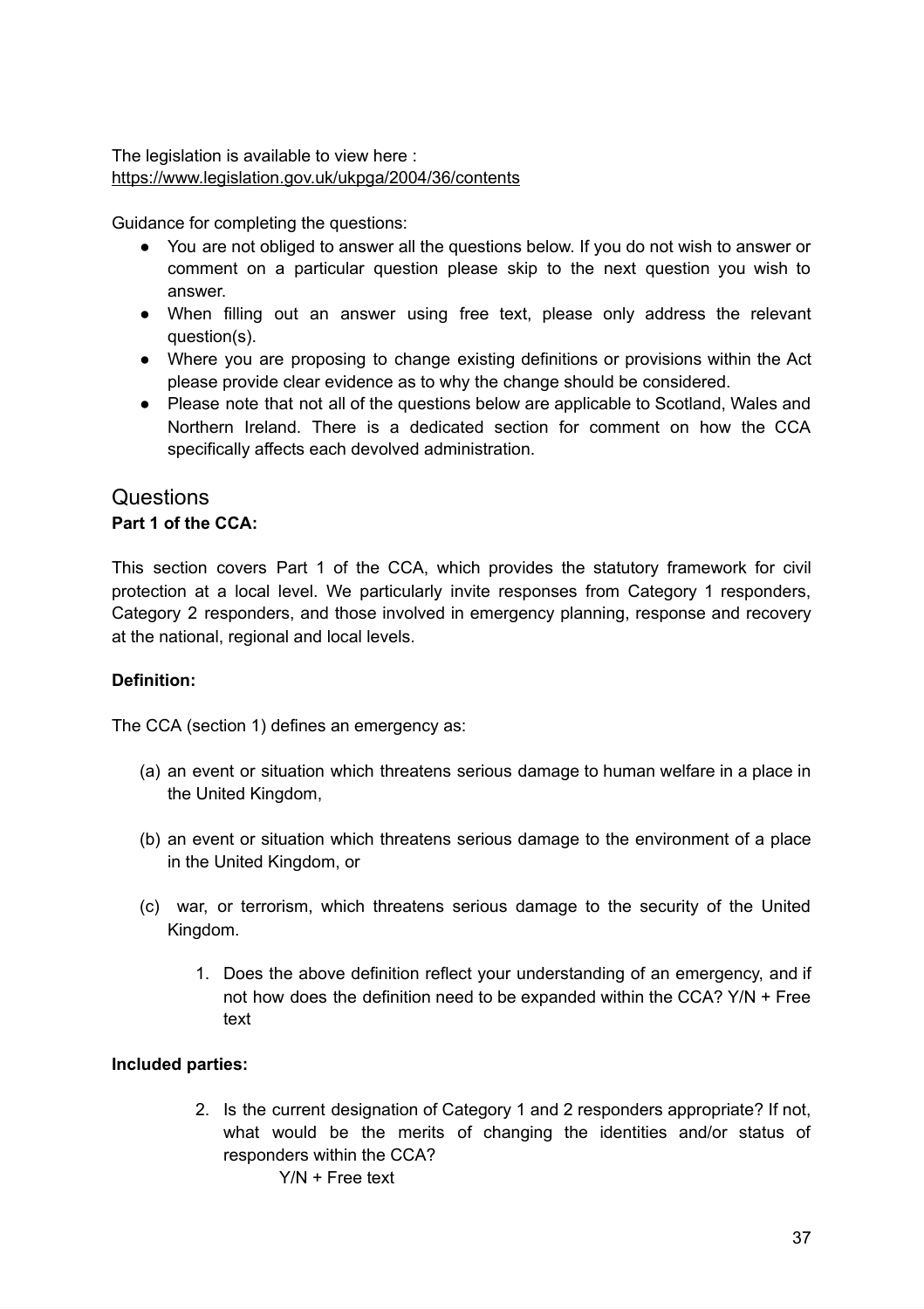- 3. Are there gaps in critical representation of responder organisations? Y/N + Free text
- 4. Should elected local figures (e.g. Council Leaders, MPs, Metro Mayors, Police and Crime Commissioners) have greater involvement in emergency planning and preparative exercising, response and recovery and in what way?
	- Y/N + Free text

#### **Duties:**

5. Are the current duties on Category 1 and 2 responders, as described in the CCA, appropriate?

Y/N

- 6. If not, please list the duties which should be added, adjusted or removed? Free text
- 7. Does the framework set out in the CCA provide sufficient clarity of the different roles and responsibilities of Category 1 and 2 responders? Y/N
- 8. If the answer to the above question is no, how could this be made clearer within the CCA? Free Text

#### **Oversight and assurance:**

There are currently no provisions for collective oversight and assurance of resilience organisations within the CCA as they are reviewed by independent or organisational audit regimes.

> 9. Are existing mechanisms for oversight and assurance of organisations involved in resilience adequate?

#### Y/N

- 10. If the answer to the above question is no, please explain why this is the case, providing evidence to support where possible Free Text
- 11. Should the CCA mandate review of local contingency plans covering a range of risk scenarios?

Y/N

- 12. If you answered yes to the question above (Please rate the options below based on how appropriate they are  $1 =$  not appropriate,  $10 =$  highly appropriate):
	- Peer review (e.g. LRF to LRF)
	- Independent review
	- Lead Government Department review
	- Other please specify
- 13. Do the arrangements as set out in the CCA provide the LRF Chair and Secretariat with sufficient means by which they can effectively coordinate contingency planning of Category 1 and 2 responders in their area? Y/N + free text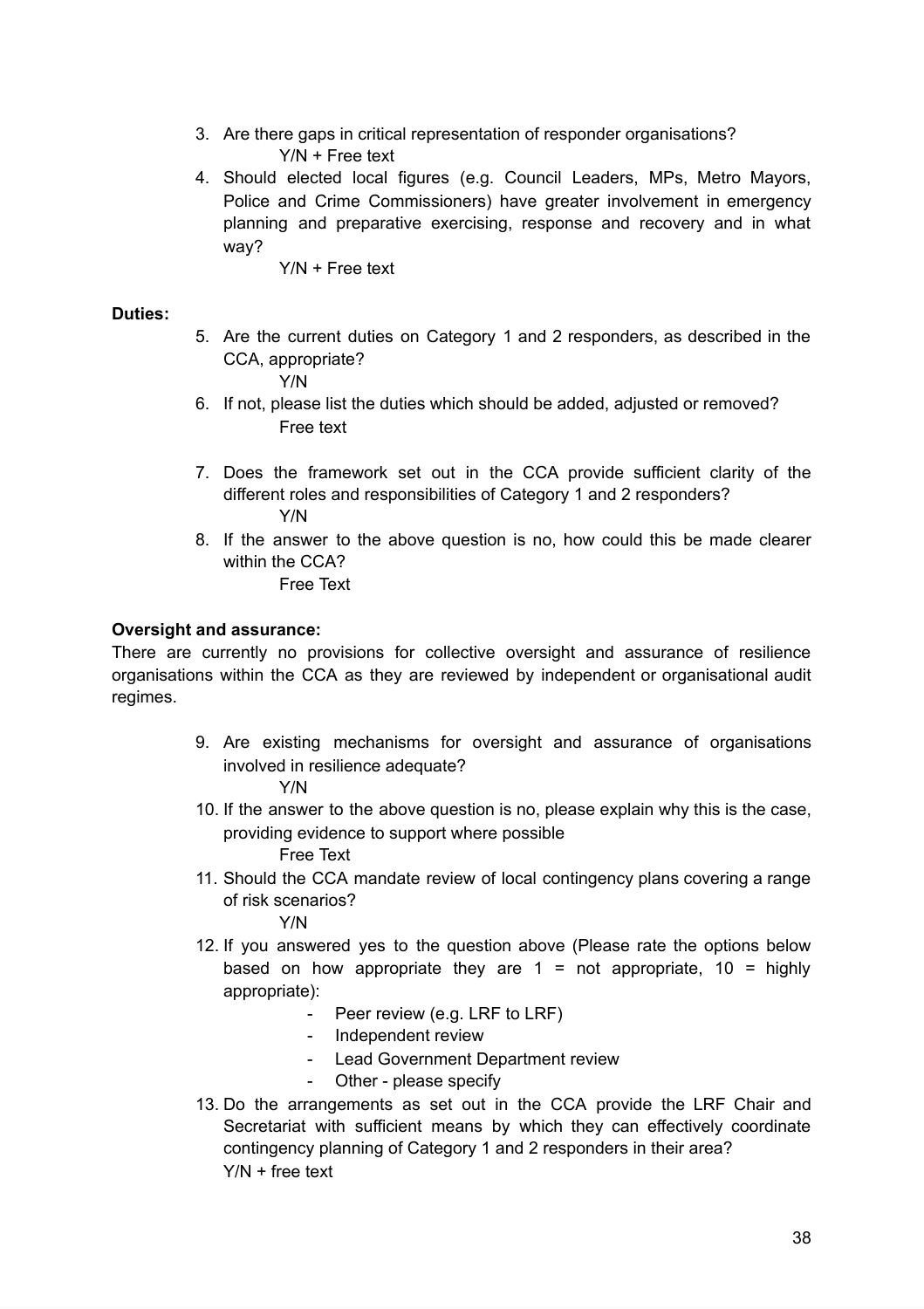#### **Enforcement:**

Enforcement remains an option under the CCA but would only be used as a last resort. We expect all public bodies and local responders to meet the highest standards in performing their duty, these standards are routinely upheld by their own organisational rules and processes.

- 14. A Minister of the Crown may use High Court or Court of Session proceedings to enforce duties under Part 1 of the CCA upon a Category 1 or 2 responder. Is this the right way to enforce obligations under the CCA if duties are not met?
	- Y/N + Free text

#### **Additional issues:**

15. Does the CCA sufficiently consider recovery arrangements? If not, how could this be improved?

Y/N + Free text

16. Are the responsibilities related to information sharing and cooperation sufficient for ensuring an effective multi-agency response?

Y/N + Free text

- 17. How could we improve the effectiveness of LRFs (non legislatively)? Free text
- 18. Are LRFs/Strategic Coordinating Groups (SCGs) 4 fulfilling a sufficient role in terms of planning, response and recovery? If not, what are the barriers to this?

Free text

19. Should specific duties be placed upon central government in Part 1 of the CCA, and if so, what would these be?

Y/N + Free text

20. Would you like to note anything in regards to Part 1 of the CCA that is not captured by the questions above.

Free text

#### **Scotland, Wales and Northern Ireland:**

The CCA applies to the whole of the UK, but with some variations for Scotland, Wales and Northern Ireland. Part 1 is applicable to the equivalent organisations in Scotland and Wales, but applies only to a limited number of organisations in Northern Ireland. The CCA extends to Scotland, Wales and Northern Ireland in accordance with their devolution settlements and civil contingency arrangements.

- 21. Are the responsibilities and duties set out in the CCA fit for purpose for Northern Ireland?
- 22. Are the responsibilities and duties set out in the CCA fit for purpose for Scotland?

<sup>4</sup> The LRF is required to establish and test its collective arrangements to form a Strategic Co-ordinating Group (SCG) at the time of an emergency. The purpose of an SCG is to enable multi-agency cooperation and communication during an emergency, lead the response activities and where necessary, work with central government.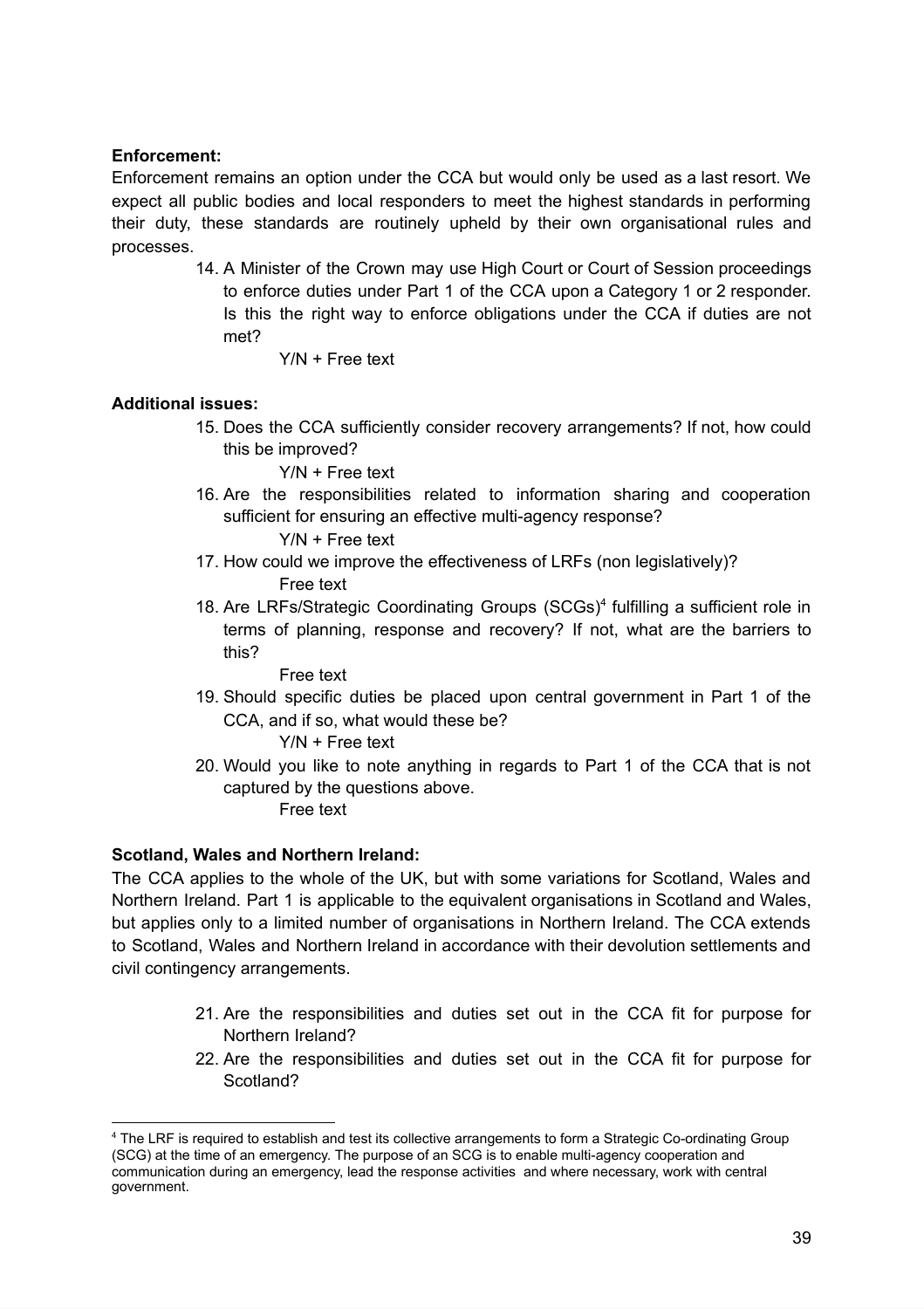23. Are the responsibilities and duties set out in the CCA fit for purpose for Wales?

Y/N + Free text

#### **Part 2 of the CCA:**

This section focuses on Part 2 of the CCA, which provides for the making of special temporary legislation ('emergency regulations') to deal with the most serious of emergencies, and the conditions under which they may be made (known as the 'triple lock'):

- An emergency has occurred, is occurring or is about to occur;
- It is necessary to make provision for the purpose of preventing, controlling or mitigating an aspect or effect of the emergency;
- The need for provision referred to in point 2 is urgent.

The emergency regulations must also be an appropriate and proportionate response to the emergency.

In the event that emergency regulations are made, Part 2 also requires a senior Minister of the Crown to appoint a Regional Nominated (or Emergency) Coordinator who is not a servant or agent of the Crown, to oversee the coordination of response efforts in each area where the emergency regulations are made, at the regional level and in Scotland, Wales and Northern Ireland.

> 24. The CCA sets out strict conditions which must be met for emergency regulation to be made - this is known as the 'triple lock'. Are these conditions still appropriate and, if not, how could the 'triple lock' be improved?

Y/N + Free text

25. Should the regional coordinator role be retained? If yes, why is this the case, and who should be eligible to fill the position?

Y/N + Free text

26. Would you like to note anything in regards to Part 2 of the CCA that is not captured by the questions above?

Free text

#### **Statutory Guidance questions**

The statutory guidance is available to view here: <https://www.gov.uk/government/publications/emergency-preparedness>

- 27. Are there institutions and positions that have come into existence after this CCA was developed which should be included in the statutory guidance? For example, Police and Crime Commissioners and Combined Authority Mayors ('Metro Mayors'). Y/N + Free text
- 28. Would you like to note anything in regards to the statutory guidance of the CCA? Y/N + Free text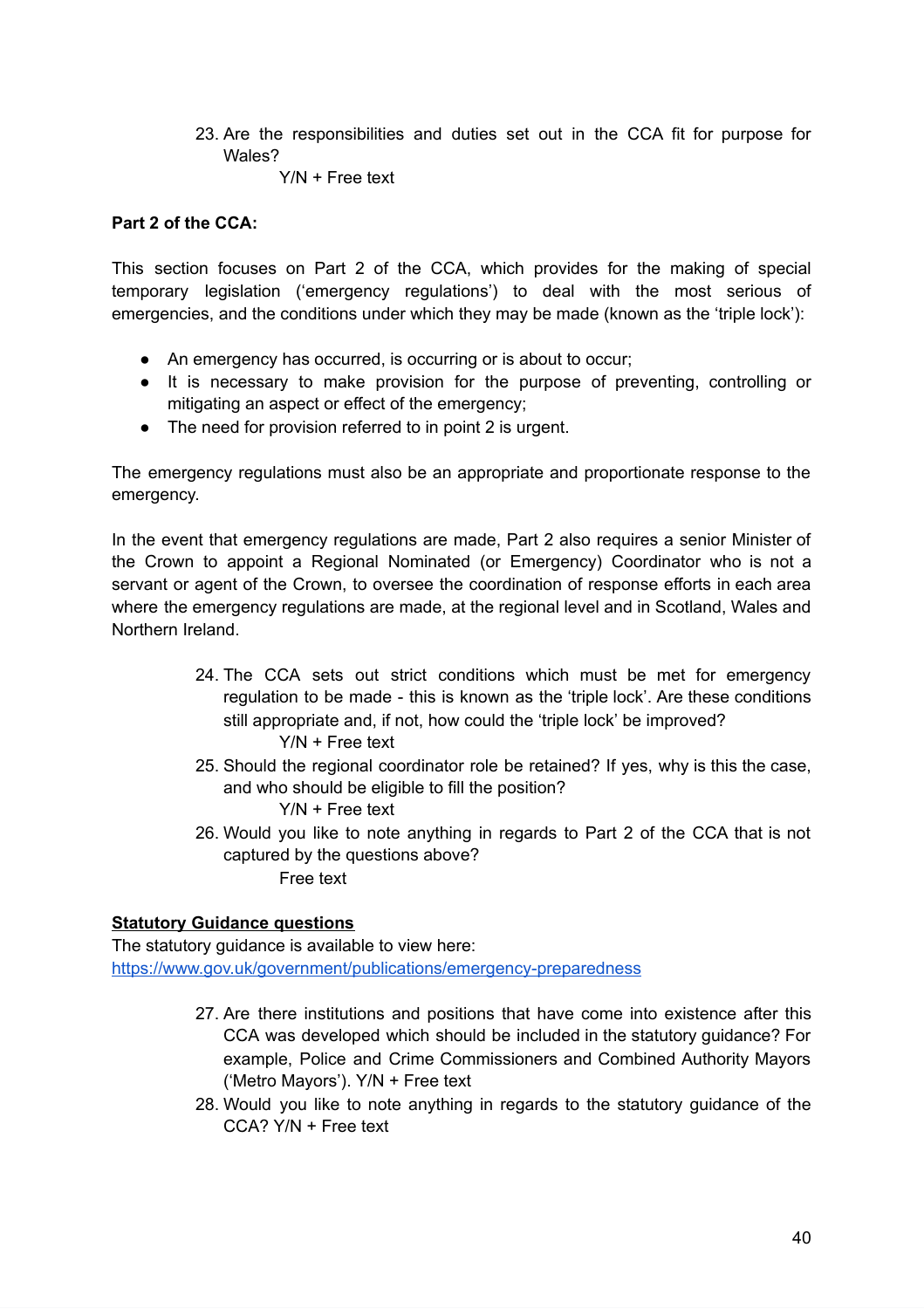# <span id="page-40-0"></span>Annex B: Glossary

Terms listed in the glossary are **in bold** text throughout the document.

| <b>Term</b>                                    | <b>Definition</b>                                                                                                                                                                                                                                                                                                                                                                                                                                                                                                                           |
|------------------------------------------------|---------------------------------------------------------------------------------------------------------------------------------------------------------------------------------------------------------------------------------------------------------------------------------------------------------------------------------------------------------------------------------------------------------------------------------------------------------------------------------------------------------------------------------------------|
| Acute risk                                     | Time-bound, discrete events, for example a major fire or a<br>terrorist attack. Contrast with Chronic risks.                                                                                                                                                                                                                                                                                                                                                                                                                                |
| Capabilities                                   | In this context, capabilities means the organisations, tools,<br>data, legislation or resources required to respond to risks.<br>There are both specific capabilities, which are needed to<br>manage specific risks, as well as generic ones which can<br>be used to respond flexibly to multiple risks. Specific<br>capabilities could include specialist equipment used to<br>pump water or measure water speed during flood events.<br>Generic capabilities include evacuation and<br>shelter<br>capability, and the emergency services. |
| Cascading risk                                 | This term refers to the knock-on impacts of a risk that<br>cause further physical, social or economic disruption. For<br>example, severe weather could cause flooding, which then<br>causes damage to electricity infrastructure, resulting in a<br>power outage which then disrupts communications service<br>providers (and so on).                                                                                                                                                                                                       |
| Catastrophic risk                              | risks with the potential to cause extreme,<br>Those<br>widespread and/or prolonged impacts, including significant<br>loss of life, and/or severe damage to the UK's economy,<br>infrastructure systems, services and/or the<br>security,<br>environment. Risks of this scale would require coordination<br>and support from central Government. Examples include:<br>the widespread dispersal of a biological agent, severe<br>flooding, or the detonation of an improvised nuclear device.                                                 |
| Category 1 and 2<br><b>Emergency Responder</b> | The Civil Contingencies Act divides those involved in<br>emergency preparation and response at the local level into<br>two groups (Category 1 and Category 2 responders), each<br>with different duties.                                                                                                                                                                                                                                                                                                                                    |
|                                                | Category 1 responders are those at the core of most<br>emergencies and include: the emergency services, local<br>authorities, NHS bodies.                                                                                                                                                                                                                                                                                                                                                                                                   |
|                                                | Category<br>responders<br>representatives<br>$\overline{\mathbf{2}}$<br>оf<br>are<br>organisations less likely to be at the heart of emergency<br>planning but who are required to co-operate and share                                                                                                                                                                                                                                                                                                                                     |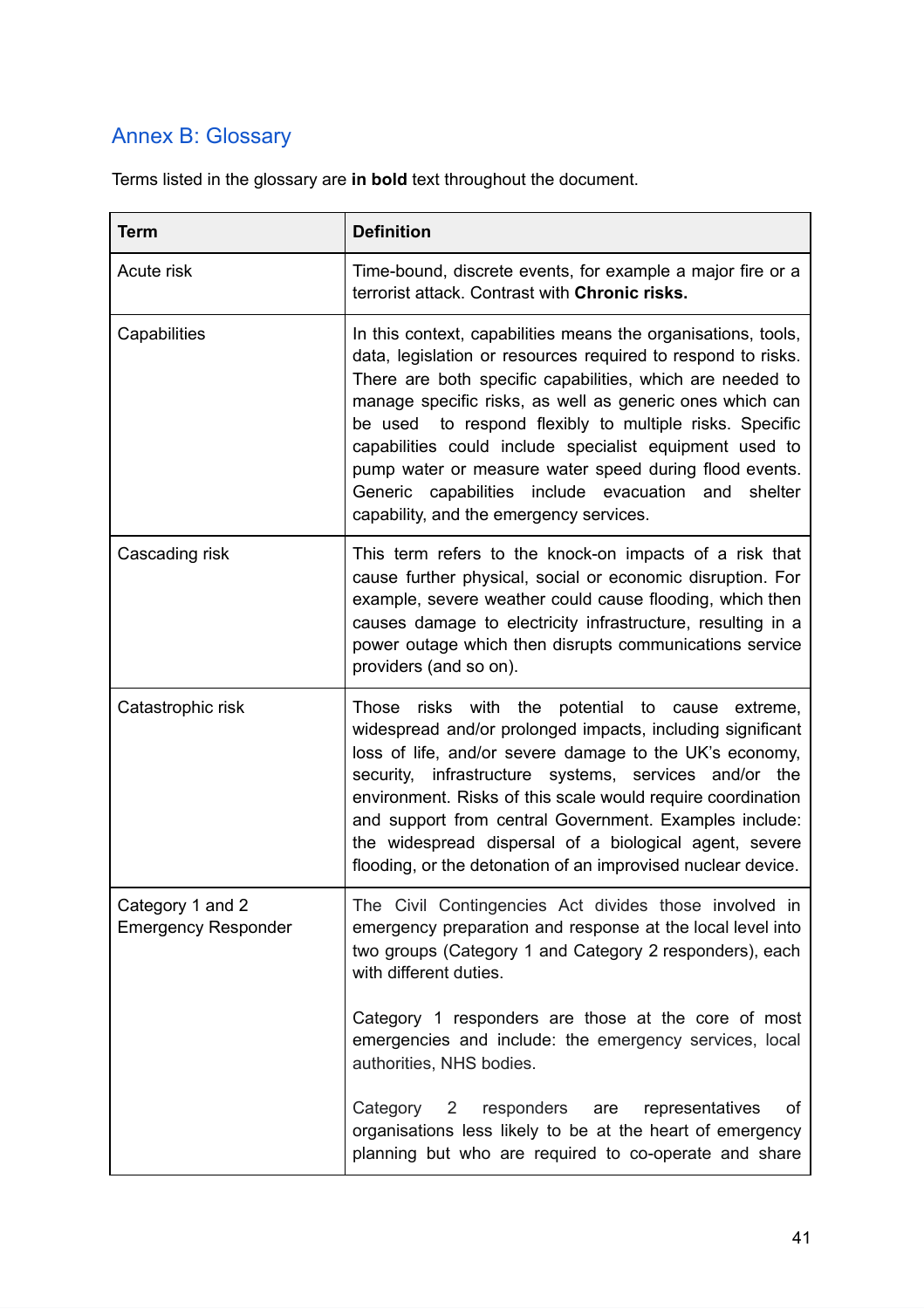|                                                  | information with other responders to ensure that they are<br>within<br>wider<br>well<br>integrated<br>planning<br>emergency<br>frameworks. They will also be heavily involved in incidents<br>affecting their sector. Category 2 organisations include: the<br>Health and Safety Executive, transport and<br>utility<br>companies.                                                                                                                                                                                                                                                                 |
|--------------------------------------------------|----------------------------------------------------------------------------------------------------------------------------------------------------------------------------------------------------------------------------------------------------------------------------------------------------------------------------------------------------------------------------------------------------------------------------------------------------------------------------------------------------------------------------------------------------------------------------------------------------|
| Chronic risk                                     | Continuous challenges which<br>gradually erode<br>our<br>economy, community, way of life and/or national security<br>(e.g. money laundering; antimicrobial resistance). Contrast<br>with Acute risks.                                                                                                                                                                                                                                                                                                                                                                                              |
| Civil contingencies                              | Planning and preparation for events or incidents with the<br>potential to impact ordinary citizens and their interests.                                                                                                                                                                                                                                                                                                                                                                                                                                                                            |
| <b>Civil Contingencies Act</b><br>(CCA)          | The framework for civil protection in the UK. The CCA<br>identifies and establishes a clear set of roles and<br>responsibilities for those involved in emergency preparation<br>and response at the local level. It also allows for the<br>making of temporary special legislation (emergency<br>regulations) to help deal with the most serious of<br>emergencies.                                                                                                                                                                                                                                |
| Compound risk                                    | When two or more events coincide (either in the same<br>place, or at the same time) causing impacts greater than<br>the sum of the individual risks. An example could be<br>flooding impacting an area that is already experiencing a<br>peak in COVID-19 infections.                                                                                                                                                                                                                                                                                                                              |
| <b>Crisis</b>                                    | An event or series of events that represents a critical threat<br>to the health, safety, security, or well-being of a community<br>or other large group of people usually over a wider area.                                                                                                                                                                                                                                                                                                                                                                                                       |
| <b>Critical National</b><br>Infrastructure (CNI) | National Infrastructure is those facilities, systems, sites,<br>information, people, networks and processes, necessary<br>for a country to function and upon which daily life depends.<br>It also includes some functions, sites and organisations<br>which are not critical to the maintenance of essential<br>services, but which need protection due to the potential<br>danger to the public (civil nuclear and chemical sites for<br>example). Critical National Infrastructure is a subset of<br>National Infrastructure which, if damaged, would have<br>major impacts on a national scale. |
| Emergency                                        | An emergency is defined as:<br>an event or situation which threatens serious<br>damage to human welfare, or to the environment; or<br>war, or terrorism, which threatens serious damage                                                                                                                                                                                                                                                                                                                                                                                                            |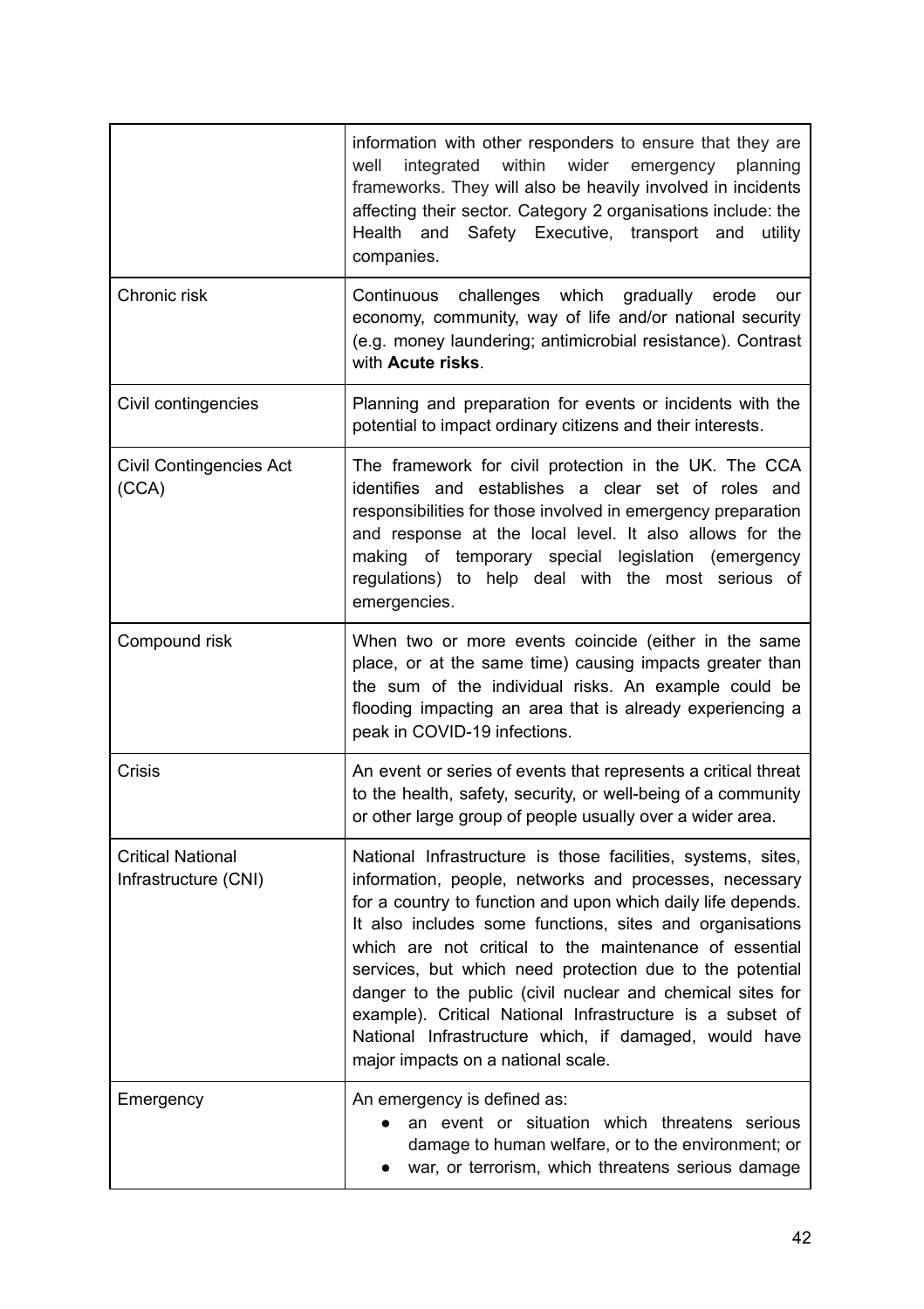|                                                                 | to security                                                                                                                                                                                                                                                                                                                         |
|-----------------------------------------------------------------|-------------------------------------------------------------------------------------------------------------------------------------------------------------------------------------------------------------------------------------------------------------------------------------------------------------------------------------|
|                                                                 |                                                                                                                                                                                                                                                                                                                                     |
| Hazard                                                          | Hazards are non-malicious risks such as extreme weather<br>events, accidents or the natural outbreak of disease.<br>Contrast with Threat.                                                                                                                                                                                           |
| <b>Local Resilience Forum</b><br>(LRF)                          | Multi-agency partnerships with a collective responsibility to<br>coordinate planning and response efforts to localised<br>emergencies. LRFs are comprised of representatives from<br>the emergency services, local authorities and other<br>organisations involved in emergency preparedness.                                       |
|                                                                 | The CCA and the Regulations provide that responders,<br>through the Local Resilience Forum, have a collective<br>responsibility to plan, prepare and communicate in a<br>multi-agency environment."                                                                                                                                 |
| Local Responder, Local<br>authorities and responder<br>agencies | Local responders and local responder agencies include:<br>the emergency services, local authorities, NHS bodies. In<br>the context of the devolved administrations, this can also<br>refer to national agencies such as the Scottish Police,<br>Welsh ambulance service and Northern Ireland fire service                           |
| Malicious risk                                                  | Risks characterised by deliberate human intent to cause<br>harm or disruption. These risks can come from individuals,<br>groups or States. Examples include: terrorism; serious and<br>organised crime; and hostile activity by foreign states.                                                                                     |
| Non-malicious risk                                              | Risks characterised by natural or accidental causes.<br>Examples include: industrial accidents; extreme weather;<br>and human and animal disease.                                                                                                                                                                                   |
| Resilience                                                      | The UK's ability to anticipate, assess, prevent, mitigate,<br>respond to, and recover from natural hazards, deliberate<br>attacks, geopolitical instability, disease outbreaks, and<br>other disruptive events, civil emergencies or threats to our<br>way of life.                                                                 |
| Risk                                                            | An event, person or object which could cause loss of life or<br>injury, damage to infrastructure, social and economic<br>disruption or environment degradation. The severity of a<br>risk is assessed as a combination of its potential impact<br>and its likelihood. The Government subdivides risks into:<br>hazards and threats. |
| <b>Risk appetite</b>                                            | The amount of risk an individual, business, organisation or<br>government is willing to tolerate.                                                                                                                                                                                                                                   |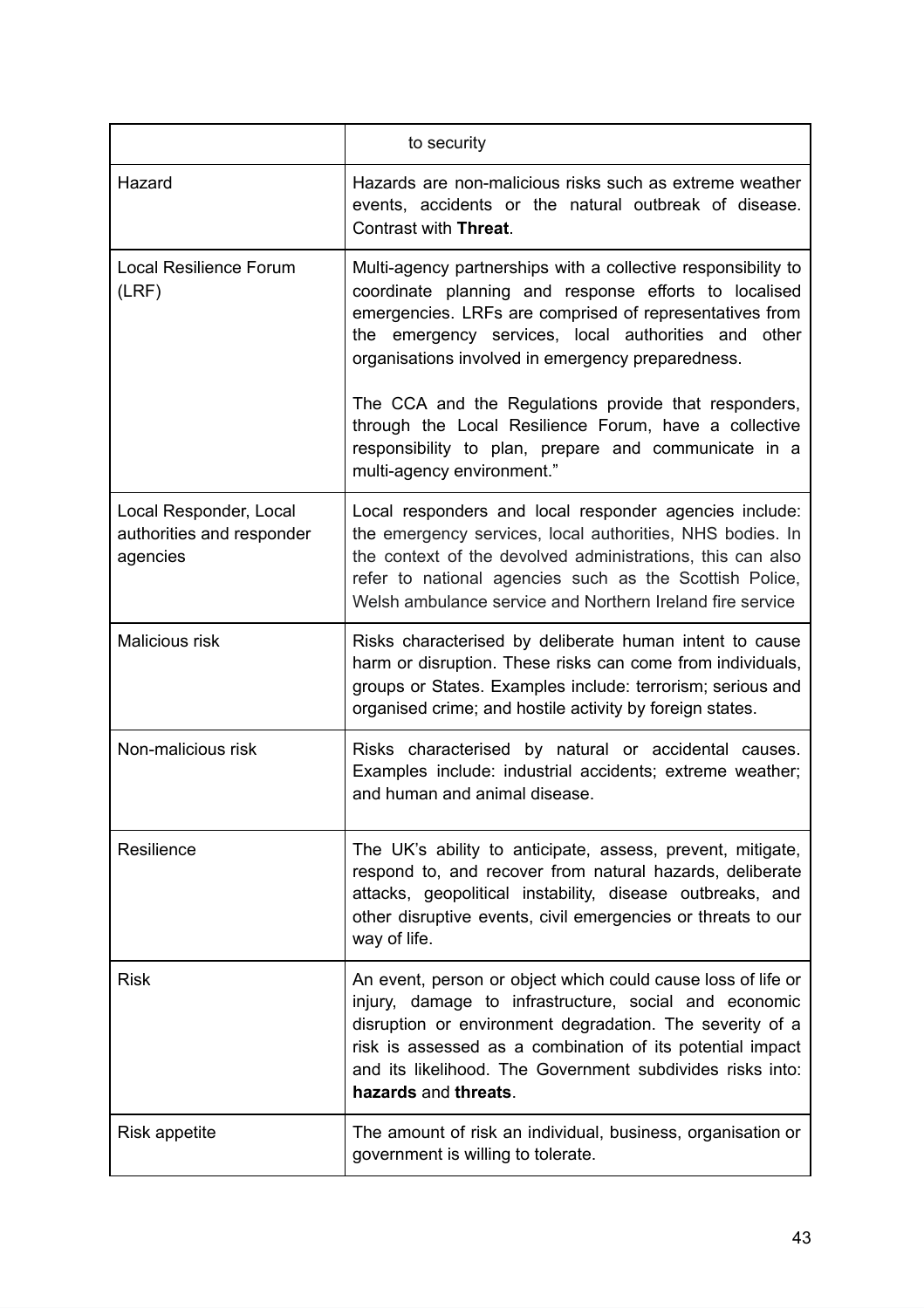| Risk-agnostic                                  | Describes the ability of a capability, process or response to<br>address 'common' impacts of risks (i.e. those impacts that<br>occur across multiple scenarios). For example, major fires,<br>terrorist incidents and flooding are all likely to produce<br>mass casualties; developing capabilities to handle mass<br>casualties is, therefore, a risk-agnostic approach.                                                                                                                                                                                        |
|------------------------------------------------|-------------------------------------------------------------------------------------------------------------------------------------------------------------------------------------------------------------------------------------------------------------------------------------------------------------------------------------------------------------------------------------------------------------------------------------------------------------------------------------------------------------------------------------------------------------------|
| Risk life cycle                                | A conceptual model that breaks the management of a risk<br>down into stages at which different preparatory actions can<br>be taken. The Government is using six stages: anticipation,<br>assessment, prevention, preparation, response<br>and<br>recovery.                                                                                                                                                                                                                                                                                                        |
| <b>Strategic Coordinating</b><br>Groups (SCGs) | Some disruptive events or emergencies require strategic<br>multi-agency co-ordination at the local level (e.g. a major<br>flood event). This is carried out by a Strategic<br>Co-Ordinating Group (SCG), which can be activated by any<br>responder organisation represented on the LRF. The SCG<br>takes<br>overall<br>responsibility<br>for<br>the<br>multi-agency<br>management of the incident and establishes a strategic<br>framework within which lower levels of command and<br>coordinating groups will work. SCGs are usually chaired by<br>the Police. |
| Subsidiarity                                   | The principle whereby decisions are taken at the lowest<br>appropriate level, with coordination at the highest<br>necessary level. In practice this means that most incidents<br>are handled within the capabilities of local agencies and<br>responders, without central involvement.                                                                                                                                                                                                                                                                            |
| Systemic vulnerability                         | societal, environmental<br>infrastructural<br>and<br>Economic,<br>factors that make a system more prone or vulnerable to the<br>impacts of hazards or threats.                                                                                                                                                                                                                                                                                                                                                                                                    |
| Threat                                         | Malicious risks such as acts of terrorism, hostile state<br>activity and cyber crime. Contrast with Hazard.                                                                                                                                                                                                                                                                                                                                                                                                                                                       |
| Upstream risk                                  | Risks occurring in or affecting other countries, or in<br>ungoverned spaces (including the oceans, space and<br>cyberspace), which may then evolve to affect the UK.                                                                                                                                                                                                                                                                                                                                                                                              |
| Vulnerability                                  | The quality or state of being more prone or exposed to the<br>impacts of hazards or threats. Vulnerabilities could affect<br>individuals, communities, assets or a whole system and<br>may be caused by physical, social, economic and<br>environmental factors or processes.                                                                                                                                                                                                                                                                                     |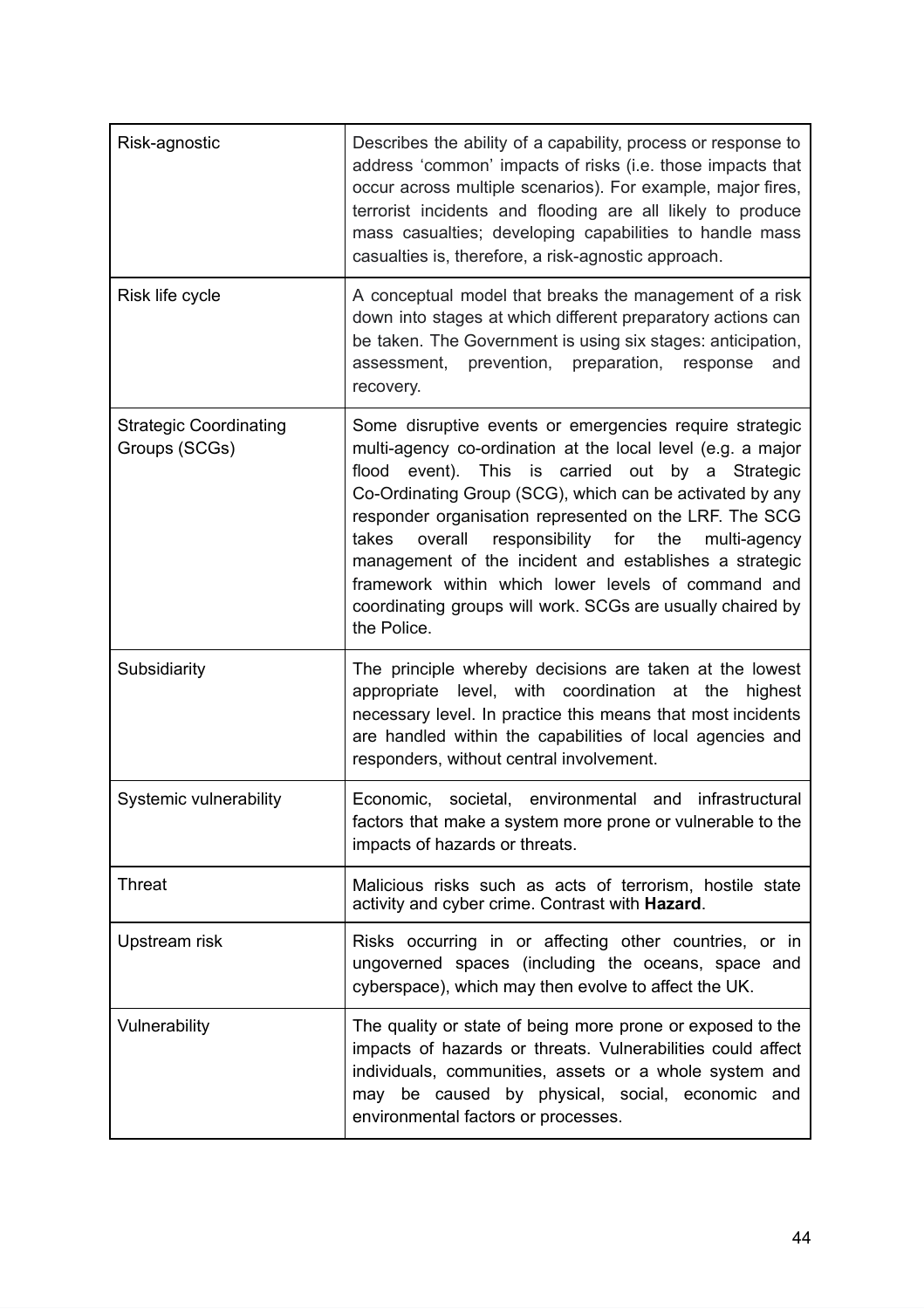### <span id="page-44-0"></span>Annex C: Privacy Notice for Cabinet Office consultations

This notice sets out how we will use your personal data, and your rights. It is made under Articles 13 and/or 14 of the General Data Protection Regulation (GDPR).

<span id="page-44-1"></span>Your data

#### **Purpose**

The purpose for which we are processing your personal data is to obtain the opinions of members of the public, parliamentarians and representatives of organisations and companies about departmental policies, proposals, or generally to obtain public opinion data on an issue of public interest.

#### **The data**

We will process the following personal data: name, address, email address, job title (where given), and employer (where given), as well as opinions.

We will also process additional biographical information about respondents or third parties where it is volunteered.

#### **Legal basis of processing**

The legal basis for processing your personal data is that it is necessary for the performance of a task carried out in the public interest or in the exercise of official authority vested in the data controller. In this case that is consulting on departmental policies or proposals, or obtaining opinion data, in order to develop good effective policies.

Sensitive personal data is personal data revealing racial or ethnic origin, political opinions, religious or philosophical beliefs, or trade union membership, and the processing of genetic data, biometric data for the purpose of uniquely identifying a natural person, data concerning health or data concerning a natural person's sex life or sexual orientation.

The legal basis for processing your sensitive personal data, or data about criminal convictions (where you volunteer it), is that it is necessary for reasons of substantial public interest for the exercise of a function of the Crown, a Minister of the Crown, or a government department. The function is consulting on departmental policies or proposals, or obtaining opinion data, in order to develop good effective policies.

#### **Recipients**

Where individuals submit responses, we may publish their responses, but we will not publicly identify them. We will endeavour to remove any information that may lead to individuals being identified.

Responses submitted by organisations or representatives of organisations may be published in full.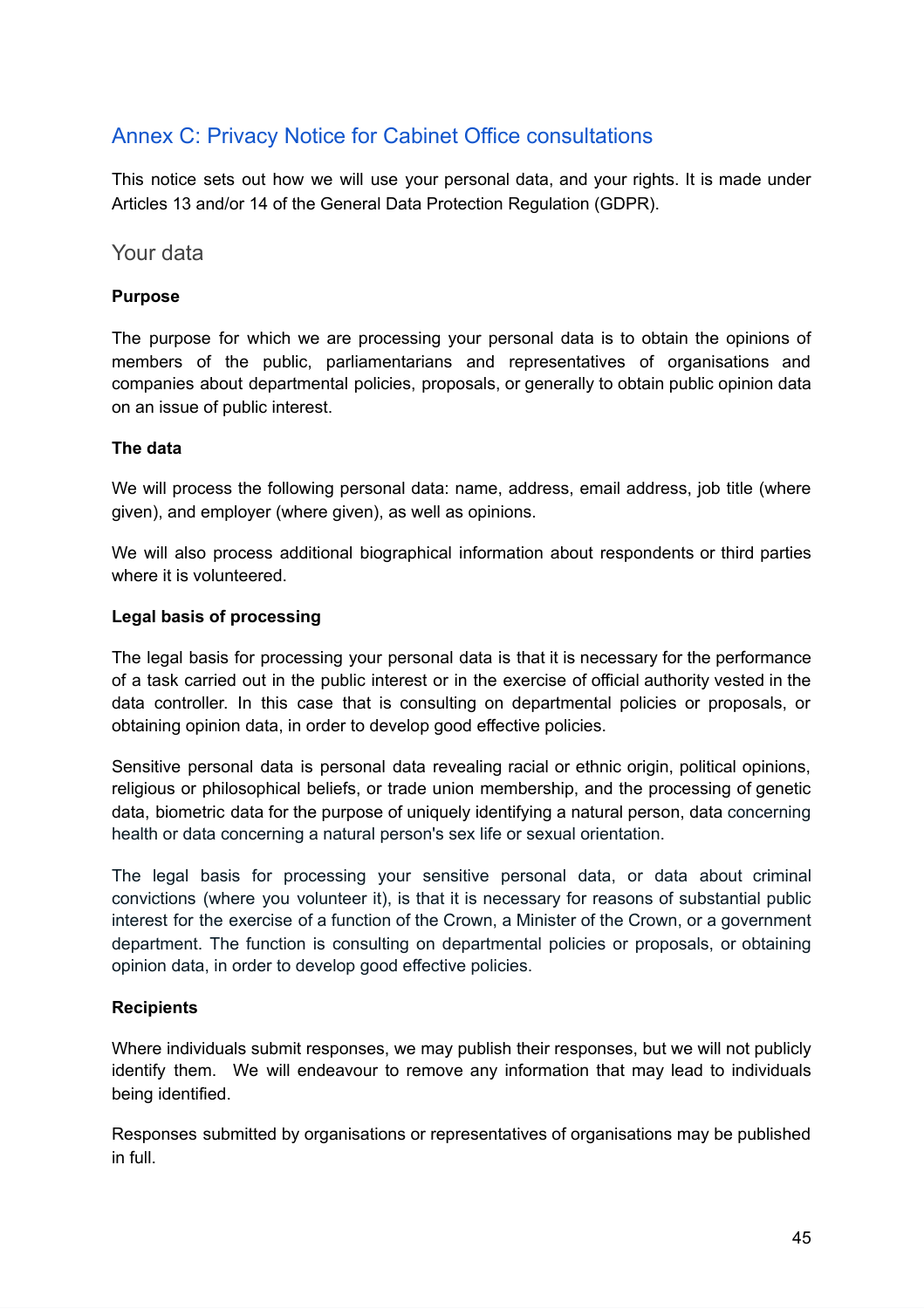Where information about responses is not published, it may be shared with officials within other public bodies in order to help develop policy.

As your personal data will be stored on our IT infrastructure it will also be shared with our data processors who provide email, and document management and storage services.

We may share your personal data where required to be law, for example in relation to a request made under the Freedom of Information Act 2000.

#### **Retention**

Published information will generally be retained indefinitely on the basis that the information is of historic value. This would include, for example, personal data about representatives of organisations.

Responses from individuals will be retained in identifiable form for three calendar years after the consultation has concluded.

#### **Where personal data have not been obtained from you**

Your personal data were obtained by us from a respondent to a consultation.

#### <span id="page-45-0"></span>Your Rights

You have the right to request information about how your personal data are processed, and to request a copy of that personal data.

You have the right to request that any inaccuracies in your personal data are rectified without delay.

You have the right to request that any incomplete personal data are completed, including by means of a supplementary statement.

You have the right to request that your personal data are erased if there is no longer a justification for them to be processed.

You have the right in certain circumstances (for example, where accuracy is contested) to request that the processing of your personal data is restricted.

You have the right to object to the processing of your personal data where it is processed for direct marketing purposes.

You have the right to object to the processing of your personal data.

#### <span id="page-45-1"></span>International transfers

As your personal data is stored on our IT infrastructure, and shared with our data processors, it may be transferred and stored securely outside the European Union. Where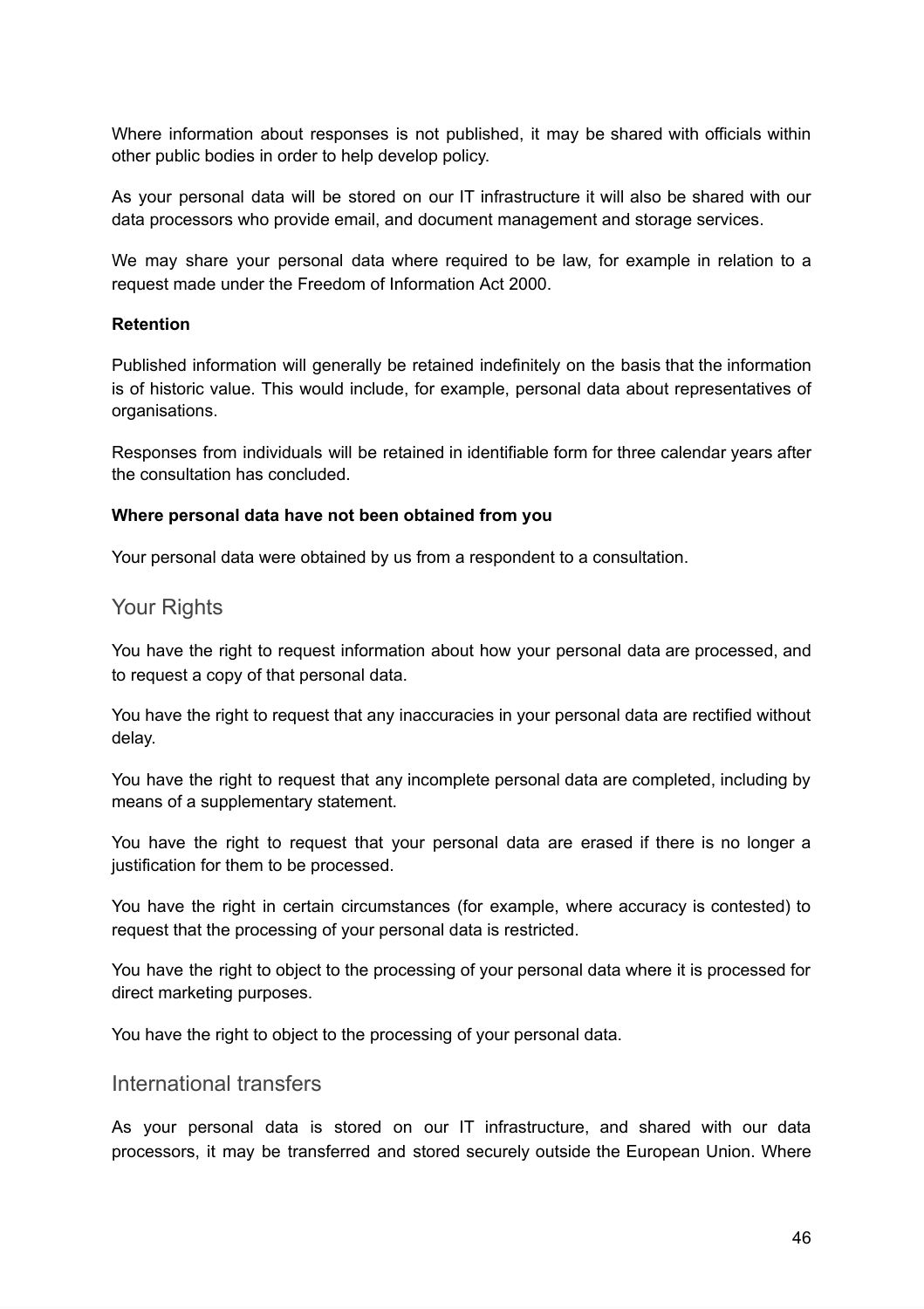that is the case it will be subject to equivalent legal protection through the use of Model Contract Clauses.

#### <span id="page-46-0"></span>Contact details

The data controller for your personal data is the Cabinet Office. The contact details for the data controller are: Cabinet Office, 70 Whitehall, London, SW1A 2AS, or 0207 276 1234, or publiccorrespondence@cabinetoffice.gov.uk.

The contact details for the data controller's Data Protection Officer are: Data Protection Officer, Cabinet Office, 70 Whitehall, London, SW1A 2AS, or dpo@cabinetoffice.gov.uk.

The Data Protection Officer provides independent advice and monitoring of Cabinet Office's use of personal information.

#### <span id="page-46-1"></span>**Complaints**

If you consider that your personal data has been misused or mishandled, you may make a complaint to the Information Commissioner, who is an independent regulator. The Information Commissioner can be contacted at: Information Commissioner's Office, Wycliffe House, Water Lane, Wilmslow, Cheshire, SK9 5AF, or 0303 123 1113, or casework@ico.org.uk. Any complaint to the Information Commissioner is without prejudice to your right to seek redress through the courts.